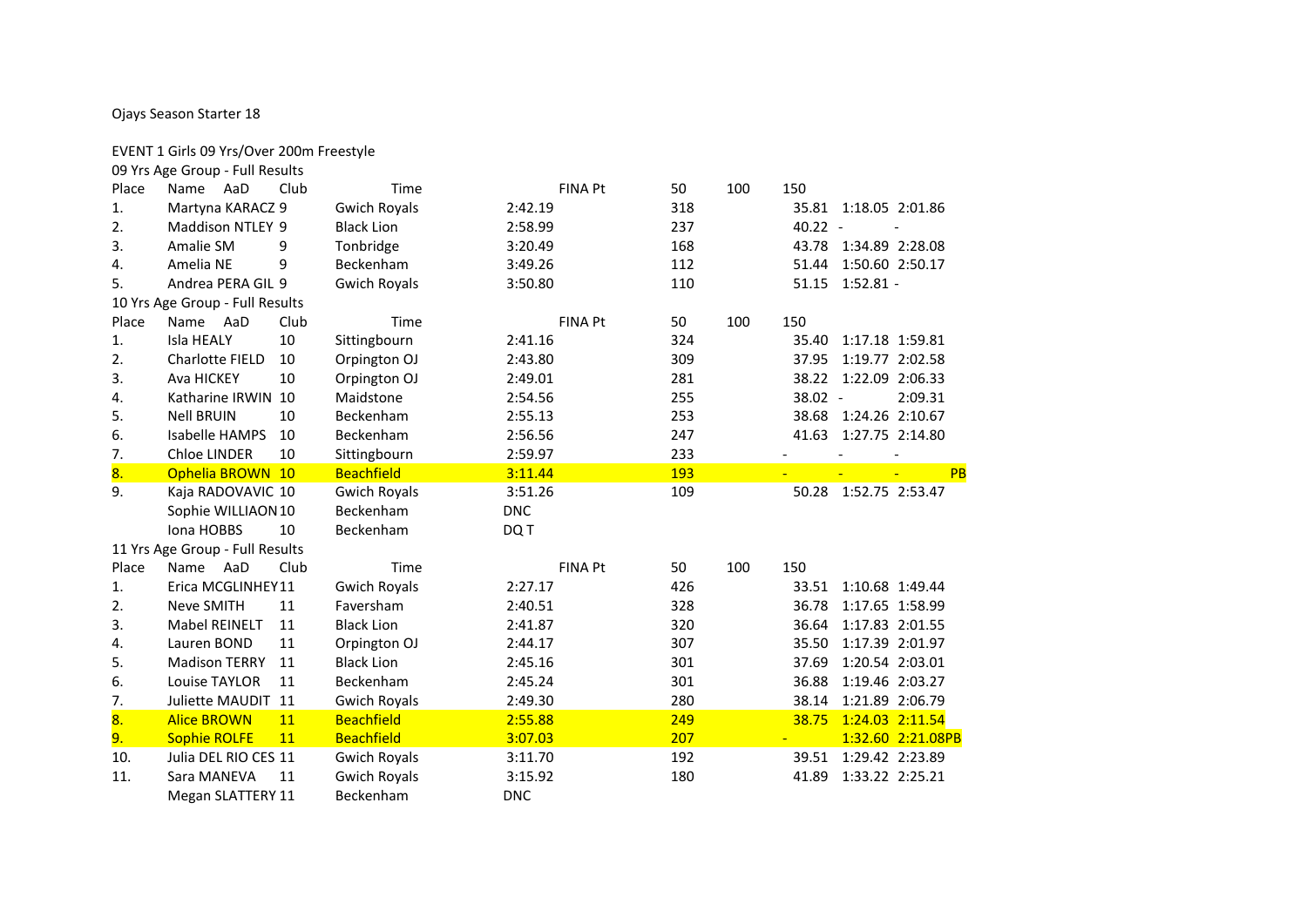|       | Caitlin CAVERLEY 11             |      | Maidstone           | <b>DNC</b> |                |            |     |       |                 |                   |
|-------|---------------------------------|------|---------------------|------------|----------------|------------|-----|-------|-----------------|-------------------|
|       | 12 Yrs Age Group - Full Results |      |                     |            |                |            |     |       |                 |                   |
| Place | AaD<br>Name                     | Club | Time                |            | FINA Pt        | 50         | 100 | 150   |                 |                   |
| 1.    | Emma BENNETT                    | 12   | Maidstone           | 2:15.99    |                | 540        |     |       |                 |                   |
| 2.    | Mia COLYER                      | 12   | <b>Black Lion</b>   | 2:23.62    |                | 458        |     | 32.64 | 1:09.78 1:47.02 |                   |
| 3.    | Sophia O'NEILL                  | 12   | Orpington OJ        | 2:23.80    |                | 457        |     | 33.05 | 1:10.55 1:48.37 |                   |
| 4.    | Maddie WALKER 12                |      | <b>Black Lion</b>   | 2:37.90    |                | 345        |     | 36.19 | 1:17.38 1:59.41 |                   |
| 5.    | <b>Kirstie FOSTER</b>           | 12   | <b>Beachfield</b>   | 2:40.32    |                | 329        |     | 35.94 |                 | 1:16.59 1:59.22PB |
| 6.    | Olivia MAGEE-BN 12              |      | Orpington OJ        | 2:45.32    |                | 300        |     | 37.39 | 1:19.07 2:03.14 |                   |
| 7.    | Carys TERRY                     | 12   | <b>Black Lion</b>   | 2:47.27    |                | 290        |     | 37.71 | 1:21.03 2:05.71 |                   |
| 8.    | Isobel SIGGETI                  | 12   | <b>Gwich Royals</b> | 2:56.21    |                | 248        |     | 37.90 | 1:22.97 2:09.89 |                   |
| 9.    | Lea RADOVANVIC12                |      | <b>Gwich Royals</b> | 3:20.50    |                | 168        |     | 42.67 | 1:34.19 2:28.91 |                   |
|       | Neve TOOBY                      | 12   | Orpington OJ        | <b>DNC</b> |                |            |     |       |                 |                   |
|       | Nikki FALAHAIN                  | 12   | <b>Gwich Royals</b> | <b>DNC</b> |                |            |     |       |                 |                   |
|       | Ellie-May BENETT12              |      | <b>Black Lion</b>   | <b>DNC</b> |                |            |     |       |                 |                   |
|       | Yasia EVTEEVA                   | 12   | Orpington OJ        | <b>DNF</b> |                |            |     |       |                 |                   |
|       | 13 Yrs Age Group - Full Results |      |                     |            |                |            |     |       |                 |                   |
| Place | Name AaD                        | Club | Time                |            | <b>FINA Pt</b> | 50         | 100 | 150   |                 |                   |
| 1.    | Erin NISBET                     | 13   | Tonbridge           | 2:19.35    |                | 502        |     |       |                 |                   |
| 2.    | Samantha JACN                   | 13   | Orpington OJ        | 2:20.37    |                | 491        |     |       |                 |                   |
| 3.    | Isabella CLARKE                 | 13   | <b>Black Lion</b>   | 2:22.96    |                | 465        |     | 33.16 | 1:10.01 1:47.45 |                   |
| 4.    | Amelia FRISBY                   | 13   | Orpington OJ        | 2:27.43    |                | 424        |     | 33.87 | 1:13.11 1:51.36 |                   |
| 5.    | Eve PEEL                        | 13   | Orpington OJ        | 2:28.05    |                | 418        |     | 33.81 | 1:11.21 1:50.19 |                   |
| 6.    | Hannah STROVER13                |      | Orpington OJ        | 2:28.60    |                | 414        |     | 32.91 | 1:11.73 1:51.39 |                   |
| 7.    | Kayla BAKER                     | 13   | <b>Black Lion</b>   | 2:30.01    |                | 402        |     | 34.22 | 1:10.16 1:50.20 |                   |
| 8.    | Leah COLLIER                    | 13   | Orpington OJ        | 2:35.12    |                | 364        |     | 35.85 | 1:14.46 1:55.01 |                   |
| 9.    | Ellie BROWN                     | 13   | Orpington OJ        | 2:38.27    |                | 342        |     | 36.34 | 1:17.48 1:57.98 |                   |
| 10.   | <b>Julia BAYKUN</b>             | 13   | <b>Beachfield</b>   | 2:42.18    |                | <b>318</b> |     | 34.94 |                 | 1:15.85 2:00.66PB |
|       | 14 Yrs Age Group - Full Results |      |                     |            |                |            |     |       |                 |                   |
| Place | AaD<br>Name                     | Club | Time                |            | <b>FINA Pt</b> | 50         | 100 | 150   |                 |                   |
| 1.    | Matilda BARRETT 14              |      | Orpington OJ        | 2:19.38    |                | 502        |     | 32.46 | 1:07.95 1:44.09 |                   |
| 2.    | Olivia ELVY                     | 14   | <b>Black Lion</b>   | 2:19.80    |                | 497        |     | 32.40 | 1:07.65 1:44.29 |                   |
| 3.    | Melissa KHIZZAH 14              |      | <b>Gwich Royals</b> | 2:23.40    |                | 461        |     | 32.48 | 1:09.02 1:46.43 |                   |
| 4.    | Elspeth OLIVER                  | 14   | <b>Gwich Royals</b> | 2:25.31    |                | 443        |     | 32.51 | 1:08.60 1:46.73 |                   |
| 5.    | Mya DIBOLL                      | 14   | Maidstone           | 2:26.16    |                | 435        |     |       |                 |                   |
| 6.    | Emilija VERBAYTE 14             |      | <b>Gwich Royals</b> | 2:26.61    |                | 431        |     | 33.30 | 1:11.77 1:50.74 |                   |
| 7.    | Blythe JOLLEY-EIS14             |      | Orpington OJ        | 2:26.66    |                | 430        |     | 33.38 | 1:12.30 1:51.43 |                   |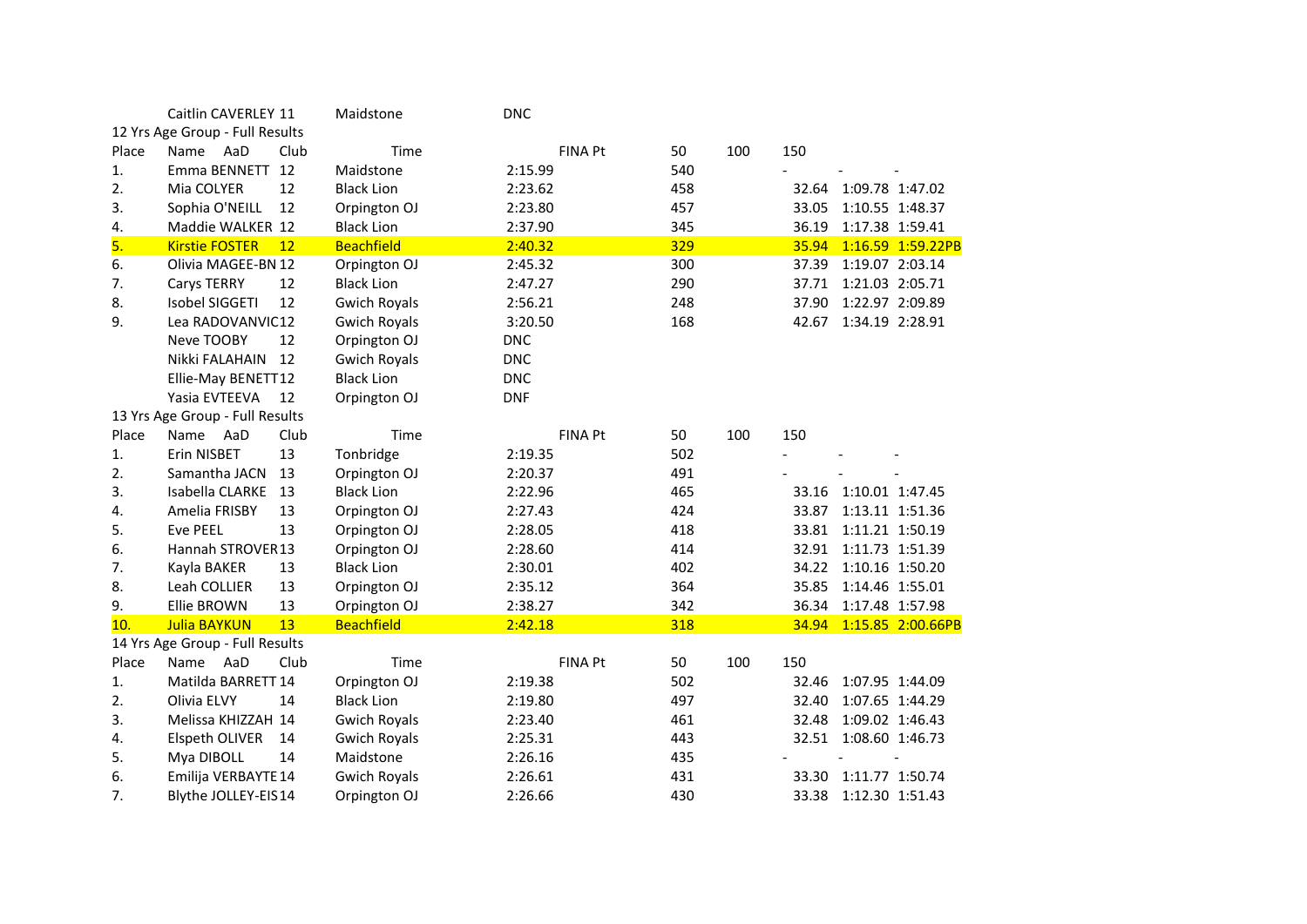| 8.    | Rebecca PHILLIPS 14              |      | Maidstone           | 2:30.03        | 402 |     | 34.18 | 1:12.39 1:51.98       |
|-------|----------------------------------|------|---------------------|----------------|-----|-----|-------|-----------------------|
| 9.    | <b>Ailbhe BARNES</b>             | 14   | <b>Gwich Royals</b> | 2:32.43        | 383 |     | 34.37 | 1:12.91 1:53.17       |
| 10.   | <b>Christy BARKER</b>            | 14   | Orpington OJ        | 2:37.31        | 349 |     | 35.55 | 1:16.76 1:57.86       |
| 11.   | Alice BROWN                      | 14   | Orpington OJ        | 2:42.62        | 316 |     | 35.15 | 1:14.77 1:58.54       |
| 12.   | Radha GOLLAPDY 14                |      | Orpington OJ        | 2:43.24        | 312 |     | 37.17 | 1:18.73 2:02.38       |
|       | Jessica HERBERT 14               |      | Orpington OJ        | <b>DNC</b>     |     |     |       |                       |
|       | 15 Yrs Age Group - Full Results  |      |                     |                |     |     |       |                       |
| Place | Name AaD                         | Club | Time                | <b>FINA Pt</b> | 50  | 100 | 150   |                       |
| 1.    | Mia KIRK                         | 15   | Faversham           | 2:23.18        | 463 |     | 32.87 | 1:09.25 1:46.10       |
| 2.    | Agatha SKELTON 15                |      | Maidstone           | 2:26.69        | 430 |     |       |                       |
|       | 16 Yrs Age Group - Full Results  |      |                     |                |     |     |       |                       |
| Place | Name AaD                         | Club | Time                | <b>FINA Pt</b> | 50  | 100 | 150   |                       |
| 1.    | Rachel LANGDN                    | 16   | Orpington OJ        | 2:23.33        | 461 |     | 32.48 | 1:09.16 1:46.70       |
| 2.    | Alice LENG                       | 16   | Orpington OJ        | 2:24.02        | 455 |     |       |                       |
|       | EVENT 2 Boys 09 Yrs/Over 200m IM |      |                     |                |     |     |       |                       |
|       | 09 Yrs Age Group - Full Results  |      |                     |                |     |     |       |                       |
| Place | Name AaD                         | Club | Time                | <b>FINA Pt</b> | 50  | 100 | 150   |                       |
| 1.    | Jeremiah CAEGIE 9                |      | Beckenham           | 3:12.12        | 185 |     | 43.24 | 1:34.20 2:31.30       |
| 2.    | Kal-El NTIAMOAH9                 |      | Beckenham           | 3:15.76        | 175 |     | 42.89 | 1:30.12 2:32.61       |
|       | Oliver GOODE                     | 9    | Beckenham           | <b>DNC</b>     |     |     |       |                       |
|       | Oliver WALKER                    | 9    | Beckenham           | DQ T           |     |     |       |                       |
|       | 10 Yrs Age Group - Full Results  |      |                     |                |     |     |       |                       |
| Place | Name AaD                         | Club | Time                | <b>FINA Pt</b> | 50  | 100 | 150   |                       |
| 1.    | Igor BUBEN                       | 10   | <b>Gwich Royals</b> | 3:02.23        | 217 |     |       | 39.11 1:25.12 2:22.82 |
| 2.    | <b>Edward POINTON10</b>          |      | Beckenham           | 3:24.25        | 154 |     | 48.45 | 1:41.71 2:41.12       |
| 3.    | William WRIGHT 10                |      | <b>Gwich Royals</b> | 3:26.47        | 149 |     | 44.70 | 1:38.21 2:41.24       |
|       | Shane EDWARDS 10                 |      | <b>Black Lion</b>   | <b>DNC</b>     |     |     |       |                       |
|       | 11 Yrs Age Group - Full Results  |      |                     |                |     |     |       |                       |
| Place | AaD<br>Name                      | Club | Time                | <b>FINA Pt</b> | 50  | 100 | 150   |                       |
| 1.    | Thomas BARRETT11                 |      | Orpington OJ        | 2:58.46        | 231 |     |       | 42.52 1:25.67 2:20.06 |
| 2.    | Frank CHADWICK 11                |      | Maidstone           | 2:58.78        | 230 |     | 35.67 | 1:21.44 2:18.40       |
|       | Joshua WRIGHT 11                 |      | <b>Gwich Royals</b> | DQ ST          |     |     |       |                       |
|       | Max BEAVINGTN 11                 |      | <b>Beachfield</b>   | <b>DQT</b>     |     |     |       |                       |
|       | <b>Louis TAYLOR</b>              | 11   | Orpington OJ        | DQ T           |     |     |       |                       |
|       | 12 Yrs Age Group - Full Results  |      |                     |                |     |     |       |                       |
| Place | AaD<br>Name                      | Club | Time                | <b>FINA Pt</b> | 50  | 100 | 150   |                       |
| 1.    | Sam RYAN                         | 12   | Orpington OJ        | 2:45.01        | 293 |     |       | 33.32 1:12.76 2:10.38 |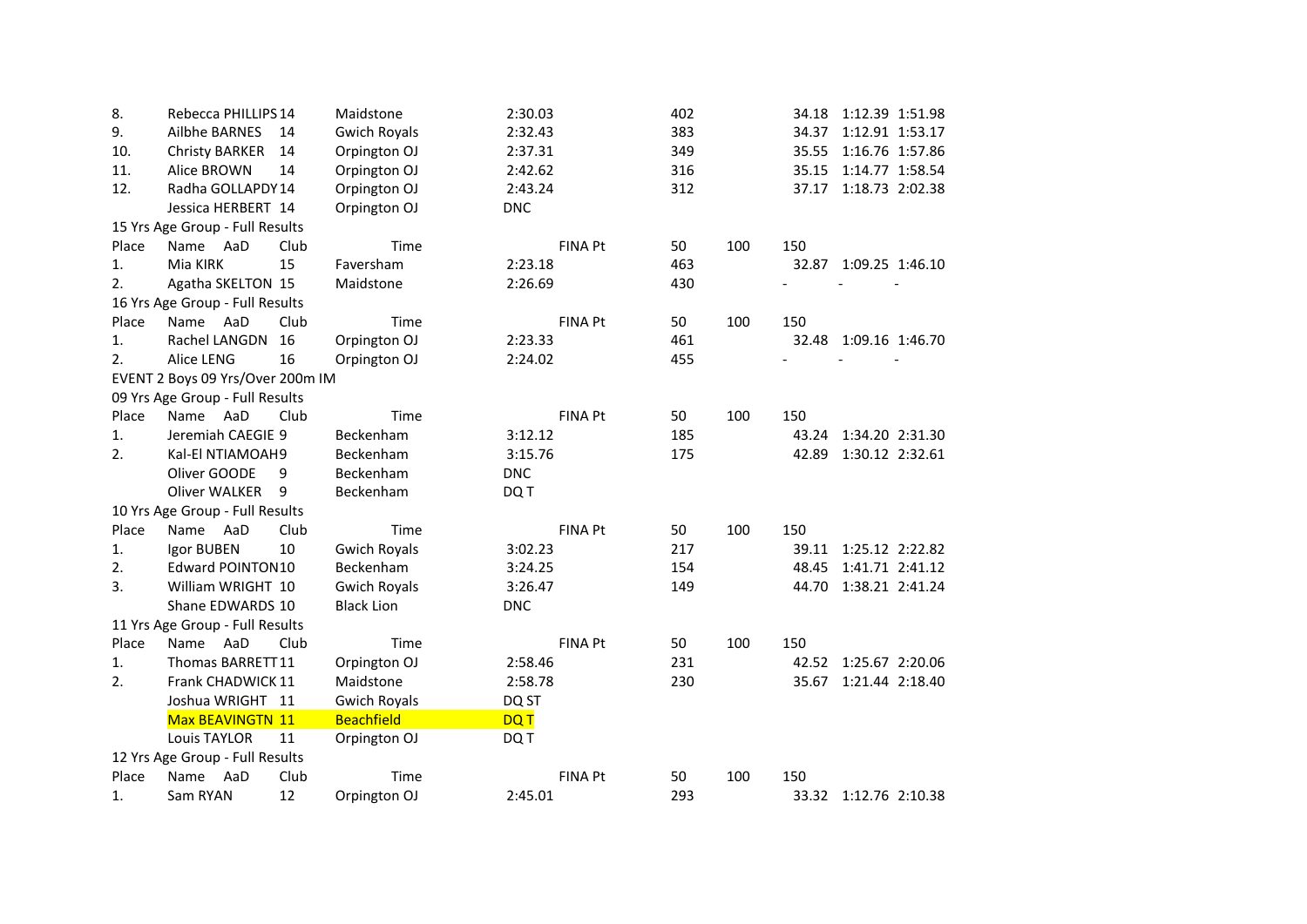| 2.               | Kieran ELVY                               | 12   | <b>Black Lion</b>   | 2:49.13        | 272 |     |             | 38.85 1:23.09 2:13.14 |                         |
|------------------|-------------------------------------------|------|---------------------|----------------|-----|-----|-------------|-----------------------|-------------------------|
| 3.               | Callum FARROW 12                          |      | <b>Black Lion</b>   | 2:51.41        | 261 |     |             | 36.97 1:20.40 2:13.27 |                         |
| 4.               | <b>Kyle BUCKLEY</b>                       | 12   | <b>Black Lion</b>   | 3:03.52        | 213 |     |             | 42.21 1:26.85 2:23.00 |                         |
|                  | Dominic WADE                              | 12   | <b>Gwich Royals</b> | <b>DNC</b>     |     |     |             |                       |                         |
|                  | 13 Yrs Age Group - Full Results           |      |                     |                |     |     |             |                       |                         |
| Place            | Name AaD                                  | Club | Time                | <b>FINA Pt</b> | 50  | 100 | 150         |                       |                         |
| 1.               | Luke REID                                 | 13   | Maidstone           | 2:33.91        | 361 |     |             | 32.96 1:10.89 1:59.29 |                         |
|                  | James SOMERVI 13                          |      | Orpington OJ        | <b>DNC</b>     |     |     |             |                       |                         |
|                  | 14 Yrs Age Group - Full Results           |      |                     |                |     |     |             |                       |                         |
| Place            | Name AaD                                  | Club | Time                | <b>FINA Pt</b> | 50  | 100 | 150         |                       |                         |
| 1.               | Ben LANGDOWN 14                           |      | Orpington OJ        | 2:32.87        | 368 |     | $1:12.06 -$ |                       |                         |
| $\overline{2}$ . | <b>Joshua BAAR</b>                        | 14   | <b>Beachfield</b>   | 2:38.40        | 331 |     |             |                       | 32.58 1:10.74 1:57.64PB |
| 3.               | Louis WOODS                               | 14   | <b>Gwich Royals</b> | 2:41.60        | 312 |     |             | 32.95 1:14.37 2:01.98 |                         |
|                  | 15 Yrs Age Group - Full Results           |      |                     |                |     |     |             |                       |                         |
| Place            | Name AaD                                  | Club | Time                | FINA Pt        | 50  | 100 | 150         |                       |                         |
| 1.               | Justin STROVER 15                         |      | Orpington OJ        | 2:30.08        | 389 |     |             | 32.10 1:10.19 1:55.59 |                         |
| 2.               | Nathan FRIEND 15                          |      | <b>RTW Monson</b>   | 2:36.37        | 344 |     |             | 33.09 1:13.64 2:01.56 |                         |
|                  | 16 Yrs Age Group - Full Results           |      |                     |                |     |     |             |                       |                         |
| Place            | Name AaD                                  | Club | Time                | FINA Pt        | 50  | 100 | 150         |                       |                         |
| 1.               | Ben MONAHAN 16                            |      | <b>Black Lion</b>   | 2:24.20        | 439 |     |             | 29.72 1:08.47 1:51.95 |                         |
|                  | EVENT 3 Girls 09 Yrs/Over 100m Backstroke |      |                     |                |     |     |             |                       |                         |
|                  | 09 Yrs Age Group - Full Results           |      |                     |                |     |     |             |                       |                         |
| Place            | Name AaD                                  | Club | Time                | <b>FINA Pt</b> | 50  |     |             |                       |                         |
| 1.               | Chloe-Ann NLOR 9                          |      | Sittingbourn        | 1:35.06        | 194 |     | 45.28       |                       |                         |
| 2.               | Maddison NOEY 9                           |      | <b>Black Lion</b>   | 1:36.91        | 183 |     | 48.40       |                       |                         |
| 3.               | Amelie HUNT                               | 9    | Beckenham           | 1:39.29        | 170 |     | 49.18       |                       |                         |
| 4.               | <b>Briony YOUNG</b>                       | 9    | Maidstone           | 1:43.49        | 150 |     | 49.90       |                       |                         |
| 5.               | Amelia NEVARD 9                           |      | Beckenham           | 1:47.99        | 132 |     |             |                       |                         |
| 6.               | Aderinsola ADUN 9                         |      | Maidstone           | 1:54.96        | 109 |     | 54.39       |                       |                         |
| 7.               | Andrea PEREIRIL 9                         |      | <b>Gwich Royals</b> | 1:55.86        | 107 |     |             |                       |                         |
| 8.               | Cara NEAL                                 | 9    | <b>Black Lion</b>   | 1:56.52        | 105 |     | 54.37       |                       |                         |
| 9.               | Marjolaine MAIT 9                         |      | <b>Gwich Royals</b> | 2:05.53        | 84  |     | 1:00.71     |                       |                         |
|                  | Amelia ODELL                              | 9    | Beckenham           | <b>DNC</b>     |     |     |             |                       |                         |
|                  | 10 Yrs Age Group - Full Results           |      |                     |                |     |     |             |                       |                         |
| Place            | Name AaD                                  | Club | Time                | FINA Pt        | 50  |     |             |                       |                         |
| 1.               | Leah WATSON                               | 10   | <b>Black Lion</b>   | 1:27.46        | 249 |     | 42.26       |                       |                         |
| 2.               | Charlotte FIELD                           | 10   | Orpington OJ        | 1:30.61        | 224 |     | 43.39       |                       |                         |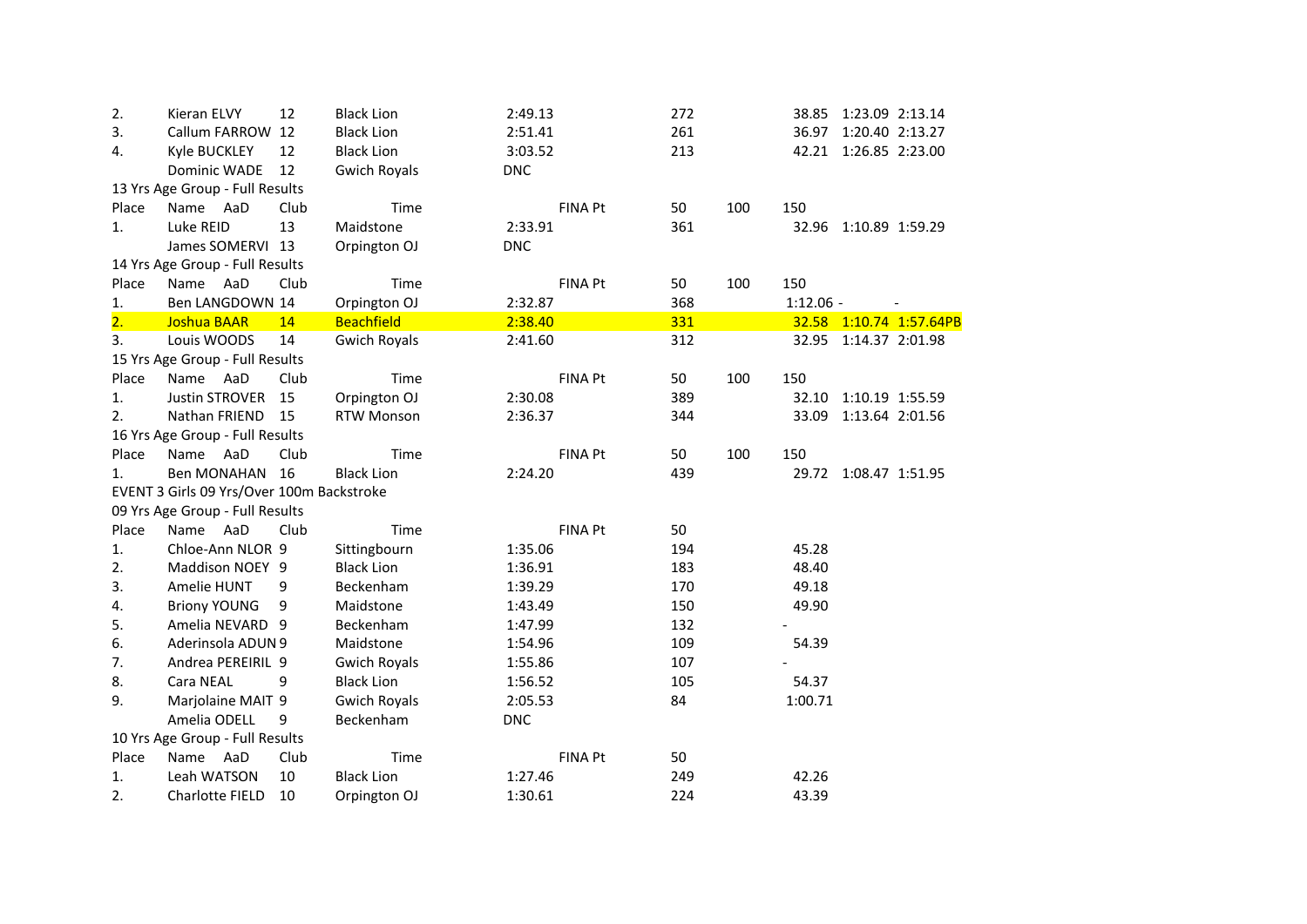| 3.    | Olivia PIERI                    | 10   | <b>Beachfield</b>   | 1:30.65        | 223 |      | 43.49 |
|-------|---------------------------------|------|---------------------|----------------|-----|------|-------|
| 4.    | Katharine IRWIN 10              |      | Maidstone           | 1:30.85        | 222 |      | 44.03 |
| 5.    | Isabelle HAMPSE 10              |      | Beckenham           | 1:31.82        | 215 |      | 44.84 |
| 6.    | Willow KIENLEN 10               |      | Tonbridge           | 1:32.29        | 211 |      | 44.86 |
| 7.    | Charlotte BLOOH 10              |      | Orpington OJ        | 1:33.32        | 205 |      | 45.99 |
| 8.    | Chloe LINDER                    | 10   | Sittingbourn        | 1:33.83        | 201 |      | 45.77 |
| 9.    | Freja EKSTROM                   | 10   | Maidstone           | 1:34.15        | 199 |      | 46.08 |
| 10.   | Sophie WILLIAM                  | 10   | Beckenham           | 1:34.44        | 197 |      | 45.17 |
| 11.   | Olivia DUNN                     | 10   | Beckenham           | 1:35.85        | 189 |      | 45.22 |
| 12.   | Annabelle ROON 10               |      | Orpington OJ        | 1:37.44        | 180 |      | 46.74 |
| 13.   | Polly DENNEY                    | 10   | <b>Gwich Royals</b> | 1:37.51        | 179 |      | 47.52 |
| 14.   | Zofia LEHMANN                   | 10   | <b>Gwich Royals</b> | 1:37.85        | 177 |      | 47.67 |
| 15.   | Olivia CIORAN                   | 10   | Orpington OJ        | 1:40.74        | 163 |      | 48.58 |
| 16.   | Emily BOYD                      | 10   | Orpington OJ        | 1:42.33        | 155 |      | 47.82 |
| 17.   | Iona HOBBS                      | 10   | Beckenham           | 1:43.54        | 150 |      | 52.43 |
| 18.   | <b>Emily FRASER</b>             | 10   | Maidstone           | 1:49.88        | 125 |      | 52.31 |
| 19.   | Kaja RADOVVIC                   | 10   | <b>Gwich Royals</b> | 1:51.03        | 121 |      | 54.20 |
|       | Olivia MACOHIE                  | 10   | Beckenham           | <b>DNC</b>     |     |      |       |
|       | Raffaella VIGOLI                | 10   | Beckenham           | <b>DNC</b>     |     |      |       |
|       | <b>Nell BRUIN</b>               | 10   | Beckenham           | <b>DNC</b>     |     |      |       |
|       | Caitlin TINKER                  | 10   | Orpington OJ        | DQ T           |     |      |       |
|       | 11 Yrs Age Group - Full Results |      |                     |                |     |      |       |
| Place | Name<br>AaD                     | Club | Time                | <b>FINA Pt</b> | 50  |      |       |
| 1.    | Shayla SUTTON                   | 11   | Maidstone           | 1:25.31        | 268 |      | 41.45 |
| 2.    | Aimee THATCHER11                |      | <b>Black Lion</b>   | 1:26.16        | 260 |      | 42.43 |
| 3.    | <b>Bethany FEARN</b>            | 11   | Sittingbourn        | 1:26.69        | 255 |      | 41.44 |
| 4.    | Louise TAYLOR                   | 11   | Beckenham           | 1:27.33        | 250 |      | 42.35 |
| 5.    | Neve SMITH                      | 11   | Faversham           | 1:27.49        | 248 |      | 42.27 |
| 6.    | Ruby HUMPHRS                    | 11   | Maidstone           | 1:27.95        | 244 |      | 42.47 |
| 7.    | Emelia RUSSON                   | 11   | Sittingbourn        | 1:31.25        | 219 |      | 42.90 |
| 8.    | <b>Madison TERRY</b>            | 11   | <b>Black Lion</b>   | 1:31.47        | 217 |      | 44.70 |
| 9.    | Aliyana BRADSW 11               |      | <b>Black Lion</b>   | 1:32.23        | 212 |      | 43.88 |
| 10.   | Julia DEL RIO FES 11            |      | <b>Gwich Royals</b> | 1:35.31        | 192 |      | 44.67 |
| 11.   | Juliette MAUDIT 11              |      | <b>Gwich Royals</b> | 1:35.52        | 191 |      | 44.99 |
| 12.   | Sara MANEVA                     | 11   | <b>Gwich Royals</b> | 1:39.24        | 170 |      | 48.26 |
| 13.   | Isabella CONNOR 11              |      | <b>Gwich Royals</b> | 1:43.95        | 148 | 3/H3 | 49.11 |
| 14.   | <b>Charlotte VANIEL 11</b>      |      | <b>Gwich Royals</b> | 1:45.87        | 140 |      | 49.92 |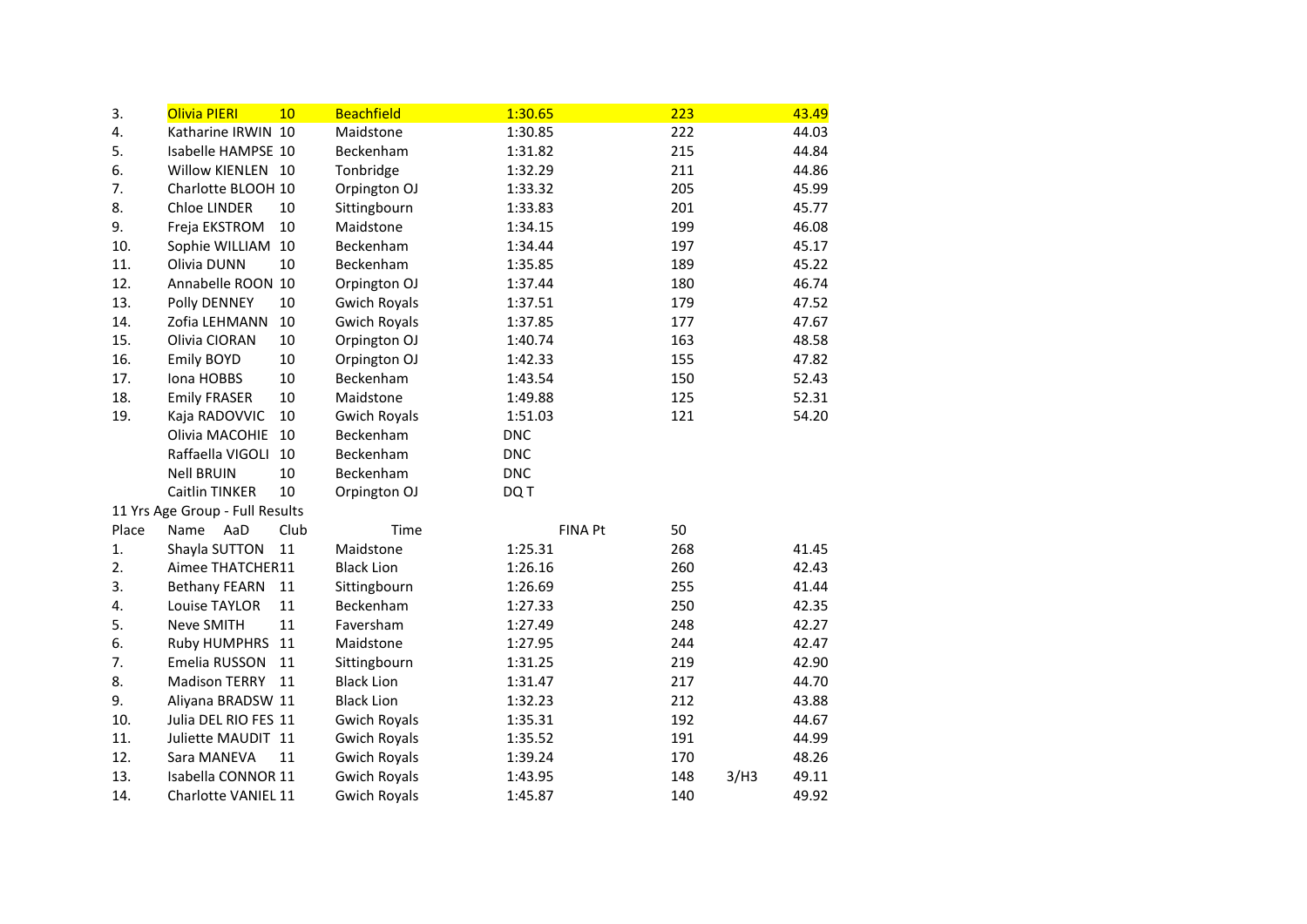| 15.   | Maria ZVEROVCH 11               |      | Maidstone           | 1:49.53        | 126 |      | 53.52   |
|-------|---------------------------------|------|---------------------|----------------|-----|------|---------|
|       | Megan SLATTERY 11               |      | Beckenham           | <b>DNC</b>     |     |      |         |
|       | Scarlett EUSTOLE 11             |      | <b>Gwich Royals</b> | DQ T           |     |      |         |
|       | Poppy ALLISTONE11               |      | Maidstone           | DQ T           |     |      |         |
|       | <b>Sophie ROLFE</b>             | 11   | <b>Beachfield</b>   | <b>DQT</b>     |     |      |         |
|       | 12 Yrs Age Group - Full Results |      |                     |                |     |      |         |
| Place | Name<br>AaD                     | Club | Time                | <b>FINA Pt</b> | 50  |      |         |
| 1.    | <b>Ellie BLANEY</b>             | 12   | Orpington OJ        | 1:16.90        | 366 |      | 37.28   |
| 2.    | Abbie OUTRAM                    | 12   | Maidstone           | 1:18.08        | 350 |      | 37.93   |
| 3.    | Rebecca FITZSNS 12              |      | Maidstone           | 1:18.82        | 340 |      | 38.73   |
| 4.    | Ellie-May BEETT 12              |      | <b>Black Lion</b>   | 1:19.53        | 331 |      | 38.65   |
| 5.    | Olivia MAGEE-N                  | - 12 | Orpington OJ        | 1:20.87        | 315 |      | 39.85   |
| 6.    | Amy LONDESGH 12                 |      | <b>Black Lion</b>   | 1:21.30        | 310 |      | 38.59   |
| 7.    | Maddie WALKER 12                |      | <b>Black Lion</b>   | 1:22.02        | 302 |      | 40.38   |
| 8.    | Emma CUNLIFFE 12                |      | <b>Black Lion</b>   | 1:24.88        | 272 |      | 41.51   |
| 9.    | <b>Kirstie FOSTER</b>           | 12   | <b>Beachfield</b>   | 1:29.17        | 235 |      | 43.51PB |
| 10.   | <b>Isobel SIGGETI</b>           | 12   | <b>Gwich Royals</b> | 1:31.20        | 219 |      | 44.38   |
| 11.   | Lea RADOVANVIC12                |      | <b>Gwich Royals</b> | 1:37.23        | 181 |      | 45.36   |
| 12.   | Olivia FRASER                   | 12   | Maidstone           | 1:43.96        | 148 | 4/H3 | 50.38   |
|       | Nikki FALAHAIN                  | 12   | <b>Gwich Royals</b> | <b>DNC</b>     |     |      |         |
|       | Yasia EVTEEVA                   | 12   | Orpington OJ        | <b>DNC</b>     |     |      |         |
|       | Alex HOPE                       | 12   | <b>Gwich Royals</b> | <b>DNC</b>     |     |      |         |
|       | <b>Tarryn MARSH</b>             | 12   | <b>Beachfield</b>   | <b>DNC</b>     |     |      |         |
|       | Amy CONNER                      | 12   | Maidstone           | <b>DNC</b>     |     |      |         |
|       | <b>Beth POPE</b>                | 12   | Sittingbourn        | DQ T           |     |      |         |
|       | 13 Yrs Age Group - Full Results |      |                     |                |     |      |         |
| Place | AaD<br>Name                     | Club | Time                | <b>FINA Pt</b> | 50  |      |         |
| 1.    | Samantha JASON 13               |      | Orpington OJ        | 1:12.74        | 432 |      | 35.95   |
| 2.    | Erin NISBET                     | 13   | Tonbridge           | 1:13.43        | 420 |      | 36.30   |
| 3.    | Hannah STROVER13                |      | Orpington OJ        | 1:13.93        | 412 |      | 35.32   |
| 4.    | Isabella CLARKE 13              |      | <b>Black Lion</b>   | 1:16.99        | 365 |      | 38.58   |
| 5.    | Eleanor DONNE 13                |      | Orpington OJ        | 1:20.01        | 325 |      | 39.25   |
| 6.    | Jocelyn LAFFERTY13              |      | <b>Black Lion</b>   | 1:21.55        | 307 |      |         |
| 7.    | Leah COLLIER                    | 13   | Orpington OJ        | 1:22.31        | 298 |      | 40.06   |
| 8.    | <b>Ellie BROWN</b>              | 13   | Orpington OJ        | 1:23.30        | 288 |      | 40.57   |
| 9.    | Agata KUSZNEUK 13               |      | Orpington OJ        | 1:25.37        | 267 |      | 40.22   |
|       | 14 Yrs Age Group - Full Results |      |                     |                |     |      |         |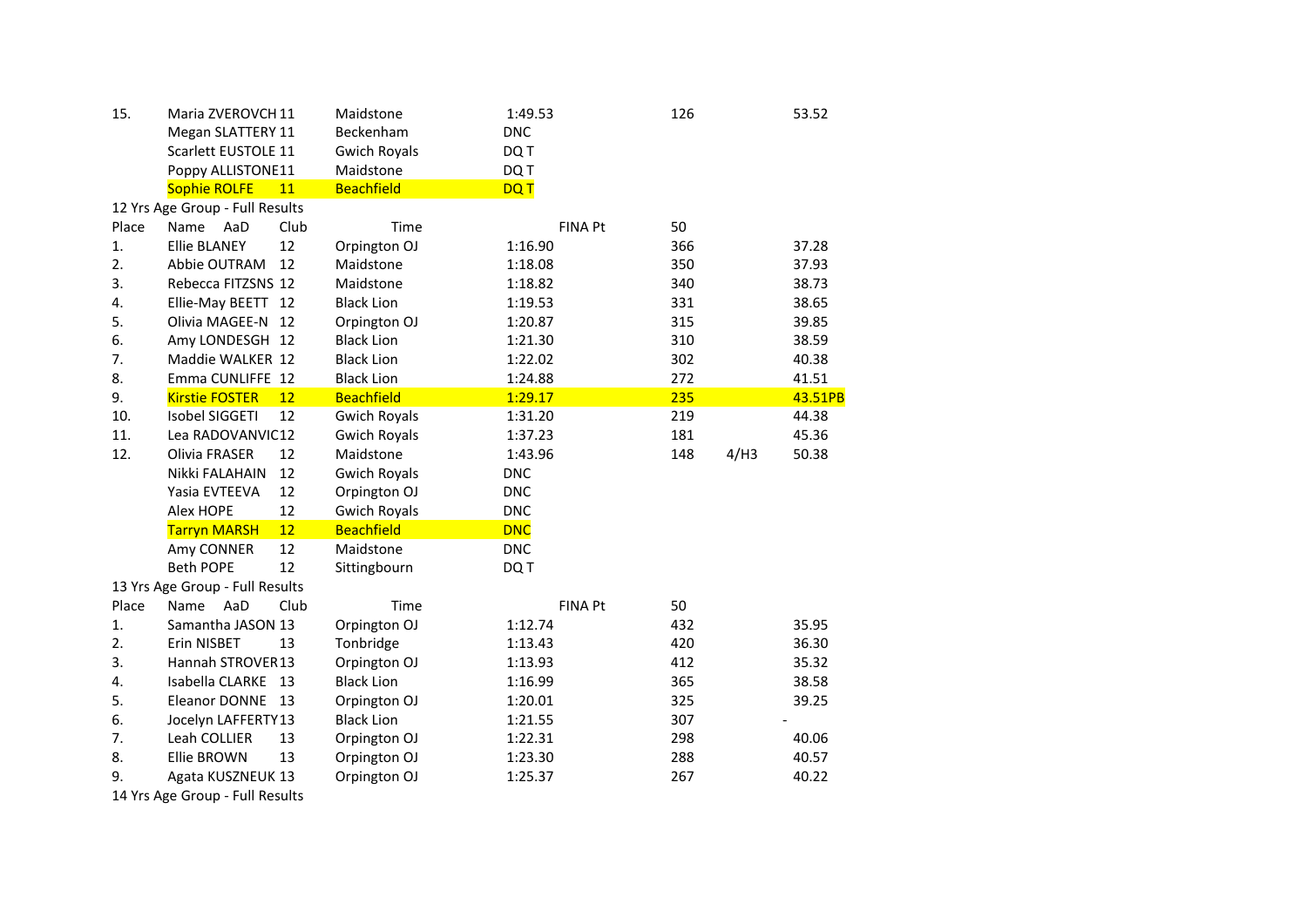| Place | AaD<br>Name                                | Club | Time                | <b>FINA Pt</b>    | 50  |         |
|-------|--------------------------------------------|------|---------------------|-------------------|-----|---------|
| 1.    | Jessica HERBERT 14                         |      | Orpington OJ        | 1:09.04           | 506 | 33.46   |
| 2.    | Hannah BOWIE                               | 14   | Maidstone           | 1:10.35           | 478 | 33.50   |
| 3.    | Blythe JOLL-ELLIS 14                       |      | Orpington OJ        | 1:14.43           | 404 | 36.32   |
| 4.    | Matilda BARRETT 14                         |      | Orpington OJ        | 1:16.91           | 366 | 37.32   |
| 5.    | Melissa KHIZZAH 14                         |      | <b>Gwich Royals</b> | 1:19.13           | 336 | 38.24   |
| 6.    | Alexandra IORAN 14                         |      | Orpington OJ        | 1:22.47           | 297 | 39.26   |
| 7.    | <b>Christy BARKER</b>                      | 14   | Orpington OJ        | 1:22.93           | 292 | 40.08   |
| 8.    | Alice BROWN                                | 14   | Orpington OJ        | 1:24.46           | 276 | 41.96   |
| 9.    | <b>Beth FARR</b>                           | 14   | <b>Beachfield</b>   | 1:28.34           | 241 | 42.23PB |
|       | Molly GARDINER 14                          |      | <b>Gwich Royals</b> | <b>DNC</b>        |     |         |
|       | 15 Yrs Age Group - Full Results            |      |                     |                   |     |         |
| Place | Name<br>AaD                                | Club | Time                | <b>FINA Pt</b>    | 50  |         |
| 1.    | <b>Ellie HARDEN</b>                        | 15   | Orpington OJ        | 1:09.85           | 488 | 33.61   |
| 2.    | Jessica BROWN                              | 15   | Maidstone           | 1:15.30           | 390 | 36.39   |
| 3.    | Agatha SKELTON 15                          |      | Maidstone           | 1:17.07           | 364 | 37.25   |
| 4.    | Milly WHITEEAD 15                          |      | Orpington OJ        | 1:17.27           | 361 | 37.47   |
| 5.    | Meave ABRHAM 15                            |      | <b>Gwich Royals</b> | 1:27.42           | 249 | 40.87   |
| 6.    | Sheena AKENDE 15                           |      | Orpington OJ        | 1:30.30           | 226 | 42.77   |
|       | 16 Yrs Age Group - Full Results            |      |                     |                   |     |         |
| Place | Name<br>AaD                                | Club | Time                | <b>FINA Pt</b>    | 50  |         |
| 1.    | Alice LENG                                 | 16   | Orpington OJ        | 1:17.61           | 356 | 37.92   |
|       | EVENT 4 Boys 09 Yrs/Over 100m Breaststroke |      |                     |                   |     |         |
|       | 09 Yrs Age Group - Full Results            |      |                     |                   |     |         |
| Place | AaD<br>Name                                | Club | Time                | <b>FINA Pt</b>    | 50  |         |
| 1.    | Jeremiah CARGIE 9                          |      | Beckenham           | 1:42.33           | 160 | 49.96   |
| 2.    | <b>Oliver WALKER</b>                       | 9    | Beckenham           | 1:48.80           | 133 |         |
| 3.    | Lucca RUSSIDLEY 9                          |      | <b>Black Lion</b>   | 2:02.13           | 94  |         |
|       | Sebastian WADE 9                           |      | <b>Gwich Royals</b> | DQT <sub>2L</sub> |     |         |
|       | 10 Yrs Age Group - Full Results            |      |                     |                   |     |         |
| Place | AaD<br>Name                                | Club | Time                | <b>FINA Pt</b>    | 50  |         |
| 1.    | Francis MONTW                              | 10   | <b>Gwich Royals</b> | 1:41.80           | 163 | 46.99   |
| 2.    | Igor BUBEN                                 | 10   | <b>Gwich Royals</b> | 1:43.32           | 155 | 50.89   |
| 3.    | <b>Edward POINTON10</b>                    |      | Beckenham           | 1:52.47           | 120 | 54.90   |
| 4.    | Drew CHARLTON 10                           |      | Sittingbourn        | 1:52.55           | 120 | 53.41   |
|       | Oscar COLYER                               | 10   | <b>Black Lion</b>   | <b>DNC</b>        |     |         |
|       | Shane EDWARDS 10                           |      | <b>Black Lion</b>   | <b>DNC</b>        |     |         |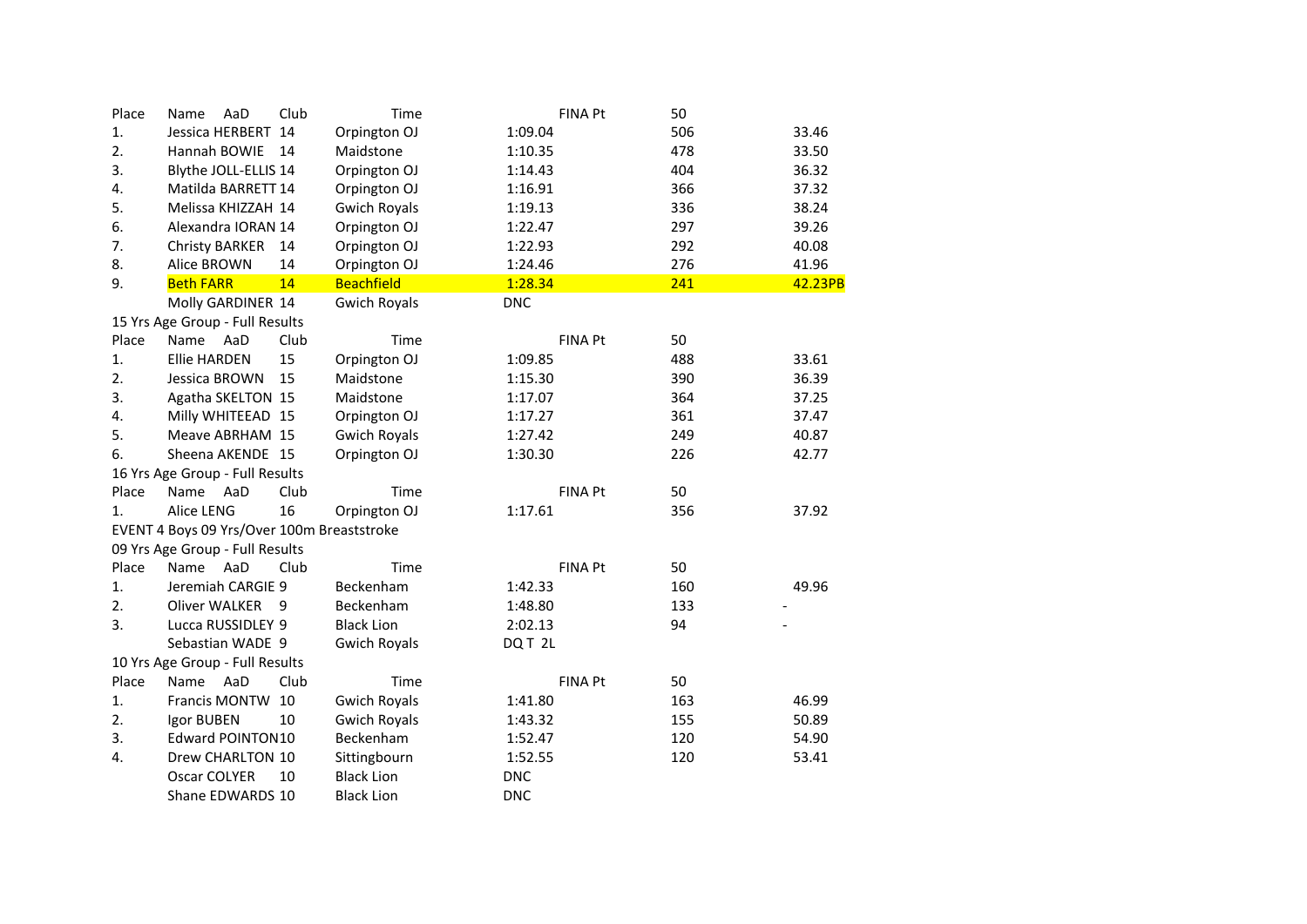|       | Samuel SPICER                   | 10   | Orpington OJ        | <b>DNC</b> |                |     |         |
|-------|---------------------------------|------|---------------------|------------|----------------|-----|---------|
|       | 11 Yrs Age Group - Full Results |      |                     |            |                |     |         |
| Place | Name<br>AaD                     | Club | Time                |            | <b>FINA Pt</b> | 50  |         |
| 1.    | <b>Louis TAYLOR</b>             | 11   | Orpington OJ        | 1:34.74    |                | 202 | 45.51   |
| 2.    | Andreas KOKKINI 11              |      | Beckenham           | 1:35.35    |                | 198 | 47.26   |
| 3.    | Thomas BARRETT11                |      | Orpington OJ        | 1:40.57    |                | 169 | 46.97   |
| 4.    | Krish IDNANI                    | 11   | Beckenham           | 1:42.00    |                | 162 | 48.93   |
| 5.    | Joshua PEAPER                   | 11   | Maidstone           | 1:42.87    |                | 157 | 48.68   |
| 6.    | Liam STOCKWELL 11               |      | Maidstone           | 1:43.11    |                | 156 | 47.00   |
| 7.    | Philip RAFELETOS 11             |      | Faversham           | 1:54.15    |                | 115 | 53.15   |
|       | James CONWAY 11                 |      | <b>Gwich Royals</b> | <b>DNC</b> |                |     |         |
|       | <b>Oliver WALKER</b>            | 11   | <b>Gwich Royals</b> | <b>DNC</b> |                |     |         |
|       | Joseph BUCKLEY 11               |      | Orpington OJ        | <b>DNC</b> |                |     |         |
|       | <b>Jack BURKE</b>               | 11   | <b>Beachfield</b>   | <b>DNC</b> |                |     |         |
|       | Jake HARLOW                     | 11   | <b>Black Lion</b>   | <b>DNC</b> |                |     |         |
|       | 12 Yrs Age Group - Full Results |      |                     |            |                |     |         |
| Place | Name<br>AaD                     | Club | Time                |            | <b>FINA Pt</b> | 50  |         |
| 1.    | Kieran ELVY                     | 12   | <b>Black Lion</b>   | 1:30.12    |                | 234 | 42.84   |
| 2.    | <b>James BARNES</b>             | 12   | <b>Gwich Royals</b> | 1:34.19    |                | 205 | 43.70   |
| 3.    | Praneel AGRWAL 12               |      | Orpington OJ        | 1:48.48    |                | 134 |         |
|       | Oliver DOHERTY 12               |      | <b>Gwich Royals</b> | <b>DNC</b> |                |     |         |
|       | <b>Thomas HICKS</b>             | 12   | Maidstone           | <b>DNC</b> |                |     |         |
|       | 13 Yrs Age Group - Full Results |      |                     |            |                |     |         |
| Place | Name<br>AaD                     | Club | Time                |            | <b>FINA Pt</b> | 50  |         |
| 1.    | <b>William AYE</b>              | 13   | Sittingbourn        | 1:34.44    |                | 204 | 43.27   |
|       | Joe ROWBOTTM 13                 |      | <b>Beachfield</b>   | DQ SL 1L   |                |     |         |
|       | Nathan TOVEY                    | 13   | <b>Black Lion</b>   | DQ T 2L    |                |     |         |
|       | 14 Yrs Age Group - Full Results |      |                     |            |                |     |         |
| Place | AaD<br>Name                     | Club | Time                |            | <b>FINA Pt</b> | 50  |         |
| 1.    | Adam CHRUINSKI 14               |      | Maidstone           | 1:20.14    |                | 334 | 38.09   |
| 2.    | <b>Thomas BERRY</b>             | 14   | Sittingbourn        | 1:20.22    |                | 333 | 38.66   |
| 3.    | Joshua BAAR                     | 14   | <b>Beachfield</b>   | 1:20.40    |                | 330 | 37.79PB |
| 4.    | Ben LANGDOWN 14                 |      | Orpington OJ        | 1:21.46    |                | 318 |         |
| 5.    | Jack CHEVERST                   | 14   | <b>Black Lion</b>   | 1:24.30    |                | 287 | 38.64   |
| 6.    | <b>Charlie MORRIS</b>           | 14   | Beachfield          | 1:25.80    |                | 272 | 40.76   |
| 7.    | Thomas MAGEN 14                 |      | Orpington OJ        | 1:27.06    |                | 260 | 41.39   |
|       | Adam BROOIELD 14                |      | Maidstone           | <b>DNC</b> |                |     |         |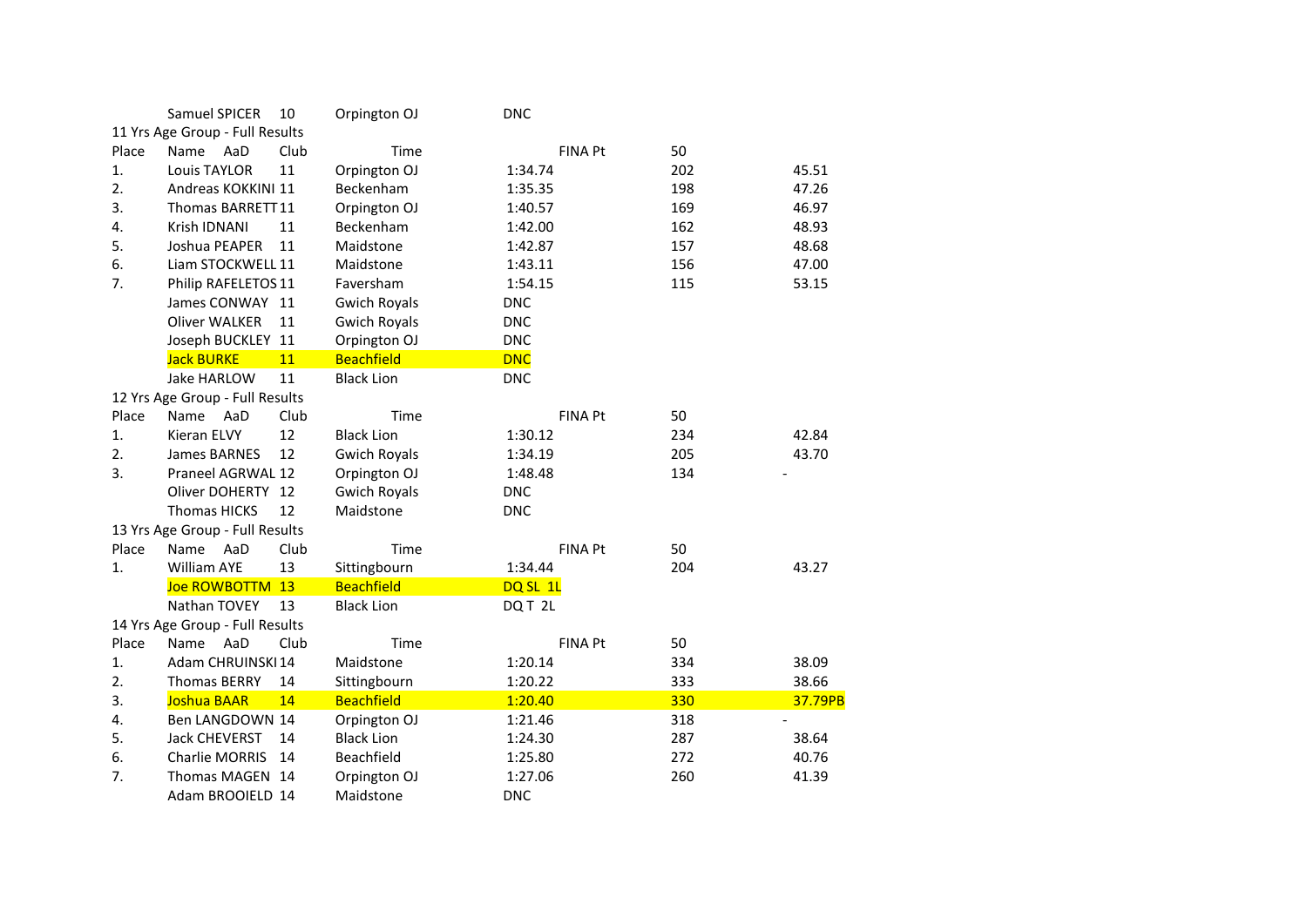|       | Louis WOODS                              | 14   | <b>Gwich Royals</b> | <b>DNC</b> |                |     |         |
|-------|------------------------------------------|------|---------------------|------------|----------------|-----|---------|
|       | 15 Yrs Age Group - Full Results          |      |                     |            |                |     |         |
| Place | AaD<br>Name                              | Club | Time                |            | <b>FINA Pt</b> | 50  |         |
| 1.    | Callum BARONTI 15                        |      | Orpington OJ        | 1:14.32    |                | 418 | 34.23   |
| 2.    | Dominic LAFFRTY 15                       |      | <b>Black Lion</b>   | 1:15.42    |                | 400 | 34.64   |
|       | <b>Edward GRAY</b>                       | 15   | Maidstone           | <b>DNC</b> |                |     |         |
|       | 16 Yrs Age Group - Full Results          |      |                     |            |                |     |         |
| Place | Name<br>AaD                              | Club | Time                |            | <b>FINA Pt</b> | 50  |         |
| 1.    | Dexter LAM                               | 16   | <b>Black Lion</b>   | 1:17.99    |                | 362 | 36.51   |
|       | EVENT 5 Girls 09 Yrs/Over 100m Butterfly |      |                     |            |                |     |         |
|       | 09 Yrs Age Group - Full Results          |      |                     |            |                |     |         |
| Place | AaD<br>Name                              | Club | Time                |            | <b>FINA Pt</b> | 50  |         |
| 1.    | Amelia NEVARD                            | 9    | Beckenham           | 2:11.78    |                | 71  | 1:00.94 |
|       | 10 Yrs Age Group - Full Results          |      |                     |            |                |     |         |
| Place | Name<br>AaD                              | Club | Time                |            | <b>FINA Pt</b> | 50  |         |
| 1.    | Sophie WILLSON 10                        |      | Beckenham           | 1:37.07    |                | 178 | 45.61   |
| 2.    | Leah WATSON                              | 10   | <b>Black Lion</b>   | 1:39.41    |                | 165 | 44.33   |
| 3.    | <b>Nell BRUIN</b>                        | 10   | Beckenham           | 1:42.59    |                | 150 | 45.66   |
| 4.    | Katharine IRWIN 10                       |      | Maidstone           | 1:46.80    |                | 133 | 47.78   |
| 5.    | <b>Emily BOYD</b>                        | 10   | Orpington OJ        | 1:59.21    |                | 96  | 51.79   |
|       | Olivia MACACHIE 10                       |      | Beckenham           | <b>DNC</b> |                |     |         |
|       | Olivia DUNN                              | 10   | Beckenham           | DQ SL      |                |     |         |
|       | Charlotte FIELD                          | 10   | Orpington OJ        | DQ SL      |                |     |         |
|       | 11 Yrs Age Group - Full Results          |      |                     |            |                |     |         |
| Place | Name<br>AaD                              | Club | Time                |            | <b>FINA Pt</b> | 50  |         |
| 1.    | Mabel REINELT                            | 11   | <b>Black Lion</b>   | 1:32.36    |                | 206 | 40.29   |
| 2.    | <b>Bethany FEARN</b>                     | 11   | Sittingbourn        | 1:32.50    |                | 205 | 42.45   |
| 3.    | Emelia RUSSON                            | 11   | Sittingbourn        | 1:51.97    |                | 116 | 49.75   |
|       | 12 Yrs Age Group - Full Results          |      |                     |            |                |     |         |
| Place | AaD<br>Name                              | Club | Time                |            | <b>FINA Pt</b> | 50  |         |
| 1.    | Mia COLYER                               | 12   | <b>Black Lion</b>   | 1:15.38    |                | 380 | 36.53   |
| 2.    | Abbie OUTRAM                             | 12   | Maidstone           | 1:15.95    |                | 371 | 35.87   |
| 3.    | Charlotte MHALL 12                       |      | <b>Black Lion</b>   | 1:16.85    |                | 358 | 35.79   |
| 4.    | Amy CONNER                               | 12   | Maidstone           | 1:18.78    |                | 333 | 35.96   |
| 5.    | Emma CUNLIFFE 12                         |      | <b>Black Lion</b>   | 1:25.71    |                | 258 | 40.36   |
| 6.    | <b>Isobel SIGGETI</b>                    | 12   | <b>Gwich Royals</b> | 1:40.08    |                | 162 | 44.47   |
| 7.    | Lea RADONOVIC 12                         |      | <b>Gwich Royals</b> | 1:55.69    |                | 105 | 52.69   |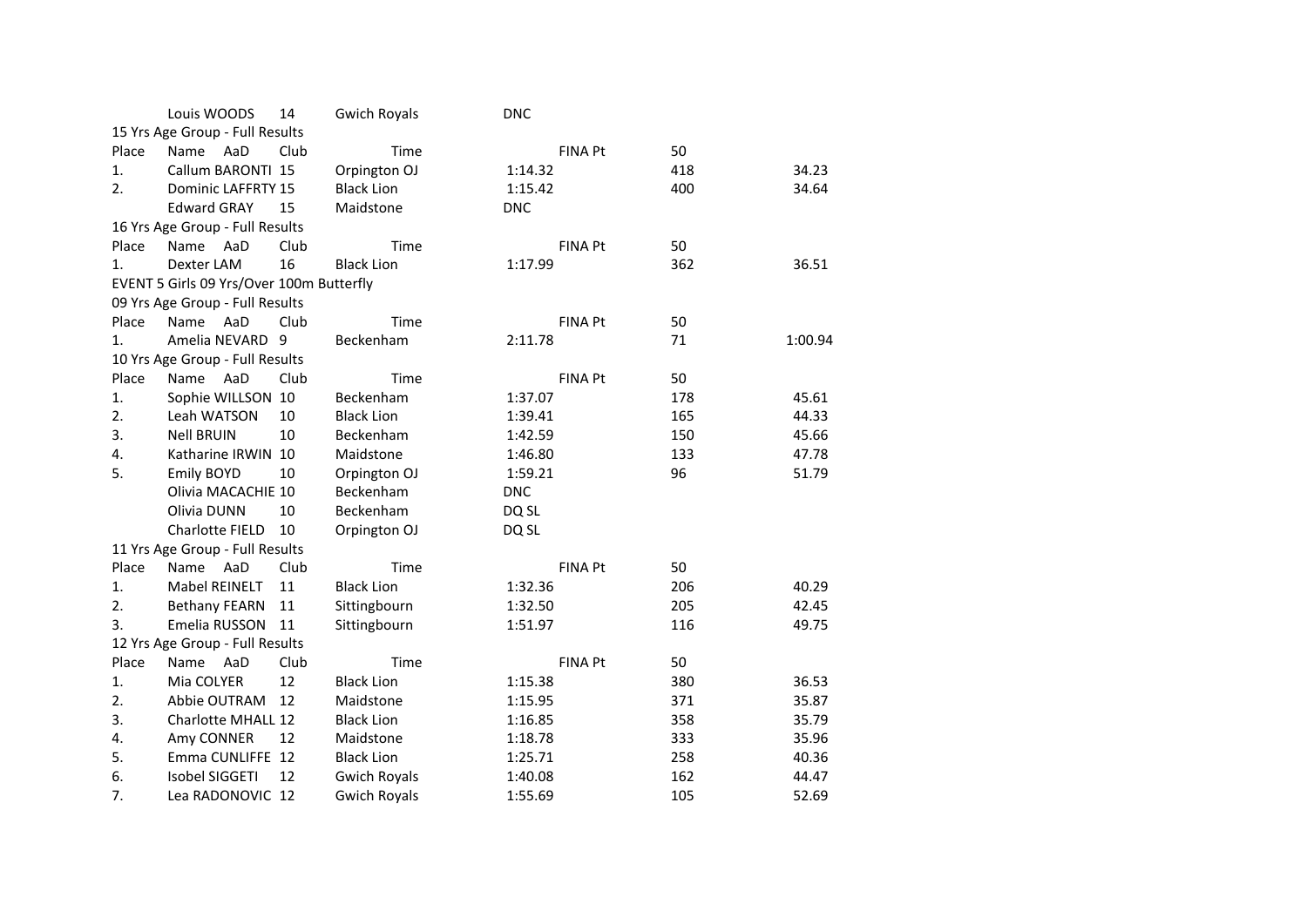|       | Ellie-May BENNETT                       |              | 12<br><b>Black Lion</b> |            | <b>DNC</b>     |       |                          |
|-------|-----------------------------------------|--------------|-------------------------|------------|----------------|-------|--------------------------|
|       | Alex HOPE                               | 12           | <b>Gwich Royals</b>     | <b>DNC</b> |                |       |                          |
|       | Neve TOOBY                              | 12           | Orpington OJ            | <b>DNF</b> |                |       |                          |
|       | Emma BENNETT 12                         |              | Maidstone               | DQ SL      |                |       |                          |
|       | 13 Yrs Age Group - Full Results         |              |                         |            |                |       |                          |
| Place | AaD<br>Name                             | Club         | Time                    |            | FINA Pt        | 50    |                          |
| 1.    | Eve PEEL13                              | Orpington OJ |                         | 1:23.57    | 279            | 38.49 |                          |
| 2.    | Jocelyn LAFFERTY13                      |              | <b>Black Lion</b>       | 1:24.91    |                | 266   | 38.41                    |
| 3.    | <b>Ellie BROWN</b>                      | 13           | Orpington OJ            | 1:31.25    |                | 214   | 40.11                    |
|       | 14 Yrs Age Group - Full Results         |              |                         |            |                |       |                          |
| Place | Name<br>AaD                             | Club         | Time                    |            | <b>FINA Pt</b> | 50    |                          |
| 1.    | Mya DIBOLL                              | 14           | Maidstone               | 1:12.55    |                | 426   | 34.23                    |
| 2.    | Jessica HERBERT 14                      |              | Orpington OJ            | 1:14.63    |                | 391   | 34.43                    |
| 3.    | <b>Grace DOLMAN</b>                     | 14           | <b>Beachfield</b>       | 1:15.54    |                | 377   | 36.37PB                  |
| 4.    | Melissa KHIZZAH 14                      |              | <b>Gwich Royals</b>     | 1:19.12    |                | 328   | 35.61                    |
| 5.    | Elspeth OLIVER                          | 14           | <b>Gwich Royals</b>     | 1:19.13    |                | 328   | 35.98                    |
| 6.    | Rebecca PHILLIPS 14                     |              | Maidstone               | 1:19.35    |                | 325   | 36.96                    |
| 7.    | Molly FLETCDEN 14                       |              | Faversham               | 1:19.84    |                | 320   | 37.25                    |
| 8.    | Blythe JOLL-ELLIS 14                    |              | Orpington OJ            | 1:20.53    |                | 311   | 37.38                    |
| 9.    | Christy BARKER 14                       |              | Orpington OJ            | 1:22.10    |                | 294   | 39.00                    |
| 10.   | Radha GOLPUDY 14                        |              | Orpington OJ            | 1:23.36    |                | 281   | 38.41                    |
| 11.   | Safiyah ISMAIL                          | 14           | Orpington OJ            | 1:24.18    |                | 273   | 38.40                    |
|       | 15 Yrs Age Group - Full Results         |              |                         |            |                |       |                          |
| Place | Name<br>AaD                             | Club         | Time                    |            | <b>FINA Pt</b> | 50    |                          |
| 1.    | Ellie WILLIAMS                          | 15           | <b>Black Lion</b>       | 1:13.67    |                | 407   | 33.82                    |
| 2.    | Jessica BROWN                           | 15           | Maidstone               | 1:22.20    |                | 293   | 37.40                    |
| 3.    | Sheena AKENDE 15                        |              | Orpington OJ            | 1:32.14    |                | 208   | 40.82                    |
| 4.    | Meave ABRHAM 15                         |              | <b>Gwich Royals</b>     | 1:36.32    |                | 182   | 45.37                    |
|       | 16 Yrs Age Group - Full Results         |              |                         |            |                |       |                          |
| Place | AaD<br>Name                             | Club         | Time                    |            | <b>FINA Pt</b> | 50    |                          |
| 1.    | Lilli CUTAJAR                           | 16           | Orpington OJ            | 1:12.67    |                | 424   | 34.50                    |
| 2.    | <b>Esther GRAY</b>                      | 16           | Maidstone               | 1:15.47    |                | 378   | 34.30                    |
| 3.    | Alethea WEST                            | 16           | Orpington OJ            | 1:18.75    |                | 333   | 34.79                    |
|       | EVENT 6 Boys 09 Yrs/Over 100m Freestyle |              |                         |            |                |       |                          |
|       | 09 Yrs Age Group - Full Results         |              |                         |            |                |       |                          |
| Place | AaD<br>Name                             | Club         | Time                    |            | <b>FINA Pt</b> | 50    |                          |
| 1.    | Samuel WILLION 9                        |              | Beckenham               | 1:30.21    |                | 123   | $\overline{\phantom{a}}$ |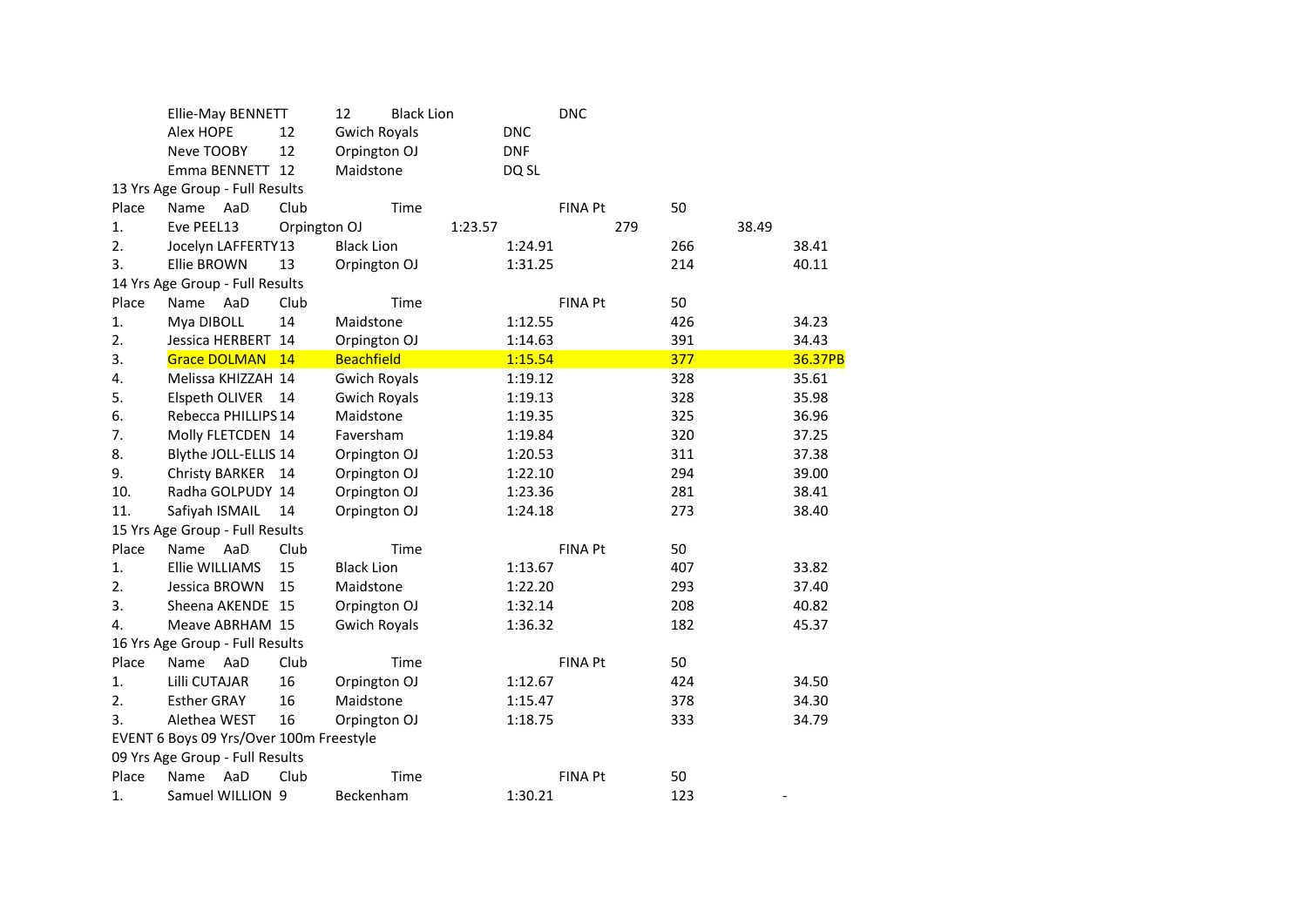| 2.    | Sebastian WADE 9                |      | <b>Gwich Royals</b> | 1:33.45    |                | 111 |         |
|-------|---------------------------------|------|---------------------|------------|----------------|-----|---------|
| 3.    | Lucca RUSSEDLEY9                |      | <b>Black Lion</b>   | 1:36.46    |                | 101 |         |
|       | Oliver GOODE                    | 9    | Beckenham           | <b>DNC</b> |                |     |         |
|       | 10 Yrs Age Group - Full Results |      |                     |            |                |     |         |
| Place | Name<br>AaD                     | Club | Time                |            | FINA Pt        | 50  |         |
| 1.    | Francis MONTW 10                |      | <b>Gwich Royals</b> | 1:17.24    |                | 196 | 36.65   |
| 2.    | Edward POINTON10                |      | Beckenham           | 1:22.24    |                | 163 |         |
| 3.    | William WRIGHT 10               |      | <b>Gwich Royals</b> | 1:27.64    |                | 134 | 39.85   |
|       | Oscar COLYER                    | 10   | <b>Black Lion</b>   | <b>DNC</b> |                |     |         |
|       | Harri KOKKINI                   | 10   | Beckenham           | <b>DNC</b> |                |     |         |
|       | 11 Yrs Age Group - Full Results |      |                     |            |                |     |         |
| Place | Name<br>AaD                     | Club | Time                |            | <b>FINA Pt</b> | 50  |         |
| 1.    | <b>Max BEAVINGN</b>             | 11   | <b>Beachfield</b>   | 1:17.35    |                | 196 | 37.32PB |
| 2.    | Louis TAYLOR                    | 11   | Orpington OJ        | 1:17.47    |                | 195 | 36.69   |
| 3.    | Krish IDNANI                    | 11   | Beckenham           | 1:18.82    |                | 185 | 38.65   |
| 4.    | Joshua WRIGHT                   | 11   | <b>Gwich Royals</b> | 1:20.43    |                | 174 | 36.35   |
| 5.    | Andreas KOKKINI 11              |      | Beckenham           | 1:20.45    |                | 174 | 38.38   |
| 6.    | Liam STOCKWELL 11               |      | Maidstone           | 1:23.48    |                | 156 | 39.07   |
| 7.    | Philip RAFELETOS 11             |      | Faversham           | 1:25.48    |                | 145 |         |
|       | <b>Oliver WALKER</b>            | 11   | <b>Gwich Royals</b> | <b>DNC</b> |                |     |         |
|       | James CONWAY                    | 11   | <b>Gwich Royals</b> | <b>DNC</b> |                |     |         |
|       | Jake HARLOW                     | 11   | <b>Black Lion</b>   | <b>DNC</b> |                |     |         |
|       | Joseph BUCKLEY 11               |      | Orpington OJ        | <b>DNC</b> |                |     |         |
|       | Joshua PEAPER                   | 11   | Maidstone           | <b>DNC</b> |                |     |         |
|       | 12 Yrs Age Group - Full Results |      |                     |            |                |     |         |
| Place | Name AaD                        | Club | Time                |            | <b>FINA Pt</b> | 50  |         |
| 1.    | Sam RYAN                        | 12   | Orpington OJ        | 1:07.36    |                | 296 | 33.03   |
| 2.    | Callum FARROW                   | 12   | <b>Black Lion</b>   | 1:08.93    |                | 277 | 33.13   |
| 3.    | Kyle BUCKLEY                    | 12   | <b>Black Lion</b>   | 1:16.46    |                | 203 | 36.47   |
| 4.    | Ethan HOWE                      | 12   | <b>Black Lion</b>   | 1:16.54    |                | 202 | 36.61   |
| 5.    | James BARNES                    | 12   | <b>Gwich Royals</b> | 1:16.55    |                | 202 | 37.23   |
|       | Oliver DOHERTY                  | 12   | <b>Gwich Royals</b> | <b>DNC</b> |                |     |         |
|       | <b>Dominic WADE</b>             | 12   | <b>Gwich Royals</b> | <b>DNC</b> |                |     |         |
|       | <b>Thomas HICKS</b>             | 12   | Maidstone           | <b>DNC</b> |                |     |         |
|       | Joshua PRENAST 12               |      | Tonbridge           | <b>DNC</b> |                |     |         |
|       | 13 Yrs Age Group - Full Results |      |                     |            |                |     |         |
| Place | AaD<br>Name                     | Club | Time                |            | <b>FINA Pt</b> | 50  |         |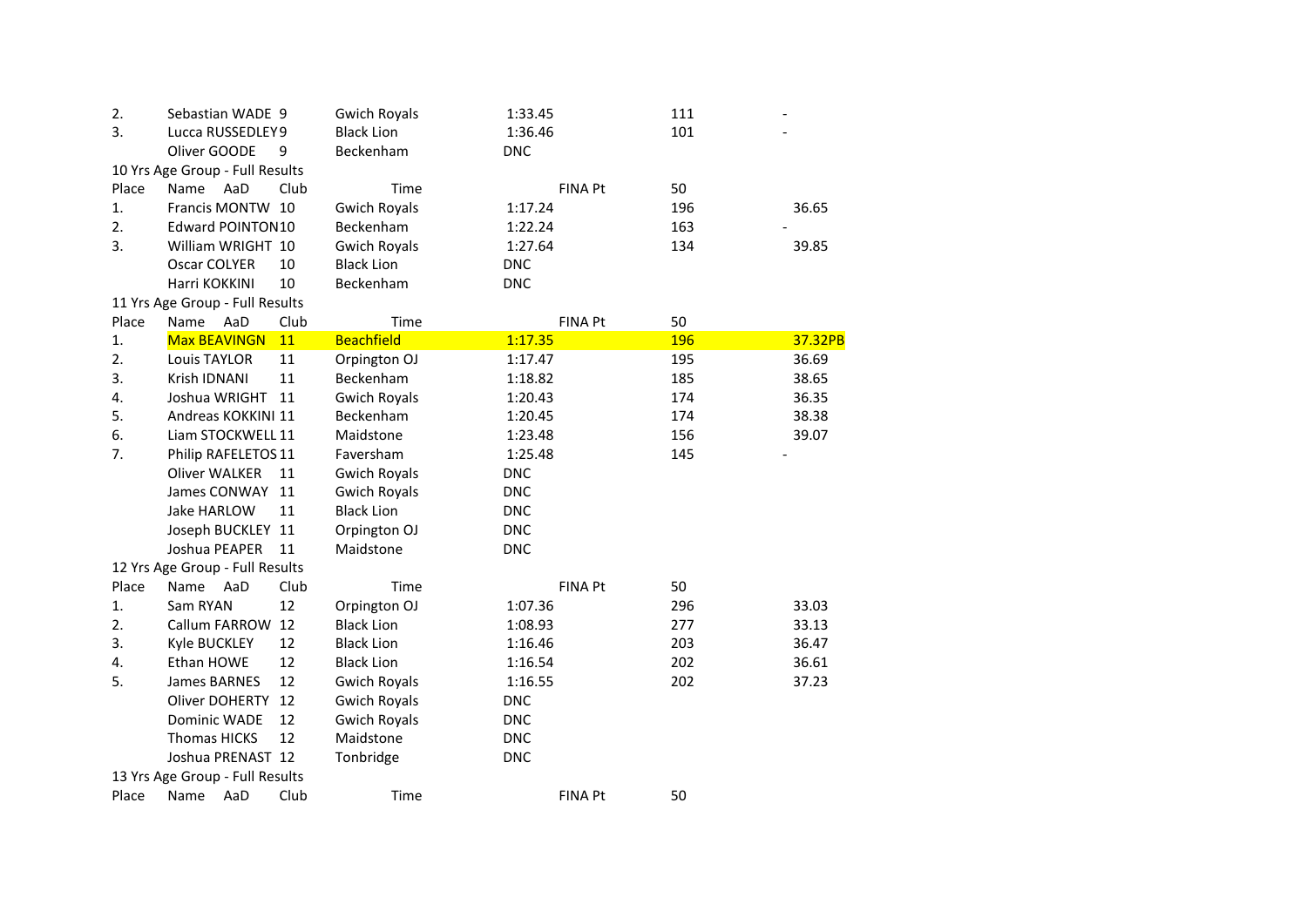| 1.    | Luke REID                               | 13   | Maidstone           | 1:02.52        | 371          | 29.85   |
|-------|-----------------------------------------|------|---------------------|----------------|--------------|---------|
| 2.    | Nathan TOVEY                            | 13   | <b>Black Lion</b>   | 1:39.43        | 92           |         |
|       | 14 Yrs Age Group - Full Results         |      |                     |                |              |         |
| Place | Name AaD                                | Club | Time                | <b>FINA Pt</b> | 50           |         |
| 1.    | Ben LANGDOWN 14                         |      | Orpington OJ        | 1:02.20        | 377          | 29.87   |
| 2.    | Jack CHEVERST                           | 14   | <b>Black Lion</b>   | 1:02.91        | 364          | 30.15   |
| 3.    | Adam CHRUSCIKI 14                       |      | Maidstone           | 1:03.17        | 360          | 30.56   |
| 4.    | Thomas MAGEN 14                         |      | Orpington OJ        | 1:07.04        | 301          | 32.92   |
| 5.    | <b>Charlie MORRIS</b>                   | 14   | <b>Beachfield</b>   | 1:08.35        | 284          | 32.79PB |
|       | Louis WOODS                             | 14   | <b>Gwich Royals</b> | <b>DNC</b>     |              |         |
|       | Adam BROOIELD 14                        |      | Maidstone           | <b>DNC</b>     |              |         |
|       | 15 Yrs Age Group - Full Results         |      |                     |                |              |         |
| Place | Name<br>AaD                             | Club | Time                | <b>FINA Pt</b> | 50           |         |
| 1.    | Callum BARONTI 15                       |      | Orpington OJ        | 58.57          | 451          | 28.69   |
| 2.    | Dominic LAFERTY 15                      |      | <b>Black Lion</b>   | 59.85          | 423          | 28.68   |
| 3.    | <b>Justin STROVER</b>                   | 15   | Orpington OJ        | 59.97          | 420          | 28.68   |
| 4.    | <b>Edward GRAY</b>                      | 15   | Maidstone           | 1:04.05        | 345          | 30.52   |
| 5.    | Samuel HAKINS                           | 15   | Faversham           | 1:10.17        | 262          | 33.65   |
|       | Nathan FRIEND                           | 15   | <b>RTW Monson</b>   | <b>DNC</b>     |              |         |
|       | <b>Finlay SMITH</b>                     | 15   | Maidstone           | <b>DNC</b>     |              |         |
|       | 16 Yrs Age Group - Full Results         |      |                     |                |              |         |
| Place | Name AaD                                | Club | Time                | <b>FINA Pt</b> | 50           |         |
| 1.    | Ben MONAHAN                             | 16   | <b>Black Lion</b>   | 57.45          | 478          | 28.02   |
| 2.    | Nam NGUYEN                              | 16   | Orpington OJ        | 58.60          | 451          | 28.30   |
|       | Samuel GOODE                            | 16   | Beckenham           | <b>DNC</b>     |              |         |
|       | EVENT 7 Girls 09 Yrs/Over 50m Freestyle |      |                     |                |              |         |
|       | 09 Yrs Age Group - Full Results         |      |                     |                |              |         |
| Place | Name<br>AaD                             | Club | Time                | <b>FINA Pt</b> |              |         |
| 1.    | Martyna KARAZ 9                         |      | <b>Gwich Royals</b> | 34.67          | 301          |         |
| 2.    | Maddison NOLEY 9                        |      | <b>Black Lion</b>   | 38.10          | 226          |         |
| 3.    | <b>Briony YOUNG</b>                     | 9    | Maidstone           | 40.40          | 190          |         |
| 4.    | Amelie HUNT                             | 9    | Beckenham           | 40.55          | 188          |         |
| 5.    | Chloe-Ann NLOR 9                        |      | Sittingbourn        | 40.97          | 182          |         |
| 6.    | Amalie SMITH                            | 9    | Tonbridge           | 41.62          | 174          |         |
| 7.    | Carys BOND                              | 9    | Orpington OJ        | 44.66          | 140          |         |
| 8.    | Cara NEAL                               | 9    | <b>Black Lion</b>   | 45.08          | 137          |         |
| 9.    | Veronica BAYUN 9                        |      | <b>Beachfield</b>   | 45.19          | <b>136PB</b> |         |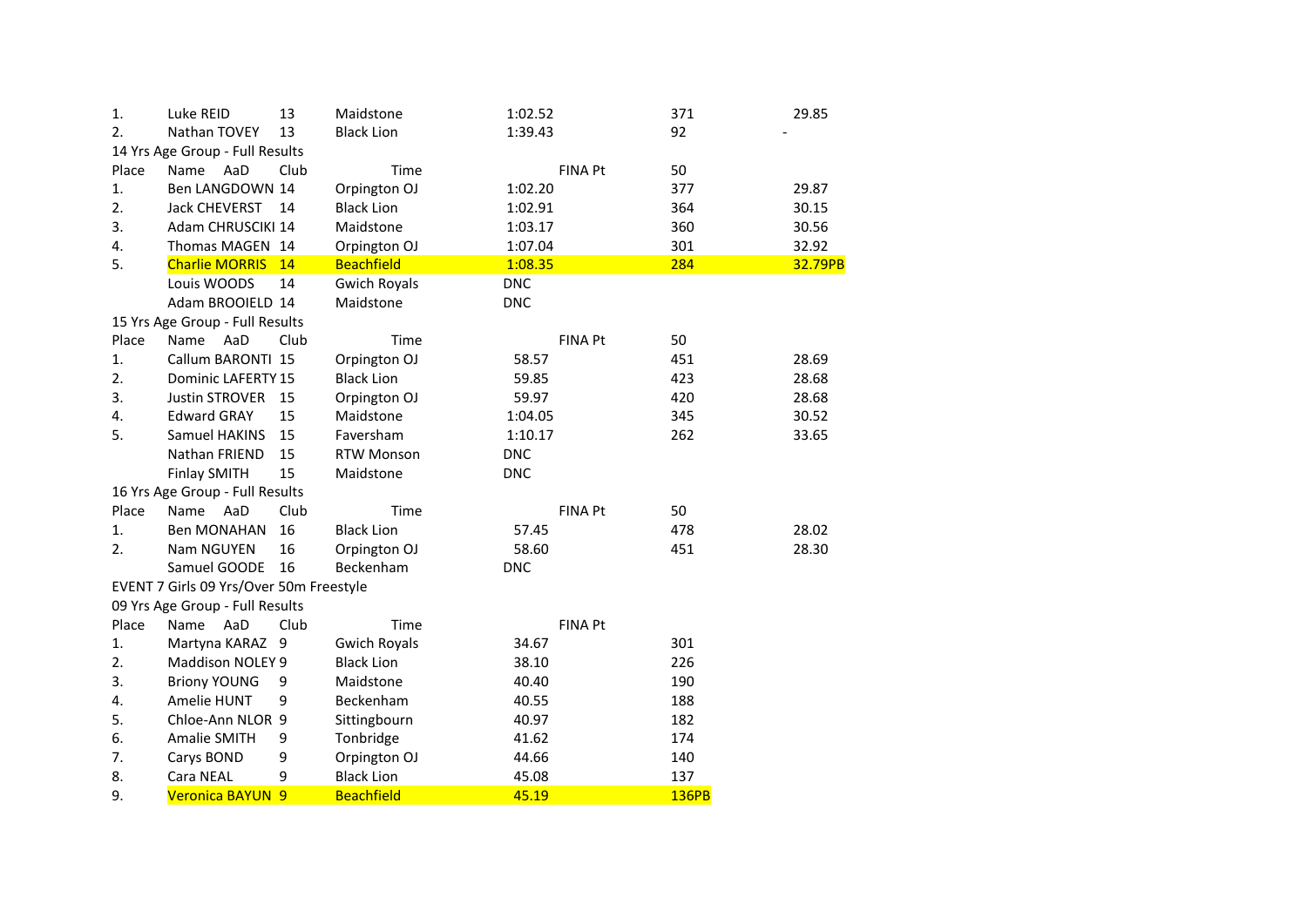| 10.   | Amelia NEVARD                   | - 9  | Beckenham           | 46.51          | 124        |
|-------|---------------------------------|------|---------------------|----------------|------------|
| 11.   | Marjolaine MAUT9                |      | <b>Gwich Royals</b> | 47.70          | 115        |
|       | Aderinsola ADUN 9               |      | Maidstone           | <b>DNC</b>     |            |
|       | Amelia ODELL                    | 9    | Beckenham           | <b>DNC</b>     |            |
|       | 10 Yrs Age Group - Full Results |      |                     |                |            |
| Place | Name<br>AaD                     | Club | Time                | <b>FINA Pt</b> |            |
| 1.    | Isla HEALY                      | 10   | Sittingbourn        | 32.17          | 377        |
| 2.    | Charlotte FIELD                 | 10   | Orpington OJ        | 35.31          | 285        |
| 3.    | Ava HICKEY                      | 10   | Orpington OJ        | 36.00          | 269        |
| 4.    | Leah WATSON                     | 10   | <b>Black Lion</b>   | 36.14          | 265        |
| 5.    | <b>Nell BRUIN</b>               | 10   | Beckenham           | 36.38          | 260        |
| 6.    | Mia POPE                        | 10   | Sittingbourn        | 36.51          | 257        |
| 7.    | Isabelle HPSHIRE 10             |      | Beckenham           | 36.90          | 249        |
| 8.    | Sophie WIMSON 10                |      | Beckenham           | 37.03          | 247        |
| 9.    | Katharine IRWIN 10              |      | Maidstone           | 37.30          | 241        |
| 10.   | Chloe LINDER                    | 10   | Sittingbourn        | 37.87          | 231        |
| 11.   | <b>Emily BOYD</b>               | 10   | Orpington OJ        | 38.18          | 225        |
| 12.   | Olivia DUNN                     | 10   | Beckenham           | 38.21          | 224        |
| 13.   | Gemma FOSTER                    | 10   | <b>Black Lion</b>   | 38.84          | 214        |
| 14.   | Willow KIENLEN                  | 10   | Tonbridge           | 38.86          | 213        |
| 15.   | Olivia CIORAN                   | 10   | Orpington OJ        | 39.59          | 202        |
| 16.   | Zofia LEHMANN                   | 10   | <b>Gwich Royals</b> | 39.62          | 201        |
| 17.   | <b>Emily FRASER</b>             | 10   | Maidstone           | 39.67          | 201        |
| 18.   | Freja EKSTROM                   | 10   | Maidstone           | 39.96          | 196        |
| 19.   | Annabelle ROON 10               |      | Orpington OJ        | 40.49          | 189        |
| 20.   | Nabilah ISMAIL                  | 10   | Orpington OJ        | 40.55          | 188        |
| 21.   | Iona HOBBS                      | 10   | Beckenham           | 40.81          | 184        |
| 22.   | Polly DENNEY                    | 10   | <b>Gwich Royals</b> | 40.88          | 183        |
| 23.   | Charlotte BLOTH 10              |      | Orpington OJ        | 41.19          | 179        |
| 24.   | Kaja RADOVAVIC 10               |      | <b>Gwich Royals</b> | 41.93          | 170        |
| 25.   | Aquilah ISMAIL                  | 10   | Orpington OJ        | 42.28          | 166        |
| 26.   | Ophelia BROWN                   | 10   | <b>Beachfield</b>   | 42.36          | <b>165</b> |
| 27.   | Amelia MACEY                    | 10   | <b>Black Lion</b>   | 42.48          | 163        |
| 28.   | Caitlin TINKER                  | 10   | Orpington OJ        | 44.89          | 138        |
|       | Amelia JAMES                    | 10   | Maidstone           | <b>DNC</b>     |            |
|       | Raffaella VNOLI                 | 10   | Beckenham           | <b>DNC</b>     |            |
|       | Olivia MACOCHIE 10              |      | Beckenham           | <b>DNC</b>     |            |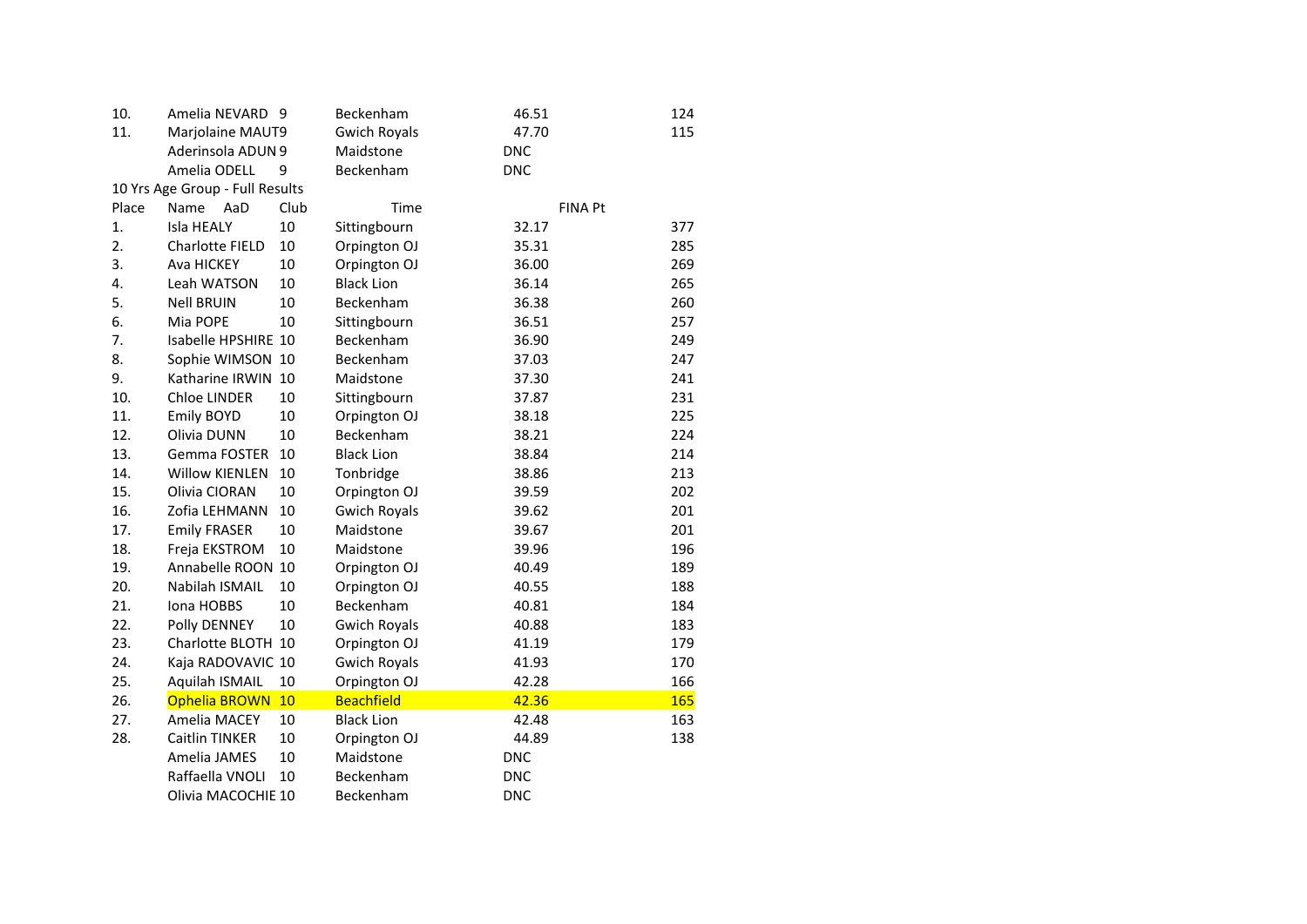|       | 11 Yrs Age Group - Full Results |      |                     |            |                |              |
|-------|---------------------------------|------|---------------------|------------|----------------|--------------|
| Place | AaD<br>Name                     | Club | Time                |            | <b>FINA Pt</b> |              |
| 1.    | Erica MCGLCHEY 11               |      | <b>Gwich Royals</b> | 30.36      |                | 448          |
| 2.    | Louise TAYLOR                   | 11   | Beckenham           | 33.65      |                | 329          |
| 3.    | <b>Alice BROWN</b>              | 11   | <b>Beachfield</b>   | 33.69      |                | <b>328PB</b> |
| 4.    | Lauren BOND                     | 11   | Orpington OJ        | 33.91      |                | 321          |
| 5.    | <b>Bethany FEARN</b>            | 11   | Sittingbourn        | 34.50      |                | 305          |
| 6.    | Shayla SUTTON                   | 11   | Maidstone           | 34.65      |                | 301          |
| 7.    | Neve SMITH                      | 11   | Faversham           | 34.82      |                | 297          |
| 8.    | <b>Madison TERRY</b>            | 11   | <b>Black Lion</b>   | 35.30      |                | 285          |
| 9.    | Juliette MADUIT                 | 11   | <b>Gwich Royals</b> | 35.79      |                | 273          |
| 10.   | <b>Sophie ROLFE</b>             | 11   | <b>Beachfield</b>   | 36.40      |                | <b>260PB</b> |
| 11.   | Aimee THATCHER11                |      | <b>Black Lion</b>   | 36.53      |                | 257          |
| 12.   | Ruby HUMPHEYS 11                |      | Maidstone           | 36.87      |                | 250          |
| 13.   | Aliyana BDSHAW 11               |      | <b>Black Lion</b>   | 37.14      |                | 245          |
| 14.   | Julia DEL R FOCES11             |      | <b>Gwich Royals</b> | 38.19      |                | 225          |
| 15.   | Lorelai BAKER                   | 11   | <b>Black Lion</b>   | 38.77      |                | 215          |
| 16.   | Isabella CONNOR 11              |      | <b>Gwich Royals</b> | 39.53      |                | 203          |
| 17.   | Emelia RUSSON                   | 11   | Sittingbourn        | 39.93      |                | 197          |
| 18.   | Sara MANEVA                     | 11   | <b>Gwich Royals</b> | 40.34      |                | 191          |
| 19.   | Charlotte VAIEL                 | 11   | <b>Gwich Royals</b> | 40.36      |                | 190          |
| 20.   | Poppy ALLISTONE11               |      | Maidstone           | 40.63      |                | 187          |
| 21.   | Scarlett EU COLE 11             |      | <b>Gwich Royals</b> | 40.64      |                | 187          |
| 22.   | Maria ZVEVITCH 11               |      | Maidstone           | 46.21      |                | 127          |
|       | Isla OLIVER                     | 11   | <b>Gwich Royals</b> | <b>DNC</b> |                |              |
|       | Megan SLATTERY 11               |      | Beckenham           | <b>DNC</b> |                |              |
|       | Caitlin CALRLEY                 | 11   | Maidstone           | <b>DNC</b> |                |              |
|       | Nicole QUILLER                  | 11   | Maidstone           | <b>DNC</b> |                |              |
|       | 12 Yrs Age Group - Full Results |      |                     |            |                |              |
| Place | AaD<br>Name                     | Club | Time                |            | <b>FINA Pt</b> |              |
| 1.    | Sophia O'NEILL                  | 12   | Orpington OJ        | 29.61      |                | 483          |
| 2.    | Amy CONNER                      | 12   | Maidstone           | 31.11      |                | 416          |
| 3.    | Abbie OUTRAM                    | 12   | Maidstone           | 31.14      |                | 415          |
| 4.    | Amy LONROUGH 12                 |      | <b>Black Lion</b>   | 31.68      |                | 394          |
| 5.    | Charlotte MHALL 12              |      | <b>Black Lion</b>   | 32.21      |                | 375          |
| 6.    | <b>Ellie BLANEY</b>             | 12   | Orpington OJ        | 32.44      |                | 367          |
| 7.    | Emma CUNLIFFE 12                |      | <b>Black Lion</b>   | 33.03      |                | 348          |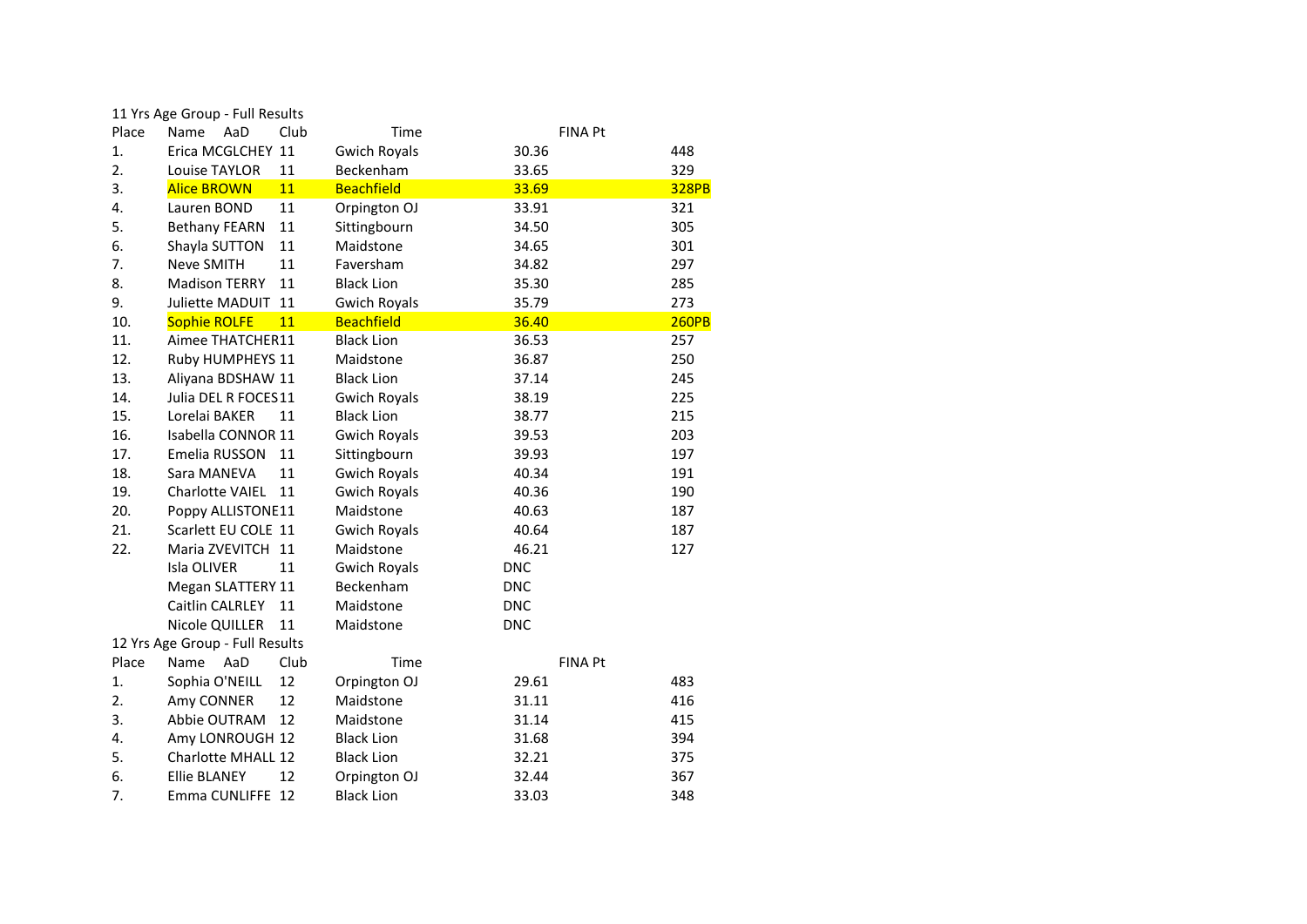| 8.    | Rebecca FITZONS 12              |      | Maidstone           | 33.08      |                | 346          |
|-------|---------------------------------|------|---------------------|------------|----------------|--------------|
| 9.    | <b>Beth POPE</b>                | 12   | Sittingbourn        | 33.95      |                | 320          |
| 10.   | <b>Kirstie FOSTER</b>           | 12   | <b>Beachfield</b>   | 34.18      |                | <b>314</b>   |
| 11.   | Neve TOOBY                      | 12   | Orpington OJ        | 34.58      |                | 303          |
| 12.   | Maddie WALKER 12                |      | <b>Black Lion</b>   | 34.62      |                | 302          |
| 13.   | Olivia MAGEWN 12                |      | Orpington OJ        | 34.66      |                | 301          |
| 14.   | Yasia EVTEEVA                   | 12   | Orpington OJ        | 35.06      |                | 291          |
| 15.   | Carys TERRY                     | 12   | <b>Black Lion</b>   | 35.56      |                | 279          |
| 16.   | Isobel SIGGETI                  | 12   | <b>Gwich Royals</b> | 35.81      |                | 273          |
| 17.   | Lea RADOVAOVIC12                |      | <b>Gwich Royals</b> | 40.96      |                | 182          |
| 18.   | Olivia FRASER                   | 12   | Maidstone           | 42.90      |                | 158          |
|       | Hannah AKENDE 12                |      | Orpington OJ        | <b>DNC</b> |                |              |
|       | <b>Grace ROBINS</b>             | 12   | <b>Black Lion</b>   | <b>DNC</b> |                |              |
|       | Lily-Ann EERSON 12              |      | <b>Black Lion</b>   | <b>DNC</b> |                |              |
|       | <b>Tarryn MARSH</b>             | 12   | Beachfield          | <b>DNC</b> |                |              |
|       | Nikki FALAETMIN 12              |      | <b>Gwich Royals</b> | <b>DNC</b> |                |              |
|       | Alex HOPE                       | 12   | <b>Gwich Royals</b> | <b>DNC</b> |                |              |
|       | 13 Yrs Age Group - Full Results |      |                     |            |                |              |
| Place | Name<br>AaD                     | Club | Time                |            | <b>FINA Pt</b> |              |
| 1.    | Isabella CLARKE                 | 13   | <b>Black Lion</b>   | 29.65      |                | 481          |
| 2.    | Daisy ALLISTONE 13              |      | Maidstone           | 29.74      |                | 477          |
| 3.    | Erin NISBET                     | 13   | Tonbridge           | 30.11      |                | 459          |
| 4.    | Kayla BAKER                     | 13   | <b>Black Lion</b>   | 30.76      |                | 431          |
| 5.    | <b>Eve PEEL</b>                 | 13   | Orpington OJ        | 31.45      |                | 403          |
| 6.    | Hannah STROVER13                |      | Orpington OJ        | 31.83      |                | 389          |
| 7.    | <b>Julia BAYKUN</b>             | 13   | <b>Beachfield</b>   | 32.38      |                | <b>369PB</b> |
| 8.    | <b>Ellie BROWN</b>              | 13   | Orpington OJ        | 32.40      |                | 369          |
| 9.    | Harriet HUGHES                  | 13   | Maidstone           | 32.50      |                | 365          |
| 10.   | <b>Eleanor DONNE</b>            | 13   | Orpington OJ        | 32.51      |                | 365          |
| 11.   | Amelia FRISBY                   | 13   | Orpington OJ        | 33.57      |                | 331          |
| 12.   | Agata KUSZNRUK 13               |      | Orpington OJ        | 33.81      |                | 324          |
| 13.   | Evie CUTAJAR                    | 13   | Orpington OJ        | 37.35      |                | 240          |
|       | 14 Yrs Age Group - Full Results |      |                     |            |                |              |
| Place | Name<br>AaD                     | Club | Time                |            | <b>FINA Pt</b> |              |
| 1.    | Blythe JOLLEYLLIS14             |      | Orpington OJ        | 29.04      |                | 512          |
| 2.    | Hannah BOWIE                    | 14   | Maidstone           | 29.52      |                | 487          |
| 3.    | Mya DIBOLL                      | 14   | Maidstone           | 30.51      |                | 441          |
|       |                                 |      |                     |            |                |              |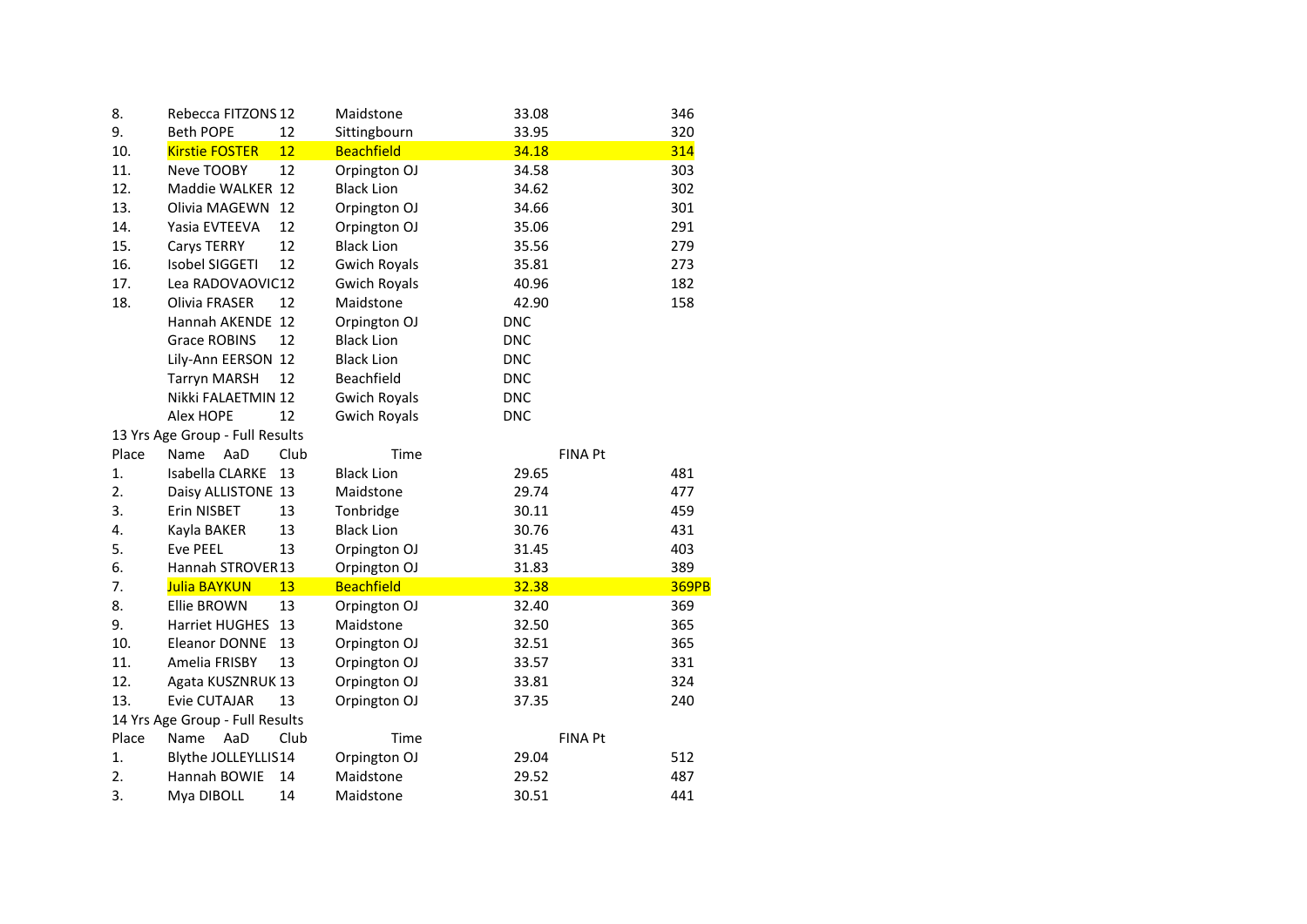| 4.    | Molly FLETCDEN 14                       |      | Faversham           | 30.71          | 433          |     |       |                 |  |
|-------|-----------------------------------------|------|---------------------|----------------|--------------|-----|-------|-----------------|--|
| 5.    | Ailbhe BARNES                           | 14   | <b>Gwich Royals</b> | 30.99          | 421          |     |       |                 |  |
| 6.    | Melissa KHIZZAH 14                      |      | <b>Gwich Royals</b> | 31.31          | 408          |     |       |                 |  |
| 7.    | Matilda BARRETT 14                      |      | Orpington OJ        | 31.46          | 403          |     |       |                 |  |
| 8.    | Olivia ELVY                             | 14   | <b>Black Lion</b>   | 31.49          | 401          |     |       |                 |  |
| 9.    | Alexandra CN                            | 14   | Orpington OJ        | 32.35          | 370          |     |       |                 |  |
| 10.   | Ayse DOUROUSH 14                        |      | Orpington OJ        | 32.54          | 364          |     |       |                 |  |
| 11.   | Radha GOLPUDY 14                        |      | Orpington OJ        | 32.76          | 357          |     |       |                 |  |
| 12.   | <b>Christy BARKER</b>                   | 14   | Orpington OJ        | 33.23          | 342          |     |       |                 |  |
| 13.   | Safiyah ISMAIL                          | 14   | Orpington OJ        | 33.41          | 336          |     |       |                 |  |
| 14.   | Alice BROWN                             | 14   | Orpington OJ        | 34.16          | 314          |     |       |                 |  |
| 15.   | <b>Beth FARR</b>                        | 14   | <b>Beachfield</b>   | 35.41          | <b>282PB</b> |     |       |                 |  |
|       | Molly GARDINER 14                       |      | <b>Gwich Royals</b> | <b>DNC</b>     |              |     |       |                 |  |
|       | 15 Yrs Age Group - Full Results         |      |                     |                |              |     |       |                 |  |
| Place | Name AaD                                | Club | Time                | FINA Pt        |              |     |       |                 |  |
| 1.    | <b>Ellie HARDEN</b>                     | 15   | Orpington OJ        | 30.35          | 448          |     |       |                 |  |
| 2.    | Mia KIRK                                | 15   | Faversham           | 30.51          | 441          |     |       |                 |  |
| 3.    | Ellie WILLIAMS                          | 15   | <b>Black Lion</b>   | 30.87          | 426          |     |       |                 |  |
| 4.    | Agatha SKELTON 15                       |      | Maidstone           | 31.55          | 399          |     |       |                 |  |
| 5.    | Milly WHTEHEAD 15                       |      | Orpington OJ        | 31.93          | 385          |     |       |                 |  |
| 6.    | Jessica BROWN 15                        |      | Maidstone           | 32.35          | 370          |     |       |                 |  |
| 7.    | Sheena AKENDE 15                        |      | Orpington OJ        | 34.23          | 312          |     |       |                 |  |
|       | 16 Yrs Age Group - Full Results         |      |                     |                |              |     |       |                 |  |
| Place | Name AaD                                | Club | Time                | <b>FINA Pt</b> |              |     |       |                 |  |
| 1.    | Amy BAIN                                | 16   | <b>Black Lion</b>   | 29.08          | 510          |     |       |                 |  |
| 2.    | Alethea WEST                            | 16   | Orpington OJ        | 29.65          | 481          |     |       |                 |  |
| 3.    | Alice LENG                              | 16   | Orpington OJ        | 30.20          | 455          |     |       |                 |  |
| 4.    | Lilli CUTAJAR                           | 16   | Orpington OJ        | 30.23          | 454          |     |       |                 |  |
| 5.    | Rachel LANOWN 16                        |      | Orpington OJ        | 30.30          | 451          |     |       |                 |  |
| 6.    | <b>Esther GRAY</b>                      | 16   | Maidstone           | 31.04          | 419          |     |       |                 |  |
| 7.    | Georgina EELING 16                      |      | <b>RTW Monson</b>   | 31.22          | 412          |     |       |                 |  |
| 8.    | Lucy GLOSSOP                            | 16   | Orpington OJ        | 31.44          | 403          |     |       |                 |  |
| 9.    | Jessica BERRY                           | 16   | Sittingbourn        | 33.17          | 343          |     |       |                 |  |
|       | EVENT 8 Boys 09 Yrs/Over 200m Freestyle |      |                     |                |              |     |       |                 |  |
|       | 09/10 Yrs Age Group - Full Results      |      |                     |                |              |     |       |                 |  |
| Place | AaD<br>Name                             | Club | Time                | FINA Pt        | 50           | 100 | 150   |                 |  |
| 1.    | Luca MOROIANU 10                        |      | Maidstone           | 2:42.09        | 230          |     | 37.96 | 1:20.66 2:03.35 |  |
|       |                                         |      |                     |                |              |     |       |                 |  |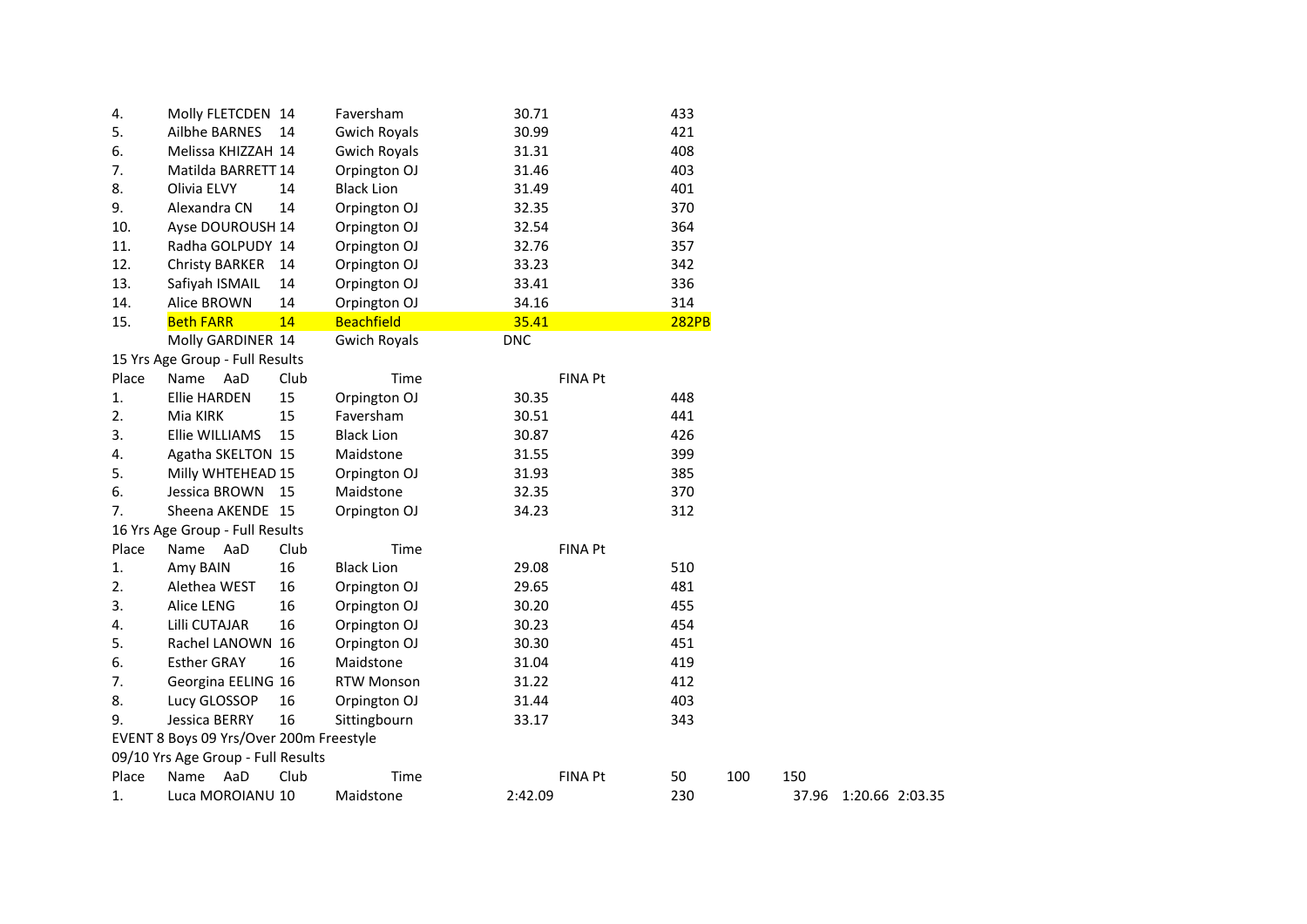| 2.    | Kal-El NTIAMOAH 9                    |      | Beckenham           | 2:55.51    |                | 181 |     | 41.66 | 1:28.58 2:13.56       |  |
|-------|--------------------------------------|------|---------------------|------------|----------------|-----|-----|-------|-----------------------|--|
| 3.    | Samuel SPICER                        | 10   | Orpington OJ        | 3:02.16    |                | 162 |     | 39.24 | 1:28.25 2:15.49       |  |
| 4.    | William WRIGHT 10                    |      | <b>Gwich Royals</b> | 3:05.14    |                | 154 |     |       | 39.92 1:28.40 -       |  |
|       | Matthew HEIN                         | 10   | Maidstone           | DQ T       |                |     |     |       |                       |  |
|       | 11 Yrs Age Group - Full Results      |      |                     |            |                |     |     |       |                       |  |
| Place | Name AaD                             | Club | Time                |            | FINA Pt        | 50  | 100 | 150   |                       |  |
| 1.    | Frank CHADWICK 11                    |      | Maidstone           | 2:37.54    |                | 250 |     | 35.89 | 1:17.18 1:59.82       |  |
| 2.    | Thomas BARRETT11                     |      | Orpington OJ        | 2:42.94    |                | 226 |     | 37.38 | 1:19.81 2:02.28       |  |
| 3.    | Joshua WRIGHT 11                     |      | <b>Gwich Royals</b> | 3:05.69    |                | 153 |     | 40.67 | 1:29.84 2:19.03       |  |
| 4.    | Joseph BUCKLEY 11                    |      | Orpington OJ        | 3:33.17    |                | 101 |     | 45.54 | 1:41.48 2:36.21       |  |
|       | 12 Yrs Age Group - Full Results      |      |                     |            |                |     |     |       |                       |  |
| Place | Name AaD                             | Club | Time                |            | <b>FINA Pt</b> | 50  | 100 | 150   |                       |  |
| 1.    | Callum FARROW 12                     |      | <b>Black Lion</b>   | 2:31.57    |                | 281 |     | 35.77 | 1:15.43 1:55.03       |  |
| 2.    | Dominic WADE                         | 12   | <b>Gwich Royals</b> | 2:39.49    |                | 241 |     | 36.74 | 1:18.05 2:00.52       |  |
| 3.    | Matteo TOSI                          | 12   | <b>Gwich Royals</b> | 2:46.86    |                | 211 |     | 38.17 | $1:20.74 -$           |  |
| 4.    | Ethan HOWE                           | 12   | <b>Black Lion</b>   | 2:48.75    |                | 204 |     |       | 38.95 1:22.79 2:05.74 |  |
|       | Kieran ELVY                          | 12   | <b>Black Lion</b>   | <b>DNC</b> |                |     |     |       |                       |  |
|       | 13 Yrs Age Group - Full Results      |      |                     |            |                |     |     |       |                       |  |
| Place | Name AaD                             | Club | Time                |            | <b>FINA Pt</b> | 50  | 100 | 150   |                       |  |
| 1.    | Thomas NOLSON 13                     |      | <b>Gwich Royals</b> | 3:11.66    |                | 139 |     |       | 40.25 1:29.10 2:20.93 |  |
|       | Luke REID                            | 13   | Maidstone           | <b>DNC</b> |                |     |     |       |                       |  |
|       | 14 Yrs Age Group - Full Results      |      |                     |            |                |     |     |       |                       |  |
| Place | Name AaD                             | Club | Time                |            | <b>FINA Pt</b> | 50  | 100 | 150   |                       |  |
| 1.    | <b>Oliver ISAACS</b>                 | 14   | Tonbridge           | 2:10.69    |                | 439 |     | 30.13 | 1:03.82 1:38.42       |  |
| 2.    | Adam CHRUINSKI 14                    |      | Maidstone           | 2:13.43    |                | 413 |     | 30.40 | 1:03.94 1:39.29       |  |
| 3.    | Thomas MAOWN 14                      |      | Orpington OJ        | 2:30.80    |                | 286 |     |       | 35.72 1:15.16 1:54.66 |  |
|       | 15 Yrs Age Group - Full Results      |      |                     |            |                |     |     |       |                       |  |
| Place | Name AaD                             | Club | Time                |            | <b>FINA Pt</b> | 50  | 100 | 150   |                       |  |
| 1.    | <b>Finlay SMITH</b>                  | 15   | Maidstone           | 2:07.54    |                | 472 |     |       | 29.91 1:02.75 1:36.27 |  |
| 2.    | <b>Justin STROVER</b>                | 15   | Orpington OJ        | 2:09.65    |                | 450 |     | 29.84 | 1:02.61 1:36.65       |  |
|       | Nathan FRIEND                        | 15   | <b>RTW Monson</b>   | <b>DNC</b> |                |     |     |       |                       |  |
|       | 16 Yrs/Over Age Group - Full Results |      |                     |            |                |     |     |       |                       |  |
| Place | Name AaD                             | Club | Time                |            | <b>FINA Pt</b> | 50  | 100 | 150   |                       |  |
| 1.    | Michael PHILLIPS 16                  |      | Orpington OJ        | 2:06.12    |                | 489 |     | 29.57 | 1:02.16 1:35.81       |  |
| 2.    | Dexter LAM                           | 16   | <b>Black Lion</b>   | 2:06.28    |                | 487 |     | 29.10 | 1:01.97 1:36.42       |  |
| 3.    | <b>Billy BIRCHMORE 22</b>            |      | Orpington OJ        | 2:35.15    |                | 262 |     | 36.33 | 1:15.34 1:55.63       |  |
|       | EVENT 9 Girls 09 Yrs/Over 200m IM    |      |                     |            |                |     |     |       |                       |  |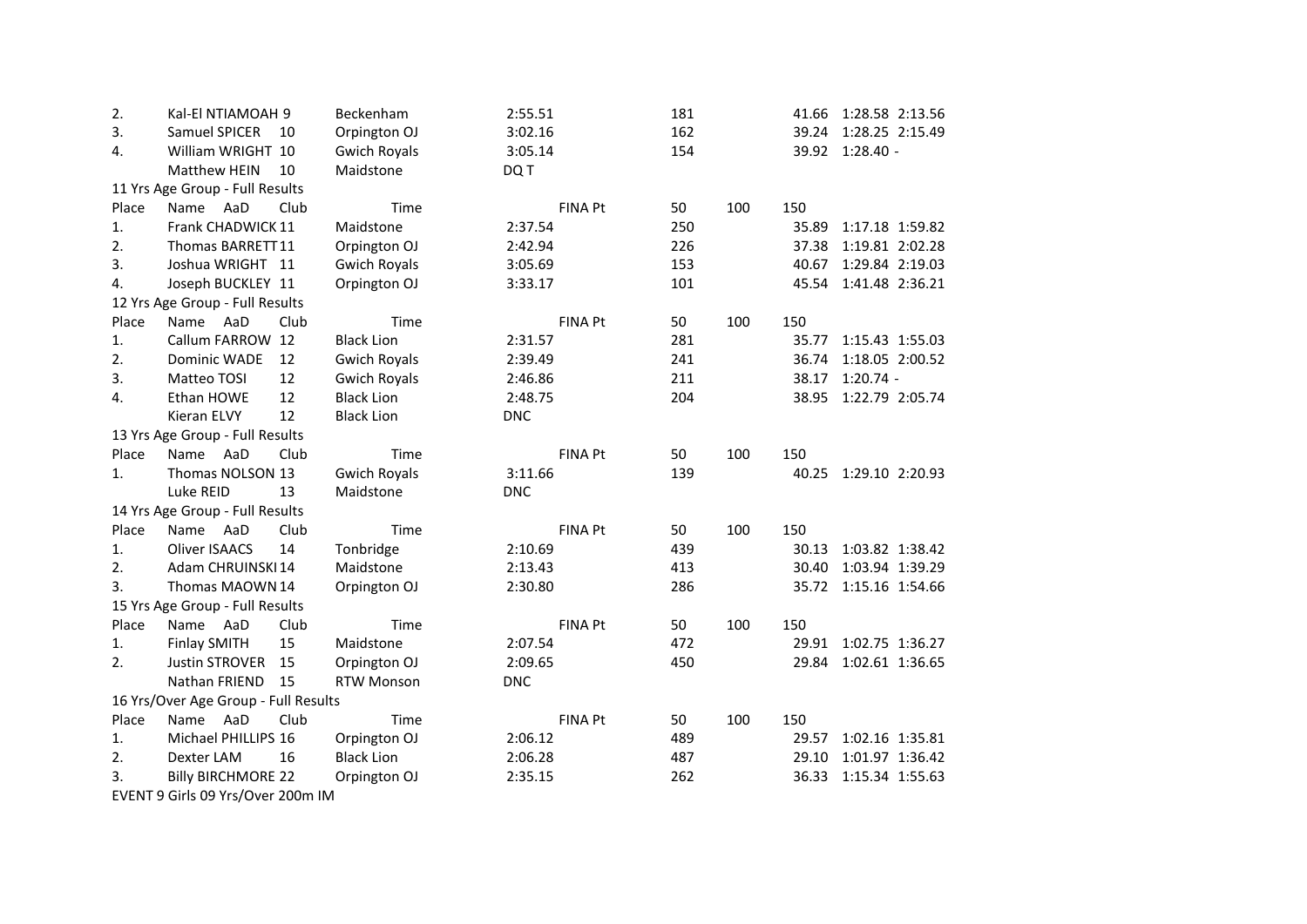| 09/10 Yrs Age Group - Full Results |  |  |  |
|------------------------------------|--|--|--|
|------------------------------------|--|--|--|

| Place | Club<br>AaD<br>Name             | Time                | <b>FINA Pt</b> | 50  | 100 | 150       |                         |
|-------|---------------------------------|---------------------|----------------|-----|-----|-----------|-------------------------|
| 1.    | <b>Charlotte FIELD</b><br>10    | Orpington OJ        | 3:07.24        | 275 |     | 43.35     | 1:30.74 2:24.65         |
| 2.    | Martyna KABACZ 9                | <b>Gwich Royals</b> | 3:09.90        | 264 |     | 42.28     | 1:28.78 2:27.93         |
| 3.    | Ava HICKEY<br>10                | Orpington OJ        | 3:14.72        | 245 |     | 46.50     | 1:34.70 2:34.50         |
| 4.    | Sophie WILLSON 10               | Beckenham           | 3:19.23        | 228 |     | 46.08     | 1:38.32 2:35.62         |
| 5.    | Isabelle HASHIRE 10             | Beckenham           | 3:20.91        | 223 |     | 48.77     | 1:40.11 2:37.93         |
| 6.    | Katharine IRWIN 10              | Maidstone           | 3:28.91        | 198 |     | 50.60     | 1:42.88 2:47.49         |
| 7.    | Charlotte BORTH 10              | Orpington OJ        | 3:33.88        | 184 |     | 52.68     | 1:41.27 2:45.15         |
| 8.    | 10<br>Chloe LINDER              | Sittingbourn        | 3:35.08        | 181 |     | 50.53     | 1:44.05 2:48.72         |
| 9.    | Amelia NEVARD<br>9              | Beckenham           | 4:00.45        | 130 |     |           | 1:01.70 1:57.51 3:03.75 |
| 10.   | Kaja RADOVAVIC 10               | <b>Gwich Royals</b> | 4:00.79        | 129 |     |           | 1:00.01 2:00.24 3:05.49 |
|       | Aderinsola AFUN 9               | Maidstone           | <b>DNC</b>     |     |     |           |                         |
|       | Andrea PERE GIL 9               | <b>Gwich Royals</b> | DQ SA          |     |     |           |                         |
|       | Olivia DUNN<br>10               | Beckenham           | DQ SL          |     |     |           |                         |
|       | 11 Yrs Age Group - Full Results |                     |                |     |     |           |                         |
| Place | AaD<br>Club<br>Name             | Time                | <b>FINA Pt</b> | 50  | 100 | 150       |                         |
| 1.    | 11<br>Nicole QUILLER            | Maidstone           | 2:43.10        | 417 |     | 36.66     | 1:17.10 2:06.01         |
| 2.    | Neve SMITH<br>11                | Faversham           | 2:59.33        | 313 |     | 40.22     | 1:25.91 2:17.98         |
| 3.    | Daisy RICHARDS 11               | <b>Beachfield</b>   | 2:59.80        | 311 |     | 38.97     | 1:27.35 2:19.39         |
| 4.    | Juliette MADUIT 11              | <b>Gwich Royals</b> | 3:12.37        | 254 |     | 43.81     | 1:34.11 2:31.16         |
| 5.    | <b>Mabel REINELT</b><br>11      | <b>Black Lion</b>   | 3:12.40        | 254 |     | $42.14 -$ | 2:31.55                 |
| 6.    | Lilly-Rose BURKE 11             | <b>Beachfield</b>   | 3:13.88        | 248 |     | 42.81     | 1:31.91 2:25.69         |
| 7.    | Ella-Louise OYLE 11             | <b>Gwich Royals</b> | 3:18.47        | 231 |     | 45.77     | 1:37.07 2:31.45         |
| 8.    | Julia DEL RIOCES 11             | <b>Gwich Royals</b> | 3:32.95        | 187 |     | 47.94     | 1:41.77 2:44.91         |
| 9.    | 11<br>Sara MANEVA               | <b>Gwich Royals</b> | 3:39.38        | 171 |     | 51.89     | 1:45.33 2:47.88         |
|       | 11<br>Louise TAYLOR             | Beckenham           | <b>DNC</b>     |     |     |           |                         |
|       | 12 Yrs Age Group - Full Results |                     |                |     |     |           |                         |
| Place | AaD<br>Club<br>Name             | Time                | <b>FINA Pt</b> | 50  | 100 | 150       |                         |
| 1.    | Emma BENNETT<br>12              | Maidstone           | 2:42.19        | 424 |     | 35.66     | 1:14.63 2:06.93         |
| 2.    | Sophia O'NEILL<br>12            | Orpington OJ        | 2:46.24        | 393 |     | 37.69     | 1:19.18 2:09.66         |
| 3.    | <b>Charlotte MAALL 12</b>       | <b>Black Lion</b>   | 2:50.84        | 362 |     | 38.43     | 1:21.86 2:13.86         |
| 4.    | <b>Grace TRICKER</b><br>12      | Beckenham           | 2:51.55        | 358 |     | 39.00     | 1:22.28 2:13.93         |
| 5.    | Emma CUNLIFFE 12                | <b>Black Lion</b>   | 2:58.17        | 319 |     | 38.46     | 1:25.39 2:21.35         |
| 6.    | Olivia MAGEWN 12                | Orpington OJ        | 3:04.09        | 290 |     | 41.57     | 1:26.84 2:22.44         |
| 7.    | Hannah SAWYER 12                | Beckenham           | 3:04.68        | 287 |     | 40.19 -   | 2:22.83                 |
| 8.    | Lea RADVANOVIC12                | <b>Gwich Royals</b> | 3:34.38        | 183 |     |           | 50.35 1:43.71 2:42.37   |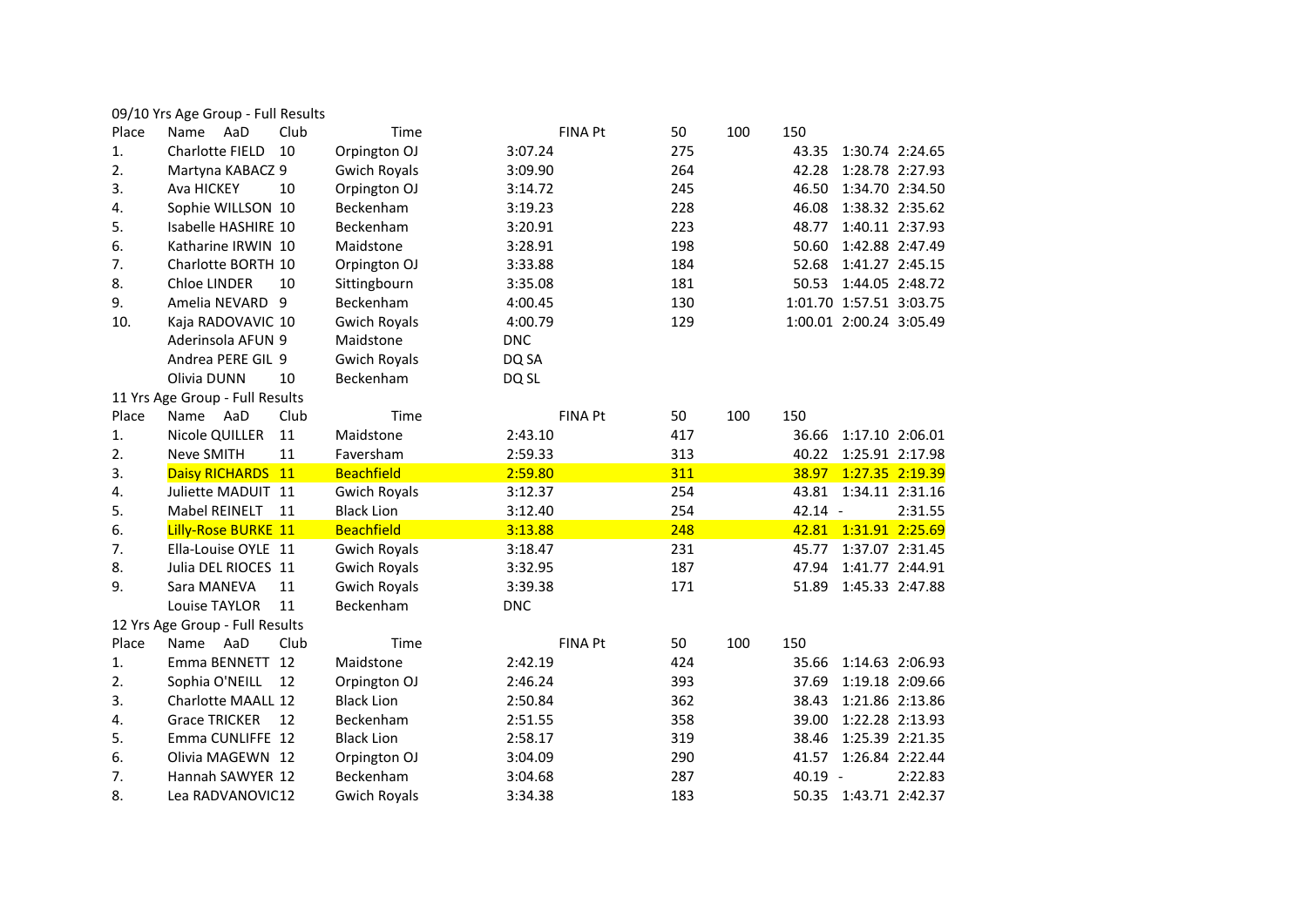|       | Neve TOOBY                                | 12   | Orpington OJ        | <b>DNC</b> |                |     |     |         |                       |                   |
|-------|-------------------------------------------|------|---------------------|------------|----------------|-----|-----|---------|-----------------------|-------------------|
|       | 13 Yrs Age Group - Full Results           |      |                     |            |                |     |     |         |                       |                   |
| Place | Name AaD                                  | Club | Time                |            | FINA Pt        | 50  | 100 | 150     |                       |                   |
| 1.    | Daisy ALLISTONE 13                        |      | Maidstone           | 2:37.03    |                | 467 |     |         | 35.32 1:14.06 -       |                   |
| 2.    | Samantha JASON 13                         |      | Orpington OJ        | 2:38.09    |                | 458 |     |         | 34.51 1:15.28 2:01.70 |                   |
| 3.    | Erin NISBET                               | 13   | Tonbridge           | 2:38.53    |                | 454 |     |         | 33.14 1:14.68 2:00.38 |                   |
| 4.    | <b>Lily DURNFORD</b>                      | 13   | <b>Beachfield</b>   | 2:40.14    |                | 440 |     | 34.12   |                       | 1:14.21 2:02.32PB |
| 5.    | <b>Eve PEEL</b>                           | 13   | Orpington OJ        | 2:49.34    |                | 372 |     | 37.88   | 1:21.40 2:12.61       |                   |
| 6.    | Hannah STROVER13                          |      | Orpington OJ        | 2:53.13    |                | 348 |     | 38.34   | 1:19.61 2:12.94       |                   |
| 7.    | Leah COLLIER                              | 13   | Orpington OJ        | 2:57.03    |                | 326 |     | 39.53   | 1:24.86 2:18.94       |                   |
| 8.    | Ellie BROWN                               | 13   | Orpington OJ        | 3:03.11    |                | 294 |     | 40.30   | 1:27.36 2:23.14       |                   |
|       | Eleanor DONNE                             | 13   | Orpington OJ        | DQ SA      |                |     |     |         |                       |                   |
|       | 14 Yrs Age Group - Full Results           |      |                     |            |                |     |     |         |                       |                   |
| Place | Name<br>AaD                               | Club | Time                |            | FINA Pt        | 50  | 100 | 150     |                       |                   |
| 1.    | Hannah BOWIE                              | 14   | Maidstone           | 2:36.84    |                | 469 |     | 32.80   | 1:12.89 2:01.05       |                   |
| 2.    | Mya DIBOLL                                | 14   | Maidstone           | 2:39.27    |                | 447 |     | 34.19   | 1:15.78 2:02.01       |                   |
| 3.    | Melissa KHIZZAH 14                        |      | <b>Gwich Royals</b> | 2:44.19    |                | 408 |     | 36.28   | 1:20.05 2:06.53       |                   |
| 4.    | Blythe JOLL-ELLIS 14                      |      | Orpington OJ        | 2:44.59    |                | 405 |     | 37.72   | 1:18.98 2:09.76       |                   |
| 5.    | Matilda BARRETT 14                        |      | Orpington OJ        | 2:44.74    |                | 404 |     | 36.72   | 1:17.69 2:06.99       |                   |
| 6.    | Grace DOLMAN 14                           |      | <b>Beachfield</b>   | 2:45.16    |                | 401 |     | 36.41   |                       | 1:18.19 2:08.42PB |
| 7.    | Elspeth OLIVER                            | 14   | <b>Gwich Royals</b> | 2:46.61    |                | 391 |     | 37.47   | 1:19.79 2:09.38       |                   |
| 8.    | Molly FLETCDEN 14                         |      | Faversham           | 2:49.91    |                | 368 |     | 37.74   | 1:22.64 2:11.44       |                   |
| 9.    | Ayse DOUROUSH 14                          |      | Orpington OJ        | 2:56.06    |                | 331 |     | 36.88   | 1:23.07 2:13.47       |                   |
| 10.   | <b>Maria PHILLIPS</b>                     | 14   | Orpington OJ        | 2:57.38    |                | 324 |     | 38.02   | 1:23.48 2:17.17       |                   |
| 11.   | Safiyah ISMAIL                            | 14   | Orpington OJ        | 3:07.71    |                | 273 |     | 39.03   | 1:30.04 2:25.50       |                   |
|       | 15 Yrs Age Group - Full Results           |      |                     |            |                |     |     |         |                       |                   |
| Place | Name AaD                                  | Club | Time                |            | <b>FINA Pt</b> | 50  | 100 | 150     |                       |                   |
| 1.    | <b>Ellie HARDEN</b>                       | 15   | Orpington OJ        | 2:50.53    |                | 364 |     | 36.28   | 1:14.68 2:12.78       |                   |
| 2.    | Milly WHITEAD                             | 15   | Orpington OJ        | 2:52.31    |                | 353 |     |         |                       | 1:21.31 2:15.32   |
| 3.    | Meave ABRAAM 15                           |      | <b>Gwich Royals</b> | 3:14.10    |                | 247 |     | 44.36   | 1:32.98 2:31.14       |                   |
|       |                                           |      |                     |            |                |     |     |         |                       |                   |
|       | 16 Yrs/Over Age Group - Full Results      |      |                     |            |                |     |     |         |                       |                   |
| Place | Name<br>AaD                               | Club | Time                |            | FINA Pt        | 50  | 100 | 150     |                       |                   |
| 1.    | Alice LENG                                | 16   | Orpington OJ        | 2:42.40    |                | 422 |     | 34.85   | 1:17.29 2:04.18       |                   |
| 2.    | Rachel LANOWN 16                          |      | Orpington OJ        | 2:44.91    |                | 403 |     | 37.69 - |                       | 2:09.99           |
|       | EVENT 10 Boys 09 Yrs/Over 100m Backstroke |      |                     |            |                |     |     |         |                       |                   |
|       | 09/10 Yrs Age Group - Full Results        |      |                     |            |                |     |     |         |                       |                   |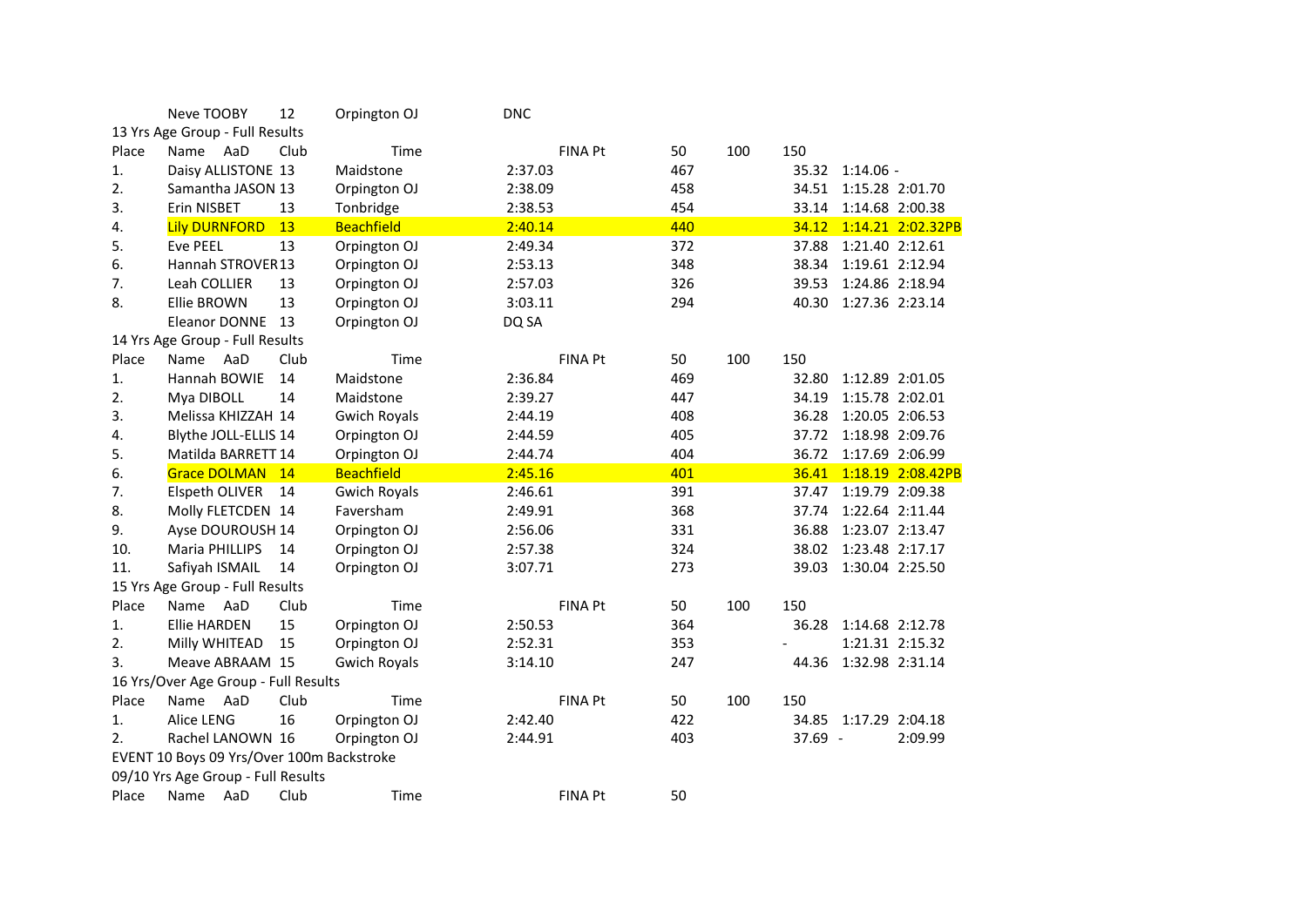| 1.    | Igor BUBEN                      | 10   | <b>Gwich Royals</b> | 1:22.91    |                | 205 | 40.61   |
|-------|---------------------------------|------|---------------------|------------|----------------|-----|---------|
| 2.    | Francis MONTW                   | 10   | <b>Gwich Royals</b> | 1:26.07    |                | 183 | 42.72   |
| 3.    | Matthew HEIN                    | 10   | Maidstone           | 1:29.83    |                | 161 | 44.47   |
| 4.    | Samuel WILSON 9                 |      | Beckenham           | 1:33.99    |                | 140 | 46.45   |
| 5.    | Samuel SPICER                   | 10   | Orpington OJ        | 1:37.69    |                | 125 | 48.50   |
| 6.    | Nathaniel SWYER 9               |      | Beckenham           | 1:39.17    |                | 120 | 48.89   |
| 7.    | William WRIGHT 10               |      | <b>Gwich Royals</b> | 1:45.39    |                | 100 |         |
|       | Oliver GOODE                    | 9    | Beckenham           | <b>DNC</b> |                |     |         |
|       | Lucca RUSSEDLEY9                |      | <b>Black Lion</b>   | DQT 1L     |                |     |         |
|       | Sebastian WADE 9                |      | <b>Gwich Royals</b> | DQT 1L     |                |     |         |
|       | 11 Yrs Age Group - Full Results |      |                     |            |                |     |         |
| Place | Name<br>AaD                     | Club | Time                |            | <b>FINA Pt</b> | 50  |         |
| 1.    | Andreas KOKKINI 11              |      | Beckenham           | 1:29.31    |                | 164 | 42.98   |
| 2.    | Krish IDNANI                    | 11   | Beckenham           | 1:30.21    |                | 159 | 43.87   |
| 3.    | Joshua WRIGHT                   | 11   | <b>Gwich Royals</b> | 1:35.62    |                | 133 |         |
| 4.    | Alex YOUSEMAN 11                |      | <b>Black Lion</b>   | 1:37.60    |                | 125 | 48.26   |
| 5.    | Philip RAFELETOS 11             |      | Faversham           | 1:52.28    |                | 82  | 55.12   |
|       | Liam STOCKWELL 11               |      | Maidstone           | DQ FI      |                |     |         |
|       | 12 Yrs Age Group - Full Results |      |                     |            |                |     |         |
| Place | Name<br>AaD                     | Club | Time                |            | <b>FINA Pt</b> | 50  |         |
| 1.    | Zachary WHYOW 12                |      | Maidstone           | 1:14.85    |                | 279 | 37.09   |
| 2.    | <b>Dominic WADE</b>             | 12   | <b>Gwich Royals</b> | 1:23.25    |                | 202 | 40.94   |
| 3.    | Kieran ELVY                     | 12   | <b>Black Lion</b>   | 1:24.36    |                | 195 | 41.30   |
| 4.    | Kyle BUCKLEY                    | 12   | <b>Black Lion</b>   | 1:24.55    |                | 193 | 41.87   |
| 5.    | Ethan HOWE                      | 12   | <b>Black Lion</b>   | 1:32.82    |                | 146 | 46.43   |
|       | 13 Yrs Age Group - Full Results |      |                     |            |                |     |         |
| Place | Name<br>AaD                     | Club | Time                |            | <b>FINA Pt</b> | 50  |         |
| 1.    | Joe ROWBTTOM 13                 |      | <b>Beachfield</b>   | 1:22.32    |                | 209 | 39.82PB |
| 2.    | Thomas NICLSON 13               |      | <b>Gwich Royals</b> | 1:35.65    |                | 133 | 44.97   |
|       | 14 Yrs Age Group - Full Results |      |                     |            |                |     |         |
| Place | AaD<br>Name                     | Club | Time                |            | <b>FINA Pt</b> | 50  |         |
| 1.    | Ethan GEAR                      | 14   | Sittingbourn        | 1:09.64    |                | 346 | 33.46   |
| 2.    | Ben LANGDOWN 14                 |      | Orpington OJ        | 1:09.89    |                | 342 | 34.07   |
| 3.    | <b>Oliver ISAACS</b>            | 14   | Tonbridge           | 1:10.48    |                | 334 | 34.50   |
| 4.    | <b>Jack CHEVERST</b>            | 14   | <b>Black Lion</b>   | 1:10.52    |                | 333 | 34.19   |
| 5.    | Joshua BAAR                     | 14   | <b>Beachfield</b>   | 1:10.89    |                | 328 | 34.56PB |
| 6.    | <b>Oliver EDWARDS 14</b>        |      | Faversham           | 1:11.36    |                | 322 | 34.53   |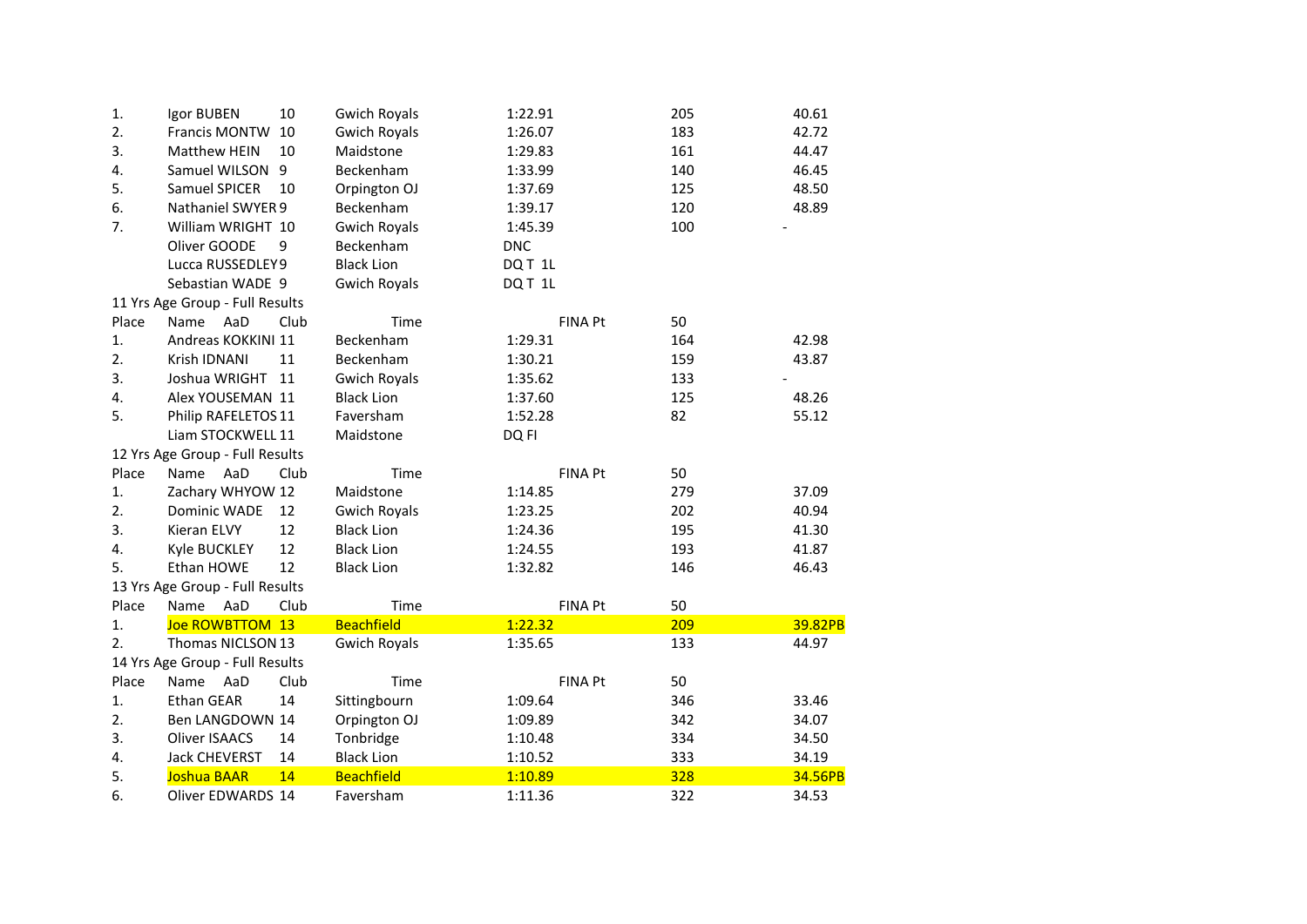| 7.    | Jacob KINGSORD 14                            |      | Maidstone           | 1:20.01        | 228 | 38.55   |
|-------|----------------------------------------------|------|---------------------|----------------|-----|---------|
| 8.    | Charlie MORRIS 14                            |      | <b>Beachfield</b>   | 1:20.86        | 221 | 39.17PB |
| 9.    | Thomas MAOWN 14                              |      | Orpington OJ        | 1:21.96        | 212 | 40.35   |
|       | 15 Yrs Age Group - Full Results              |      |                     |                |     |         |
| Place | Name<br>AaD                                  | Club | Time                | <b>FINA Pt</b> | 50  |         |
| 1.    | <b>Justin STROVER</b>                        | 15   | Orpington OJ        | 1:09.36        | 350 | 33.76   |
| 2.    | Joshua GRIGGS                                | 15   | Maidstone           | 1:10.93        | 328 | 33.83   |
| 3.    | <b>Dominic LAFERTY 15</b>                    |      | <b>Black Lion</b>   | 1:11.72        | 317 | 34.28   |
|       | George CLARKE 15                             |      | Maidstone           | <b>DNC</b>     |     |         |
|       | 16 Yrs/Over Age Group - Full Results         |      |                     |                |     |         |
| Place | Name AaD                                     | Club | Time                | <b>FINA Pt</b> | 50  |         |
| 1.    | Ben MONAHAN                                  | 16   | <b>Black Lion</b>   | 1:05.04        | 425 | 31.99   |
| 2.    | Michael PHILLIPS 16                          |      | Orpington OJ        | 1:07.16        | 386 | 32.99   |
| 3.    | <b>Billy BIRCHMORE 22</b>                    |      | Orpington OJ        | 1:20.96        | 220 | 40.89   |
|       | EVENT 11 Girls 09 Yrs/Over 100m Breaststroke |      |                     |                |     |         |
|       | 09/10 Yrs Age Group - Full Results           |      |                     |                |     |         |
| Place | Name<br>AaD                                  | Club | Time                | <b>FINA Pt</b> | 50  |         |
| 1.    | Jessica PERKINS                              | 9    | Faversham           | 1:44.13        | 214 | 49.85   |
| 2.    | <b>Willow KIENLEN</b>                        | 10   | Tonbridge           | 1:48.08        | 192 | 51.85   |
| 3.    | Zofia LEHMANN                                | 10   | <b>Gwich Royals</b> | 1:48.40        | 190 | 51.29   |
| 4.    | Amelie HUNT                                  | 9    | Beckenham           | 1:50.36        | 180 | 52.12   |
| 5.    | Mia POPE                                     | 10   | Sittingbourn        | 1:50.69        | 178 | 51.27   |
| 6.    | Martyna KABACZ 9                             |      | <b>Gwich Royals</b> | 1:50.70        | 178 | 52.15   |
| 7.    | <b>Nell BRUIN</b>                            | 10   | Beckenham           | 1:51.41        | 175 | 52.01   |
| 7.    | Myriam OLSEN                                 | 10   | <b>Gwich Royals</b> | 1:51.41        | 175 | 52.36   |
| 9.    | Isabelle HASHIRE 10                          |      | Beckenham           | 1:51.76        | 173 | 54.50   |
| 10.   | Carys BOND                                   | 9    | Orpington OJ        | 1:52.08        | 172 | 53.14   |
| 11.   | Olivia CIORAN                                | 10   | Orpington OJ        | 1:54.65        | 160 | 55.06   |
| 12.   | Charlotte BORTH 10                           |      | Orpington OJ        | 1:56.16        | 154 | 55.61   |
| 13.   | Amber GAVIN                                  | 9    | Faversham           | 1:58.54        | 145 | 56.03   |
| 14.   | Amelia MACEY                                 | 10   | <b>Black Lion</b>   | 2:00.13        | 139 | 58.48   |
| 15.   | Cara NEAL                                    | 9    | <b>Black Lion</b>   | 2:00.38        | 139 | 58.37   |
| 16.   | Polly DENNEY                                 | 10   | <b>Gwich Royals</b> | 2:01.19        | 136 | 57.27   |
| 17.   | <b>Briony YOUNG</b>                          | 9    | Maidstone           | 2:02.90        | 130 | 1:00.86 |
| 18.   | Kaja RADOVOVIC 10                            |      | <b>Gwich Royals</b> | 2:03.75        | 127 | 58.35   |
| 19.   | Amelia NEVARD 9                              |      | Beckenham           | 2:04.98        | 124 | 58.92   |
| 20.   | Andrea PEIRA GIL9                            |      | <b>Gwich Royals</b> | 2:06.59        | 119 | 1:00.06 |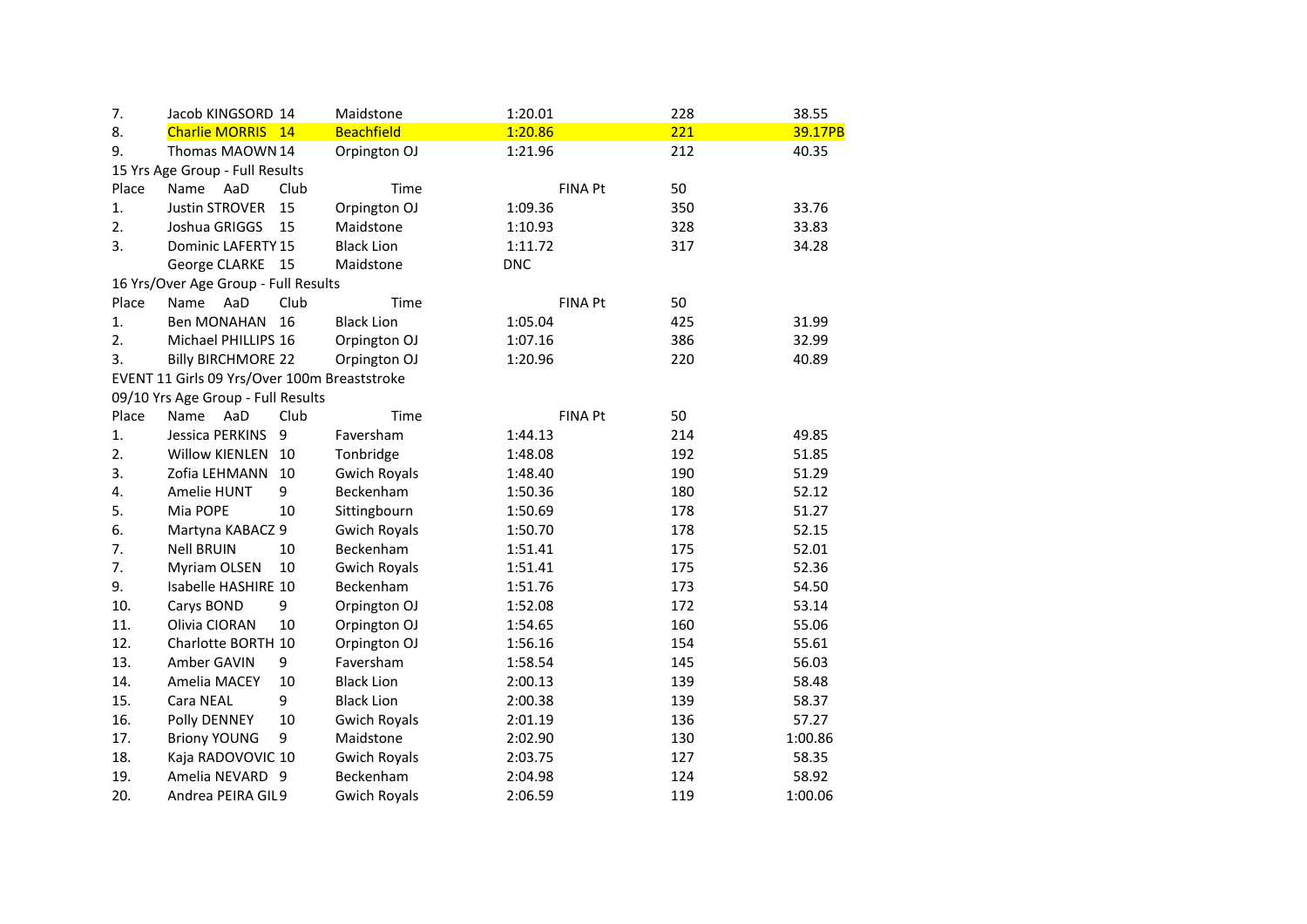| 21.   | <b>Emily FRASER</b>             | 10   | Maidstone           | 2:07.69    |                | 116 | 59.83   |
|-------|---------------------------------|------|---------------------|------------|----------------|-----|---------|
|       | Emily BOYD                      | 10   | Orpington OJ        | <b>DNF</b> |                |     |         |
|       | AnnabelleINSON 10               |      | Orpington OJ        | DQ SL      |                |     |         |
|       | Amelia JAMES                    | 10   | Maidstone           | DQ ST      |                |     |         |
|       | 11 Yrs Age Group - Full Results |      |                     |            |                |     |         |
| Place | Name<br>AaD                     | Club | Time                |            | <b>FINA Pt</b> | 50  |         |
| 1.    | Nicole QUILLER                  | 11   | Maidstone           | 1:26.25    |                | 377 | 40.19   |
| 2.    | Erica MCGLCHEY 11               |      | <b>Gwich Royals</b> | 1:31.29    |                | 318 | 43.20   |
| 3.    | Neve SMITH                      | 11   | Faversham           | 1:33.99    |                | 292 | 47.11   |
| 4.    | Ella-LouiseDOYLE 11             |      | <b>Gwich Royals</b> | 1:34.92    |                | 283 | 43.27   |
| 5.    | Daisy RICHARDS 11               |      | <b>Beachfield</b>   | 1:35.73    |                | 276 | 43.93   |
| 6.    | Aimee THATCHER11                |      | <b>Black Lion</b>   | 1:36.84    |                | 267 | 45.78   |
| 7.    | Louise TAYLOR                   | 11   | Beckenham           | 1:37.46    |                | 261 | 45.53   |
| 8.    | Lilly-Rose BURKE 11             |      | <b>Beachfield</b>   | 1:42.80    |                | 223 | 49.50PB |
| 9.    | Lauren BOND                     | 11   | Orpington OJ        | 1:46.25    |                | 202 | 51.24   |
| 10.   | Ruby HUMHREYS 11                |      | Maidstone           | 1:46.74    |                | 199 | 50.66   |
| 11.   | Shayla SUTTON                   | 11   | Maidstone           | 1:47.49    |                | 195 | 51.74   |
| 12.   | Aliyana BRAHAW 11               |      | <b>Black Lion</b>   | 1:49.41    |                | 185 | 52.17   |
| 13.   | Lorelai BAKER                   | 11   | <b>Black Lion</b>   | 1:55.23    |                | 158 | 53.91   |
| 14.   | Maria ZVEROTCH 11               |      | Maidstone           | 1:59.33    |                | 142 | 56.31   |
| 15.   | Isabella CONNOR 11              |      | <b>Gwich Royals</b> | 2:05.82    |                | 121 | 1:01.50 |
|       | Sara MANEVA                     | 11   | <b>Gwich Royals</b> | DQ SL      |                |     |         |
|       | 12 Yrs Age Group - Full Results |      |                     |            |                |     |         |
| Place | Name<br>AaD                     | Club | Time                |            | <b>FINA Pt</b> | 50  |         |
| 1.    | Amy LONDEUGH 12                 |      | <b>Black Lion</b>   | 1:27.31    |                | 364 | 41.18   |
| 2.    | <b>Ellie BLANEY</b>             | 12   | Orpington OJ        | 1:27.79    |                | 358 | 40.62   |
| 3.    | Sophia O'NEILL                  | 12   | Orpington OJ        | 1:31.63    |                | 315 | 44.14   |
| 4.    | Amy CONNER                      | 12   | Maidstone           | 1:31.95    |                | 311 | 44.04   |
| 5.    | Emma BENNETT 12                 |      | Maidstone           | 1:33.42    |                | 297 | 43.44   |
| 6.    | Ellie-May BEETT 12              |      | <b>Black Lion</b>   | 1:33.56    |                | 296 | 45.28   |
| 7.    | Rebecca FITZSINS12              |      | Maidstone           | 1:34.41    |                | 288 | 44.86   |
| 8.    | Abbie OUTRAM                    | 12   | Maidstone           | 1:35.19    |                | 281 | 44.75   |
| 9.    | Hannah SAWYER 12                |      | Beckenham           | 1:37.62    |                | 260 | 45.76   |
| 10.   | Olivia MAGEWN 12                |      | Orpington OJ        | 1:40.82    |                | 236 | 49.75   |
| 11.   | Lea RADOVAOVIC12                |      | <b>Gwich Royals</b> | 1:40.94    |                | 235 | 48.96   |
| 12.   | Yasia EVTEEVA                   | 12   | Orpington OJ        | 1:42.86    |                | 222 | 48.05   |
| 13.   | Neve TOOBY                      | 12   | Orpington OJ        | 1:43.58    |                | 218 | 49.87   |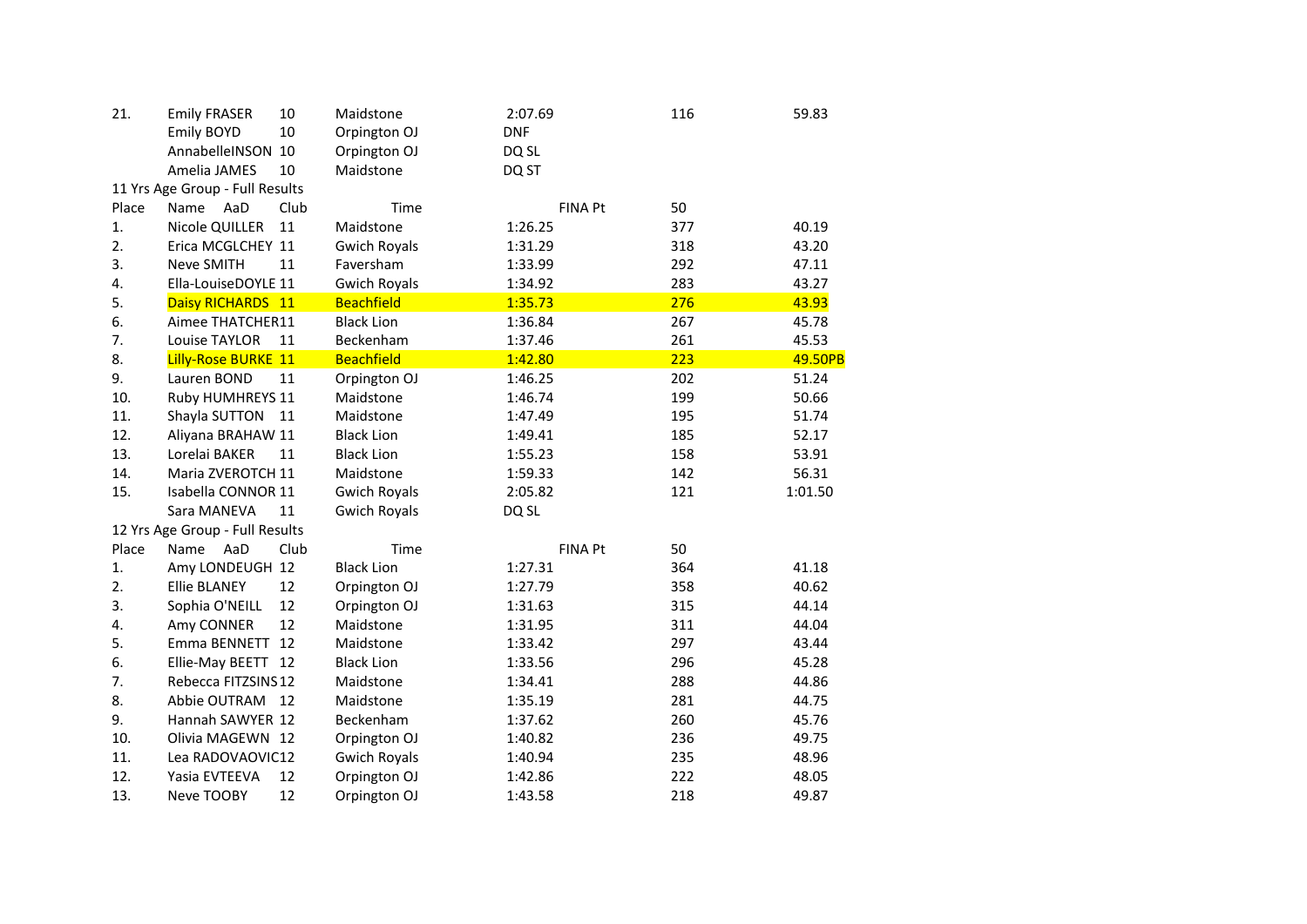| 14.   | Maddie WALKER 12                |      | <b>Black Lion</b>   | 1:46.14    |                | 202 | 49.00   |
|-------|---------------------------------|------|---------------------|------------|----------------|-----|---------|
| 15.   | Carys TERRY                     | 12   | <b>Black Lion</b>   | 1:49.24    |                | 186 | 52.40   |
| 16.   | Olivia FRASER                   | 12   | Maidstone           | 2:11.77    |                | 105 | 1:02.97 |
|       | Hannah AKENDE 12                |      | Orpington OJ        | <b>DNC</b> |                |     |         |
|       | 13 Yrs Age Group - Full Results |      |                     |            |                |     |         |
| Place | Name<br>AaD                     | Club | Time                |            | <b>FINA Pt</b> | 50  |         |
| 1.    | Harriet HUGHES                  | 13   | Maidstone           | 1:26.80    |                | 370 | 41.36   |
| 2.    | <b>Lily DURNFORD</b>            | 13   | <b>Beachfield</b>   | 1:27.02    |                | 368 | 41.60   |
| 3.    | Samantha JASON 13               |      | Orpington OJ        | 1:28.05    |                | 355 | 42.59   |
| 4.    | <b>Eve PEEL</b>                 | 13   | Orpington OJ        | 1:32.21    |                | 309 | 45.26   |
| 5.    | Amelia FRISBY                   | 13   | Orpington OJ        | 1:37.47    |                | 261 | 44.65   |
| 6.    | <b>Ellie BROWN</b>              | 13   | Orpington OJ        | 1:37.89    |                | 258 | 45.69   |
| 7.    | Julia BAYKUN                    | 13   | <b>Beachfield</b>   | 1:38.47    |                | 253 | 46.49PB |
| 8.    | Leah COLLIER                    | 13   | Orpington OJ        | 1:41.22    |                | 233 | 47.70   |
| 9.    | <b>Evie CUTAJAR</b>             | 13   | Orpington OJ        | 1:45.12    |                | 208 | 47.78   |
|       | <b>Eleanor DONNE</b>            | 13   | Orpington OJ        | <b>DNC</b> |                |     |         |
|       | Kayla BAKER                     | 13   | <b>Black Lion</b>   | <b>DNC</b> |                |     |         |
|       | 14 Yrs Age Group - Full Results |      |                     |            |                |     |         |
| Place | AaD<br>Name                     | Club | Time                |            | <b>FINA Pt</b> | 50  |         |
| 1.    | Melissa KHIZZAH 14              |      | <b>Gwich Royals</b> | 1:22.03    |                | 439 | 38.90   |
| 2.    | Emilija VERITYTE 14             |      | <b>Gwich Royals</b> | 1:23.77    |                | 412 | 40.01   |
| 3.    | Olivia ELVY                     | 14   | <b>Black Lion</b>   | 1:27.81    |                | 358 | 42.31   |
| 4.    | Molly FLETCHEN 14               |      | Faversham           | 1:29.17    |                | 342 | 42.52   |
| 5.    | Grace DOLMAN 14                 |      | <b>Beachfield</b>   | 1:29.22    |                | 341 | 42.49   |
| 6.    | Blythe JOLLEELLIS14             |      | Orpington OJ        | 1:34.07    |                | 291 | 44.43   |
| 7.    | <b>Maria PHILLIPS</b>           | 14   | Orpington OJ        | 1:36.64    |                | 268 | 46.24   |
| 8.    | Ayse DOUROUSH 14                |      | Orpington OJ        | 1:36.88    |                | 266 | 44.42   |
| 9.    | Molly GARDINER 14               |      | <b>Gwich Royals</b> | 1:37.10    |                | 264 | 44.99   |
| 10.   | Alexandra IORAN 14              |      | Orpington OJ        | 1:38.09    |                | 256 | 45.29   |
| 11.   | Safiyah ISMAIL                  | 14   | Orpington OJ        | 1:38.20    |                | 256 | 46.04   |
| 12.   | <b>Beth FARR</b>                | 14   | <b>Beachfield</b>   | 1:40.55    |                | 238 | 48.05PB |
|       | 15 Yrs Age Group - Full Results |      |                     |            |                |     |         |
| Place | AaD<br>Name                     | Club | Time                |            | <b>FINA Pt</b> | 50  |         |
| 1.    | Eva MCINTYRE                    | 15   | Faversham           | 1:27.46    |                | 362 | 40.43   |
| 2.    | Ellie WILLIAMS                  | 15   | <b>Black Lion</b>   | 1:27.49    |                | 362 | 42.21   |
| 3.    | Sheena AKENDE                   | 15   | Orpington OJ        | 1:45.47    |                | 206 | 48.72   |
| 4.    | Meave AAHAM                     | 15   | <b>Gwich Royals</b> | 1:47.02    |                | 197 | 51.09   |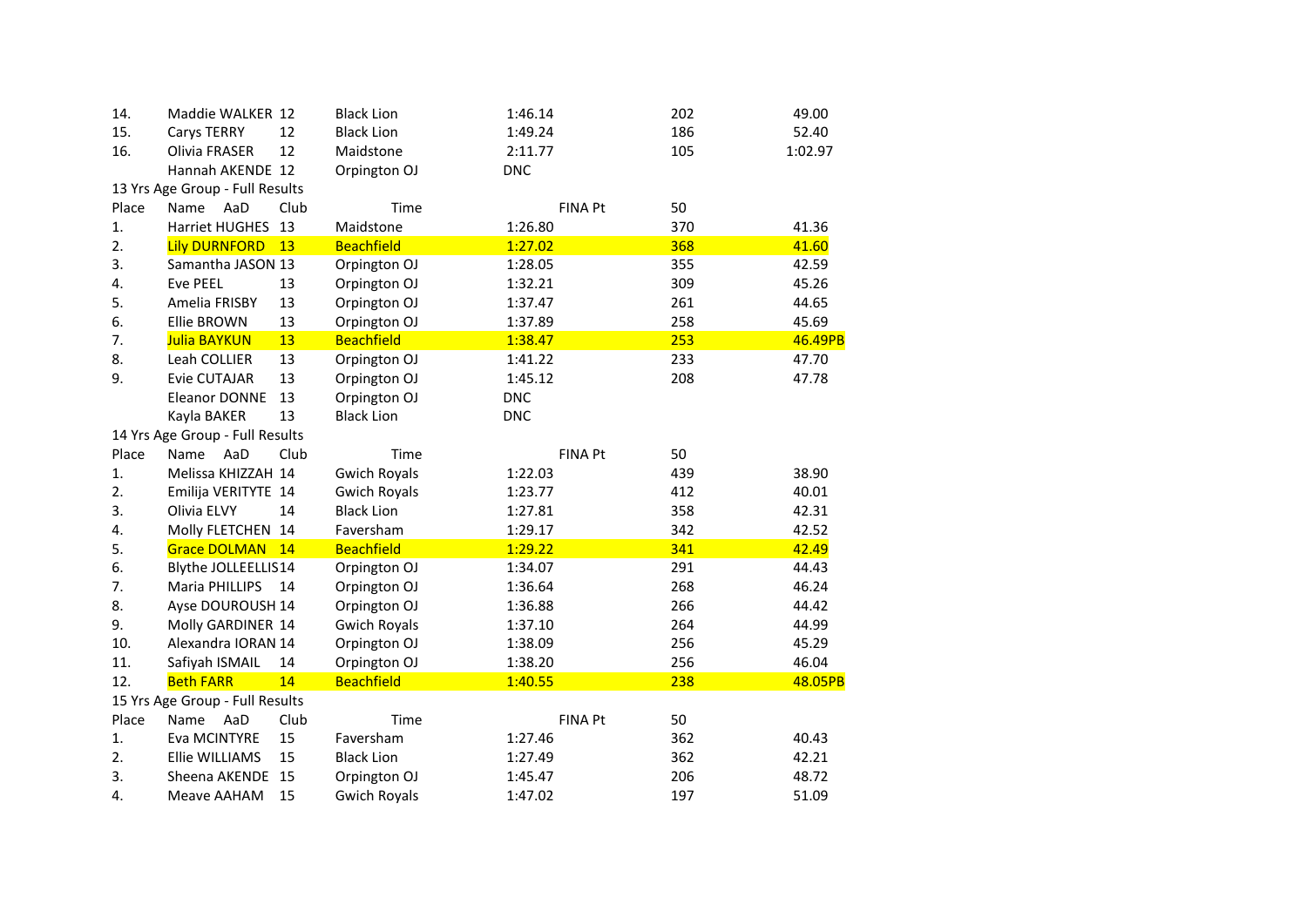|       | Jessica BROWN                            | 15   | Maidstone           | <b>DNC</b> |                |     |         |
|-------|------------------------------------------|------|---------------------|------------|----------------|-----|---------|
|       | 16 Yrs/Over Age Group - Full Results     |      |                     |            |                |     |         |
| Place | AaD<br>Name                              | Club | Time                |            | <b>FINA Pt</b> | 50  |         |
| 1.    | Alice LENG                               | 16   | Orpington OJ        | 1:23.92    |                | 410 | 39.75   |
| 2.    | <b>Esther GRAY</b>                       | 16   | Maidstone           | 1:27.05    |                | 367 | 40.74   |
| 3.    | GeorginaEELING 16                        |      | <b>RTW Monson</b>   | 1:32.90    |                | 302 | 42.36   |
| 4.    | Lucy GLOSSOP                             | 16   | Orpington OJ        | 1:35.24    |                | 280 | 42.82   |
|       | EVENT 12 Boys 09 Yrs/Over 100m Butterfly |      |                     |            |                |     |         |
|       | 09/10 Yrs Age Group - Full Results       |      |                     |            |                |     |         |
| Place | Name<br>AaD                              | Club | Time                |            | <b>FINA Pt</b> | 50  |         |
| 1.    | Igor BUBEN                               | 10   | <b>Gwich Royals</b> | 1:29.51    |                | 154 | 41.66   |
| 2.    | <b>Toby POYNTER</b>                      | 10   | <b>Black Lion</b>   | 1:38.91    |                | 114 | 44.59   |
| 3.    | Jeremiah CNEGIE 9                        |      | Beckenham           | 1:39.90    |                | 111 | 46.60   |
| 4.    | Francis MI BROW 10                       |      | <b>Gwich Royals</b> | 1:40.22    |                | 110 | 45.24   |
|       | Samuel SPICER                            | 10   | Orpington OJ        | DQ SA      |                |     |         |
|       | 11 Yrs Age Group - Full Results          |      |                     |            |                |     |         |
| Place | AaD<br>Name                              | Club | Time                |            | <b>FINA Pt</b> | 50  |         |
| 1.    | Max BEAVGTON 11                          |      | <b>Beachfield</b>   | 1:34.04    |                | 133 | 43.93PB |
| 2.    | Krish IDNANI                             | 11   | Beckenham           | 1:39.88    |                | 111 | 47.16   |
| 3.    | Alex DIMOVSKY                            | 11   | <b>Black Lion</b>   | 1:43.87    |                | 99  | 47.81   |
|       | Joseph BUCKLEY 11                        |      | Orpington OJ        | DQ SA      |                |     |         |
|       | Ruben CONTELO 11                         |      | Tonbridge           | DQ SL      |                |     |         |
|       | 13 Yrs Age Group - Full Results          |      |                     |            |                |     |         |
| Place | Name<br>AaD                              | Club | Time                |            | <b>FINA Pt</b> | 50  |         |
| 1.    | Hayden GEAR                              | 13   | Sittingbourn        | 1:22.27    |                | 199 | 38.57   |
| 2.    | Thomas NICHOLS 13                        |      | <b>Gwich Royals</b> | 1:40.65    |                | 109 | 42.96   |
|       | Luke REID                                | 13   | Maidstone           | <b>DNC</b> |                |     |         |
|       | 14 Yrs Age Group - Full Results          |      |                     |            |                |     |         |
| Place | AaD<br>Name                              | Club | Time                |            | <b>FINA Pt</b> | 50  |         |
| 1.    | <b>Oliver ISAACS</b>                     | 14   | Tonbridge           | 1:09.67    |                | 328 | 32.44   |
| 2.    | <b>Joshua BAAR</b>                       | 14   | <b>Beachfield</b>   | 1:12.65    |                | 289 | 33.51PB |
| 3.    | Dennis MIHAIOV 14                        |      | Orpington OJ        | 1:32.30    |                | 141 | 39.88   |
|       | 15 Yrs Age Group - Full Results          |      |                     |            |                |     |         |
| Place | AaD<br>Name                              | Club | Time                |            | FINA Pt        | 50  |         |
| 1.    | Callum BARONTI 15                        |      | Orpington OJ        | 1:04.48    |                | 414 | 30.01   |
|       | 16 Yrs/Over Age Group - Full Results     |      |                     |            |                |     |         |
| Place | AaD<br>Name                              | Club | Time                |            | <b>FINA Pt</b> | 50  |         |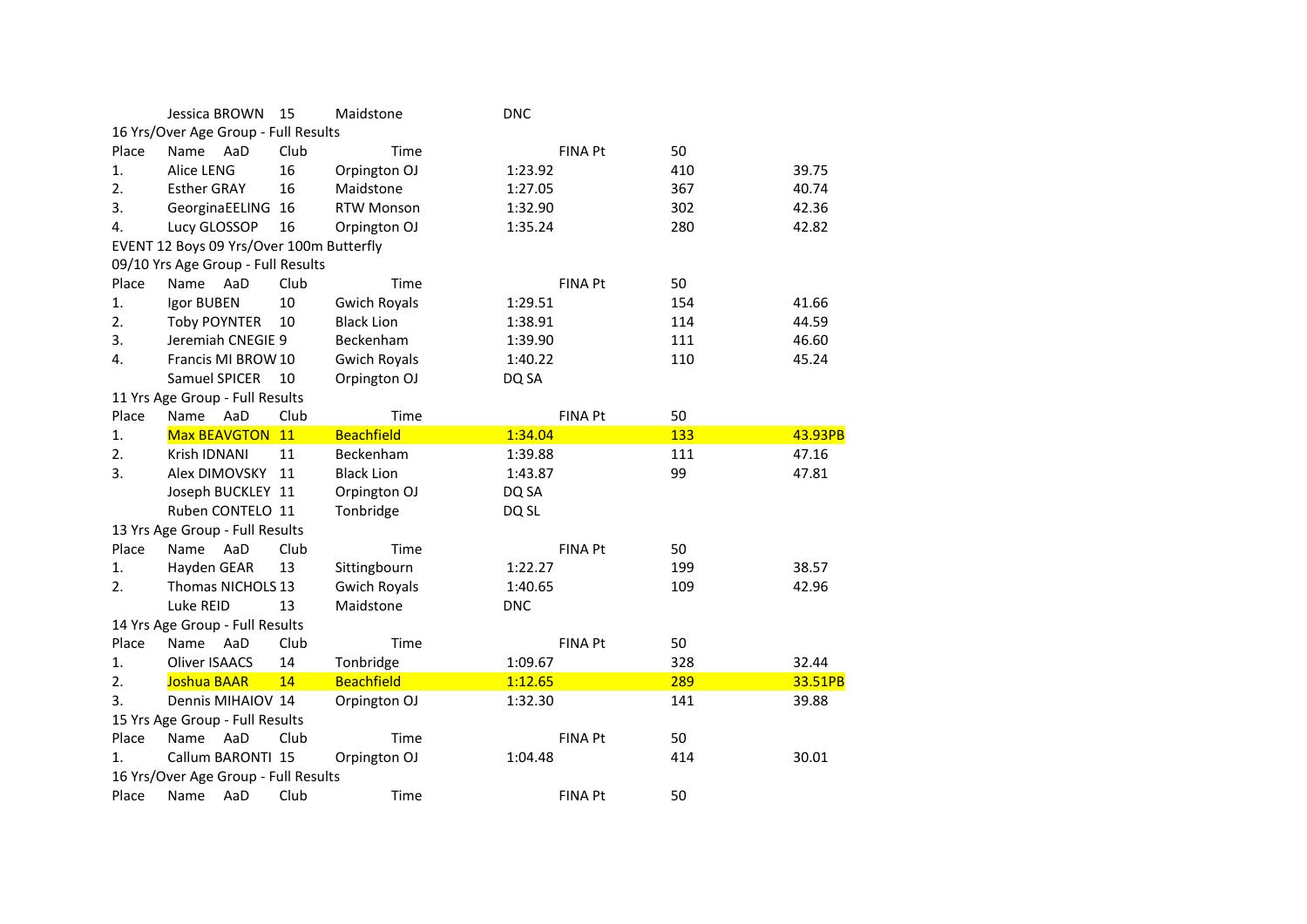| 1.    | Dexter LAM                                | 16   | <b>Black Lion</b>   | 1:07.33        | 364 | 30.91 |
|-------|-------------------------------------------|------|---------------------|----------------|-----|-------|
|       | EVENT 13 Girls 09 Yrs/Over 100m Freestyle |      |                     |                |     |       |
|       | 09/10 Yrs Age Group - Full Results        |      |                     |                |     |       |
| Place | Name<br>AaD                               | Club | Time                | <b>FINA Pt</b> | 50  |       |
| 1.    | Danielle LEGGE                            | 10   | <b>Black Lion</b>   | 1:18.97        | 267 | 37.52 |
| 2.    | Sophie WILLISON 10                        |      | Beckenham           | 1:19.73        | 260 | 38.47 |
| 3.    | Maddison NOLEY 9                          |      | <b>Black Lion</b>   | 1:20.35        | 254 | 38.41 |
| 4.    | <b>Nell BRUIN</b>                         | 10   | Beckenham           | 1:21.26        | 245 | 39.02 |
| 5.    | Mia POPE                                  | 10   | Sittingbourn        | 1:22.84        | 232 | 38.35 |
| 6.    | <b>Emily BOYD</b>                         | 10   | Orpington OJ        | 1:24.47        | 218 | 39.84 |
| 7.    | <b>Willow KIENLEN</b>                     | 10   | Tonbridge           | 1:25.37        | 212 | 40.73 |
| 8.    | Amelia JAMES                              | 10   | Maidstone           | 1:29.01        | 187 | 41.73 |
| 9.    | <b>Briony YOUNG</b>                       | 9    | Maidstone           | 1:30.00        | 181 | 43.02 |
| 10.   | Myriam OLSEN                              | 10   | <b>Gwich Royals</b> | 1:30.83        | 176 | 42.57 |
| 11.   | Charlotte BLOTH 10                        |      | Orpington OJ        | 1:31.02        | 174 | 42.64 |
| 12.   | Chloe LINDER                              | 10   | Sittingbourn        | 1:31.18        | 174 | 43.30 |
| 13.   | Jessica PERKINS                           | 9    | Faversham           | 1:31.33        | 173 | 42.44 |
| 14.   | Olivia CIORAN                             | 10   | Orpington OJ        | 1:31.77        | 170 | 42.31 |
| 15.   | Amelie HUNT                               | 9    | Beckenham           | 1:33.46        | 161 | 44.21 |
| 16.   | Zofia LEHMANN                             | 10   | <b>Gwich Royals</b> | 1:33.57        | 161 | 44.15 |
| 17.   | Polly DENNEY                              | 10   | <b>Gwich Royals</b> | 1:35.06        | 153 | 45.30 |
| 18.   | Olivia DUNN                               | 10   | Beckenham           | 1:35.74        | 150 | 44.05 |
| 19.   | <b>Emily FRASER</b>                       | 10   | Maidstone           | 1:36.24        | 148 | 44.79 |
| 20.   | Amelia MACEY                              | 10   | <b>Black Lion</b>   | 1:39.30        | 134 | 47.50 |
| 21.   | Kaja RADOVOVIC 10                         |      | <b>Gwich Royals</b> | 1:43.72        | 118 | 48.20 |
| 22.   | Andrea PERE GILL9                         |      | <b>Gwich Royals</b> | 1:44.45        | 115 | 48.32 |
| 23.   | Cara NEAL                                 | 9    | <b>Black Lion</b>   | 1:49.35        | 100 | 50.63 |
| 24.   | Marjolaine MAIT 9                         |      | <b>Gwich Royals</b> | 1:51.01        | 96  | 50.66 |
| 25.   | Amelia NEVARD 9                           |      | Beckenham           | 1:52.83        | 91  | 53.98 |
|       | 11 Yrs Age Group - Full Results           |      |                     |                |     |       |
| Place | AaD<br>Name                               | Club | Time                | FINA Pt        | 50  |       |
| 1.    | <b>Daisy RICHARDS</b>                     | 11   | <b>Beachfield</b>   | 1:14.50        | 319 | 35.93 |
| 2.    | Lauren BOND                               | 11   | Orpington OJ        | 1:14.78        | 315 | 36.14 |
| 3.    | Neve SMITH                                | 11   | Faversham           | 1:14.93        | 313 | 35.84 |
| 4.    | Mabel REINELT                             | 11   | <b>Black Lion</b>   | 1:15.89        | 301 | 36.66 |
| 5.    | Louise TAYLOR                             | 11   | Beckenham           | 1:16.21        | 298 | 36.40 |
| 6.    | <b>Alice BROWN</b>                        | 11   | Beachfield          | 1:17.75        | 280 | 38.38 |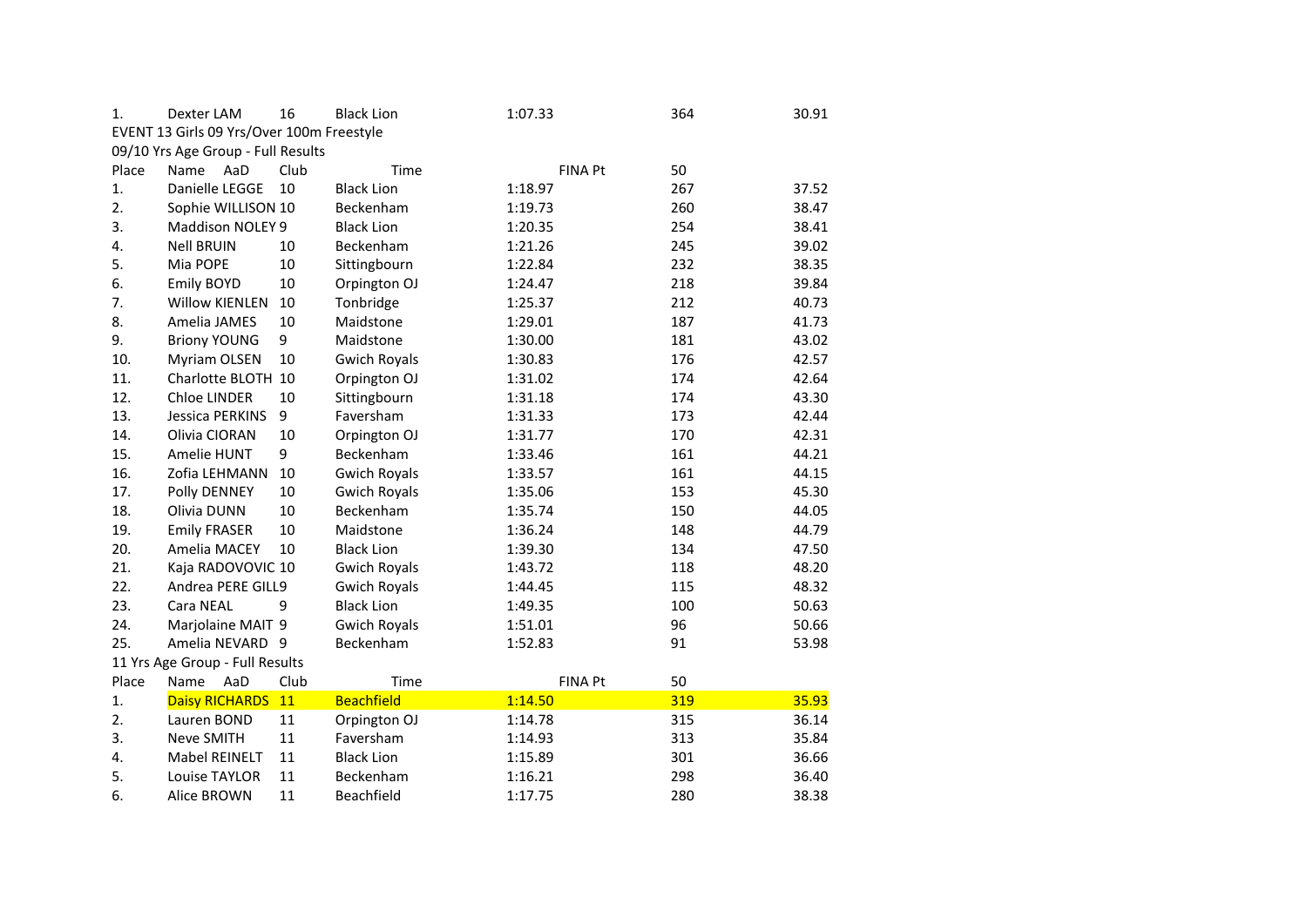| 7.    | Shayla SUTTON                   | 11   | Maidstone           | 1:18.37        | 274 | 37.35   |
|-------|---------------------------------|------|---------------------|----------------|-----|---------|
| 8.    | Juliette MAUIT                  | 11   | <b>Gwich Royals</b> | 1:18.95        | 268 | 38.08   |
| 9.    | <b>Madison TERRY</b>            | 11   | <b>Black Lion</b>   | 1:20.01        | 257 | 37.68   |
| 10.   | Ella-Louise YLE                 | 11   | <b>Gwich Royals</b> | 1:21.71        | 241 | 38.49   |
| 11.   | Ruby HUMHREYS 11                |      | Maidstone           | 1:23.86        | 223 | 40.79   |
| 12.   | <b>Sophie ROLFE</b>             | 11   | <b>Beachfield</b>   | 1:23.90        | 223 | 39.44PB |
| 13.   | Aliyana BRADAW 11               |      | <b>Black Lion</b>   | 1:24.37        | 219 | 41.08   |
| 14.   | Julia DEL RIFOCES11             |      | <b>Gwich Royals</b> | 1:27.32        | 198 | 40.28   |
| 15.   | Lorelai BAKER                   | 11   | <b>Black Lion</b>   | 1:28.44        | 190 | 42.44   |
| 16.   | Isabella CONNOR 11              |      | <b>Gwich Royals</b> | 1:33.66        | 160 | 43.26   |
| 17.   | Sara MANEVA                     | 11   | <b>Gwich Royals</b> | 1:37.28        | 143 | 45.47   |
| 18.   | Maria ZVEROVCH 11               |      | Maidstone           | 1:50.09        | 98  | 50.36   |
|       | 12 Yrs Age Group - Full Results |      |                     |                |     |         |
| Place | AaD<br>Name                     | Club | Time                | FINA Pt        | 50  |         |
| 1.    | Sophia O'NEILL                  | 12   | Orpington OJ        | 1:06.75        | 443 | 32.44   |
| 2.    | Abbie OUTRAM                    | 12   | Maidstone           | 1:08.88        | 403 | 33.42   |
| 3.    | Amy CONNER                      | 12   | Maidstone           | 1:09.19        | 398 | 33.20   |
| 4.    | <b>Ellie BLANEY</b>             | 12   | Orpington OJ        | 1:09.91        | 386 | 33.85   |
| 5.    | Rebecca FITONS 12               |      | Maidstone           | 1:12.36        | 348 | 34.40   |
| 6.    | Amy LONDEUGH 12                 |      | <b>Black Lion</b>   | 1:12.56        | 345 |         |
| 7.    | Maddie WALKER 12                |      | <b>Black Lion</b>   | 1:14.61        | 317 | 35.96   |
| 8.    | <b>Tarryn MARSH</b>             | 12   | <b>Beachfield</b>   | 1:16.33        | 296 | 36.36PB |
| 9.    | Olivia MAGEEWN 12               |      | Orpington OJ        | 1:16.81        | 291 | 36.84   |
| 10.   | Hannah SAWYER 12                |      | Beckenham           | 1:16.97        | 289 | 36.59   |
| 11.   | <b>Beth POPE</b>                | 12   | Sittingbourn        | 1:17.01        | 288 | 36.71   |
| 12.   | Neve TOOBY                      | 12   | Orpington OJ        | 1:20.10        | 256 | 38.56   |
| 13.   | Carys TERRY                     | 12   | <b>Black Lion</b>   | 1:20.76        | 250 | 39.28   |
| 14.   | Yasia EVTEEVA                   | 12   | Orpington OJ        | 1:23.32        | 228 | 39.25   |
| 15.   | Lea RADOVAVIC                   | 12   | <b>Gwich Royals</b> | 1:34.01        | 158 | 45.26   |
| 16.   | Olivia FRASER                   | 12   | Maidstone           | 1:43.07        | 120 | 49.99   |
|       | 13 Yrs Age Group - Full Results |      |                     |                |     |         |
| Place | AaD<br>Name                     | Club | Time                | <b>FINA Pt</b> | 50  |         |
| 1.    | Isabella CLARKE                 | 13   | <b>Black Lion</b>   | 1:04.74        | 486 | 31.76   |
| 2.    | Samantha JASON 13               |      | Orpington OJ        | 1:07.28        | 433 | 32.16   |
| 3.    | <b>Lily DURNFORD</b>            | 13   | <b>Beachfield</b>   | 1:07.43        | 430 | 32.34   |
| 4.    | <b>Eve PEEL</b>                 | 13   | Orpington OJ        | 1:09.70        | 389 | 34.11   |
| 5.    | Amelia FRISBY                   | 13   | Orpington OJ        | 1:11.49        | 361 | 34.30   |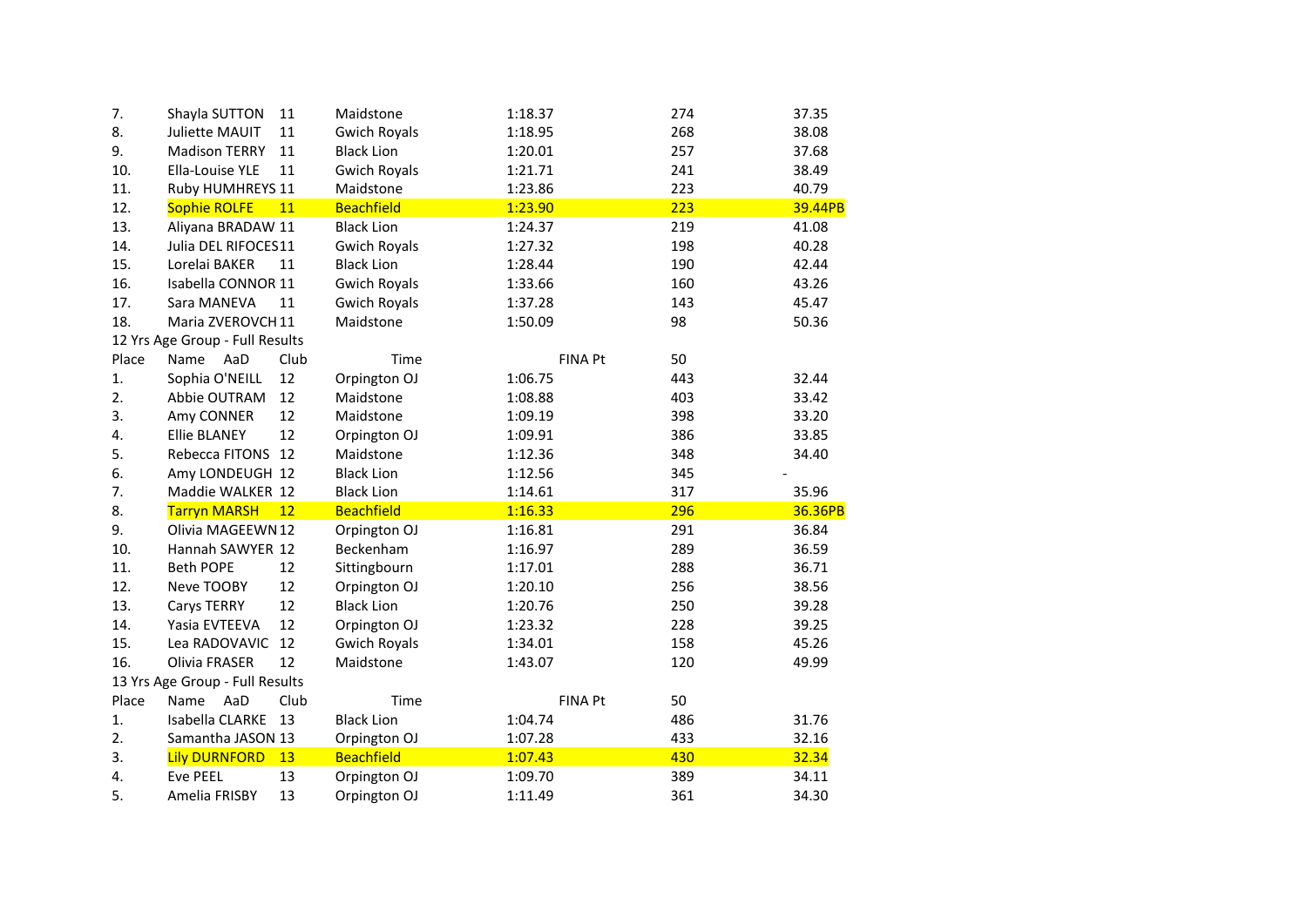| 6.    | Harriet HUGHES 13                    |      | Maidstone           | 1:11.50        | 360 | 35.02   |
|-------|--------------------------------------|------|---------------------|----------------|-----|---------|
| 7.    | Agata KUSNERUK 13                    |      | Orpington OJ        | 1:11.72        | 357 | 34.15   |
| 8.    | <b>Ellie BROWN</b>                   | 13   | Orpington OJ        | 1:13.06        | 338 | 35.50   |
| 9.    | Hannah STROVER13                     |      | Orpington OJ        | 1:13.12        | 337 | 33.95   |
| 10.   | Julia BAYKUN                         | 13   | <b>Beachfield</b>   | 1:13.39        | 333 | 35.45   |
|       | Kayla BAKER                          | 13   | <b>Black Lion</b>   | <b>DNC</b>     |     |         |
|       | 14 Yrs Age Group - Full Results      |      |                     |                |     |         |
| Place | Name<br>AaD                          | Club | Time                | <b>FINA Pt</b> | 50  |         |
| 1.    | Jessica HERBERT 14                   |      | Orpington OJ        | 1:03.87        | 506 | 30.95   |
| 2.    | Mya DIBOLL                           | 14   | Maidstone           | 1:05.27        | 474 | 31.42   |
| 3.    | Matilda BARRETT 14                   |      | Orpington OJ        | 1:05.73        | 464 | 31.65   |
| 4.    | Hannah BOWIE                         | 14   | Maidstone           | 1:05.84        | 462 | 31.51   |
| 5.    | Olivia ELVY                          | 14   | <b>Black Lion</b>   | 1:06.96        | 439 | 32.56   |
| 6.    | Blythe JOLY-ELLIS 14                 |      | Orpington OJ        | 1:07.86        | 422 | 33.03   |
| 7.    | Melissa KHIZZAH 14                   |      | <b>Gwich Royals</b> | 1:08.02        | 419 | 32.91   |
| 8.    | Emilija VERITYTE 14                  |      | <b>Gwich Royals</b> | 1:10.75        | 372 | 34.51   |
| 9.    | Rebecca PHILLIPS 14                  |      | Maidstone           | 1:10.98        | 368 | 34.38   |
| 10.   | <b>Maria PHILLIPS</b>                | 14   | Orpington OJ        | 1:11.90        | 354 | 34.67   |
| 11.   | Alexandra CIRAN 14                   |      | Orpington OJ        | 1:12.53        | 345 | 34.25   |
| 12.   | Ayse DOUROUSH 14                     |      | Orpington OJ        | 1:14.14        | 323 | 35.27   |
| 13.   | Molly GARDINER 14                    |      | <b>Gwich Royals</b> | 1:20.96        | 248 | 38.24   |
| 14.   | <b>Beth FARR</b>                     | 14   | <b>Beachfield</b>   | 1:21.65        | 242 | 40.45PB |
|       | 15 Yrs Age Group - Full Results      |      |                     |                |     |         |
| Place | Name<br>AaD                          | Club | Time                | <b>FINA Pt</b> | 50  |         |
| 1.    | Ellie WILLIAMS                       | 15   | <b>Black Lion</b>   | 1:06.61        | 446 | 32.72   |
| 2.    | Eva MCINTYRE                         | 15   | Faversham           | 1:07.11        | 436 | 32.07   |
| 3.    | <b>Ellie HARDEN</b>                  | 15   | Orpington OJ        | 1:09.64        | 390 | 32.67   |
| 4.    | Jessica BROWN                        | 15   | Maidstone           | 1:10.37        | 378 | 33.69   |
| 5.    | Sheena AKENDE 15                     |      | Orpington OJ        | 1:18.23        | 275 | 36.03   |
|       | 16 Yrs/Over Age Group - Full Results |      |                     |                |     |         |
| Place | AaD<br>Name                          | Club | Time                | <b>FINA Pt</b> | 50  |         |
| 1.    | Alethea WEST                         | 16   | Orpington OJ        | 1:04.87        | 483 | 31.03   |
| 2.    | Rachel LANOWN 16                     |      | Orpington OJ        | 1:06.30        | 452 | 32.10   |
| 3.    | Lilli CUTAJAR                        | 16   | Orpington OJ        | 1:06.77        | 443 | 32.15   |
| 4.    | Alice LENG                           | 16   | Orpington OJ        | 1:06.90        | 440 | 32.54   |
| 5.    | Lucy GLOSSOP                         | 16   | Orpington OJ        | 1:09.34        | 395 | 32.91   |
| 6.    | Georgina KELING 16                   |      | <b>RTW Monson</b>   | 1:10.04        | 384 | 33.50   |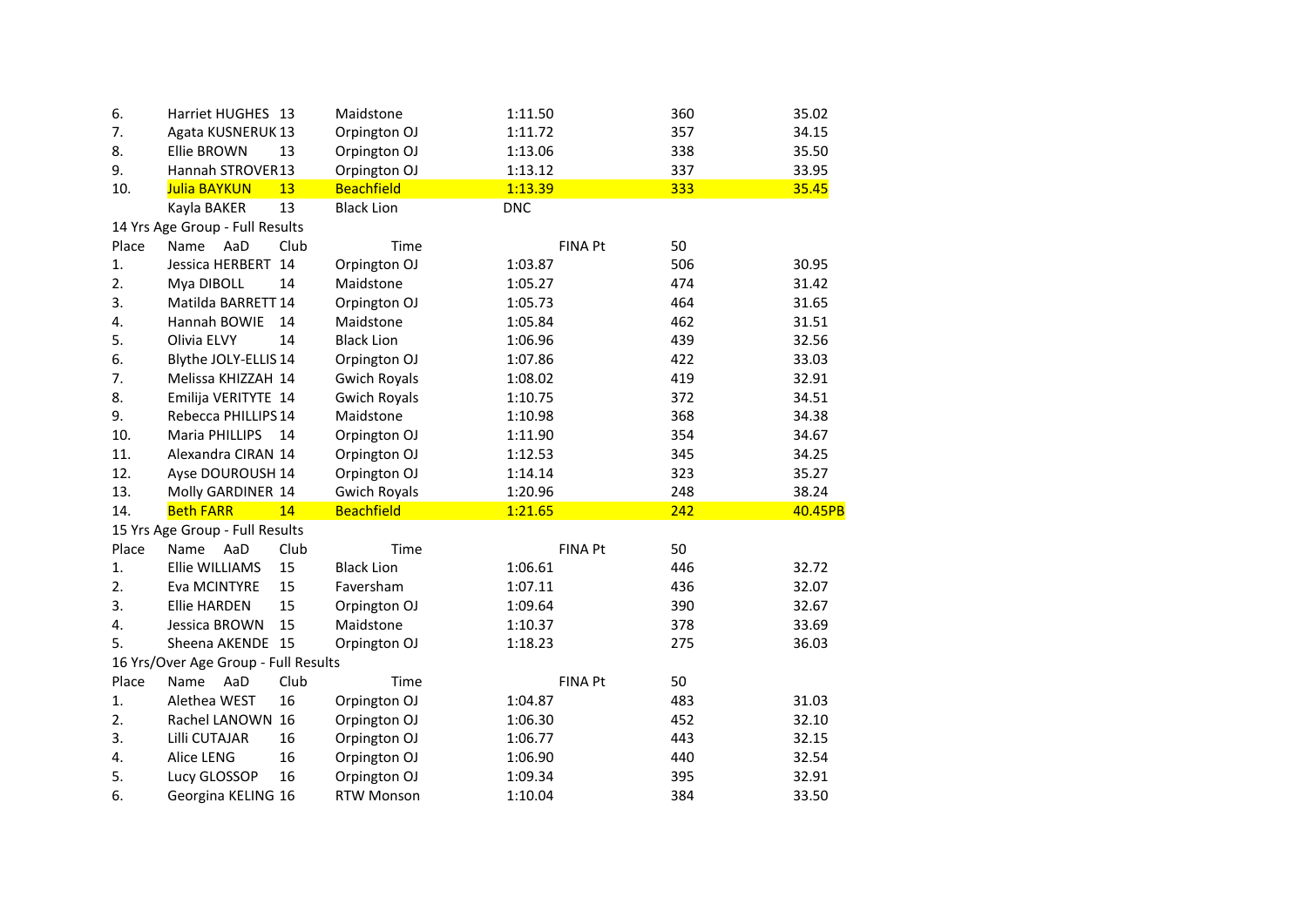|       | Amy BAIN                                | 16   | <b>Black Lion</b>   | <b>DNC</b> |                |              |
|-------|-----------------------------------------|------|---------------------|------------|----------------|--------------|
|       | EVENT 14 Boys 09 Yrs/Over 50m Freestyle |      |                     |            |                |              |
|       | 09/10 Yrs Age Group - Full Results      |      |                     |            |                |              |
| Place | Name<br>AaD                             | Club | Time                |            | <b>FINA Pt</b> |              |
| 1.    | Igor BUBEN                              | 10   | <b>Gwich Royals</b> | 32.97      |                | 232          |
| 2.    | Francis MONOW 10                        |      | <b>Gwich Royals</b> | 35.05      |                | 193          |
| 3.    | <b>Oliver WALKER</b>                    | 9    | Beckenham           | 36.17      |                | 175          |
| 4.    | William WRIGHT 10                       |      | <b>Gwich Royals</b> | 36.58      |                | 169          |
| 5.    | <b>Toby POYNTER</b>                     | 10   | <b>Black Lion</b>   | 37.84      |                | 153          |
| 6.    | Nathaniel SAYER 9                       |      | Beckenham           | 38.23      |                | 148          |
| 7.    | Lucca RUSSELL-Y 9                       |      | <b>Black Lion</b>   | 38.25      |                | 148          |
| 8.    | <b>Matthew HEIN</b>                     | 10   | Maidstone           | 38.47      |                | 146          |
| 9.    | Samuel SPICER                           | 10   | Orpington OJ        | 39.46      |                | 135          |
| 10.   | Samuel WILSON 9                         |      | Beckenham           | 39.76      |                | 132          |
| 11.   | Andrew MANAN 9                          |      | Orpington OJ        | 40.17      |                | 128          |
| 12.   | Aaron MAGANAN9                          |      | Orpington OJ        | 40.52      |                | 125          |
| 13.   | Sebastian WADE 9                        |      | <b>Gwich Royals</b> | 41.23      |                | 118          |
| 14.   | Lewis EDWARDS 10                        |      | Faversham           | 44.87      |                | 92           |
|       | 11 Yrs Age Group - Full Results         |      |                     |            |                |              |
| Place | <b>Name</b><br>AaD                      | Club | Time                |            | <b>FINA Pt</b> |              |
| 1.    | Ruben Y ANTELO 11                       |      | Tonbridge           | 32.40      |                | 244          |
| 2.    | Thomas BARRETT11                        |      | Orpington OJ        | 33.96      |                | 212          |
| 3.    | Andreas KOKKINI 11                      |      | Beckenham           | 34.74      |                | 198          |
| 4.    | Joshua WRIGHT                           | 11   | <b>Gwich Royals</b> | 34.87      |                | 196          |
| 5.    | Alex DIMOVSKY                           | 11   | <b>Black Lion</b>   | 35.69      |                | 182          |
| 6.    | Alex YOUSEMAN 11                        |      | <b>Black Lion</b>   | 38.71      |                | 143          |
| 7.    | Philip RAFELETOS 11                     |      | Faversham           | 40.67      |                | 123          |
| 8.    | <b>Jack BURKE</b>                       | 11   | <b>Beachfield</b>   | 40.86      |                | <b>121PB</b> |
| 9.    | Joseph BUCKLEY 11                       |      | Orpington OJ        | 42.42      |                | 108          |
|       | Aadhithyan ANURAJULIAN 11               |      | <b>Beachfield</b>   |            | <b>DQST</b>    |              |
|       | 12 Yrs Age Group - Full Results         |      |                     |            |                |              |
| Place | Name<br>AaD                             | Club | Time                |            | <b>FINA Pt</b> |              |
| 1.    | Sam RYAN                                | 12   | Orpington OJ        | 30.62      |                | 289          |
| 2.    | Zachary HYBROW12                        |      | Maidstone           | 30.63      |                | 289          |
| 3.    | Callum FARROW 12                        |      | <b>Black Lion</b>   | 31.76      |                | 259          |
| 4.    | Dominic WADE                            | 12   | <b>Gwich Royals</b> | 31.82      |                | 258          |
| 5.    | Kieran ELVY                             | 12   | <b>Black Lion</b>   | 33.09      |                | 229          |